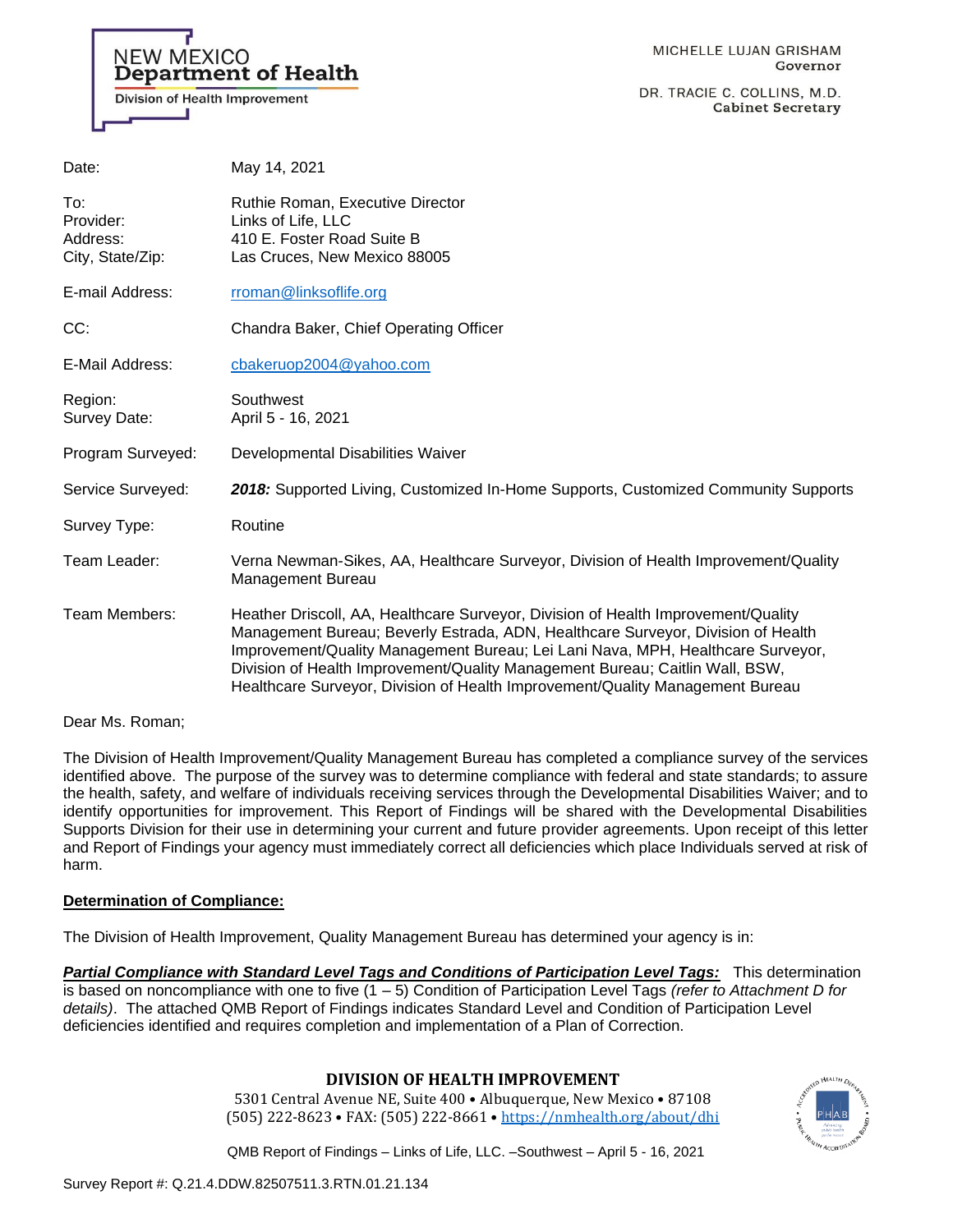The following tags are identified as Condition of Participation Level:

- Tag # 1A08.2 Administrative Case File: Healthcare Requirements & Follow-up
- Tag # 1A15.2 Administrative Case File: Healthcare Documentation

The following tags are identified as Standard Level:

- Tag # 1A08.1 Administrative and Residential Case File: Progress Notes
- Tag # 1A32.1 Administrative Case File: Individual Service Plan Implementation *(Not Completed at Frequency)*
- Tag # 1A37 Individual Specific Training
- Tag # 1A09.1 Medication Delivery PRN Medication Administration
- Tag # IS30 Customized Community Supports Reimbursement

### **Plan of Correction:**

The attached Report of Findings identifies the deficiencies found during your agency's on-site compliance review. You are required to complete and implement a Plan of Correction. Your agency has a total of 45 business days (10 business days to submit your POC for approval and 35 days to implement your *approved* Plan of Correction) from the receipt of this letter.

You were provided information during the exit meeting portion of your on-site survey. Please refer to this information (Attachment A) for specific instruction on completing your Plan of Correction. At a minimum, your Plan of Correction should address the following for each Tag cited:

### **Corrective Action for Current Citation**:

• How is the deficiency going to be corrected? (i.e. obtained documents, retrain staff, individuals and/or staff no longer in service, void/adjusts completed, etc.) This can be specific to each deficiency cited or if possible an overall correction, i.e. all documents will be requested and filed as appropriate.

#### **On-going Quality Assurance/Quality Improvement Processes:**

- What is going to be done on an ongoing basis? (i.e. file reviews, etc.)
- How many individuals is this going to effect? (i.e. percentage of individuals reviewed, number of files reviewed, etc.)
- How often will this be completed? (i.e. weekly, monthly, quarterly, etc.)
- Who is responsible? (responsible position within your agency)
- What steps will be taken if issues are found? (i.e. retraining, requesting documents, filing RORA, etc.)
- How is this integrated in your agency's QIS, QI Committee reviews and annual report?

### **Submission of your Plan of Correction:**

Please submit your agency's Plan of Correction in the available space on the two right-hand columns of the Report of Findings. *(See attachment "A" for additional guidance in completing the Plan of Correction)*.

Within 10 business days of receipt of this letter your agency Plan of Correction must be submitted to the parties below:

**1. Quality Management Bureau, Attention: Monica Valdez, Plan of Correction Coordinator in any of the following ways:**

a. Electronically at [MonicaE.Valdez@state.nm.us](mailto:MonicaE.Valdez@state.nm.us) *(preferred method)*

- b. Fax to 505-222-8661, or
- c. Mail to POC Coordinator, 5301 Central Ave NE Suite 400, Albuquerque, New Mexico 87108

#### **2. Developmental Disabilities Supports Division Regional Office for region of service surveyed**

Upon notification from QMB that your *Plan of Correction has been approved*, you must implement all remedies and corrective actions to come into compliance. If your Plan of Correction is denied, you must resubmit a revised plan as soon as possible for approval, as your POC approval and all remedies must be completed within 45 business days of the receipt of this letter.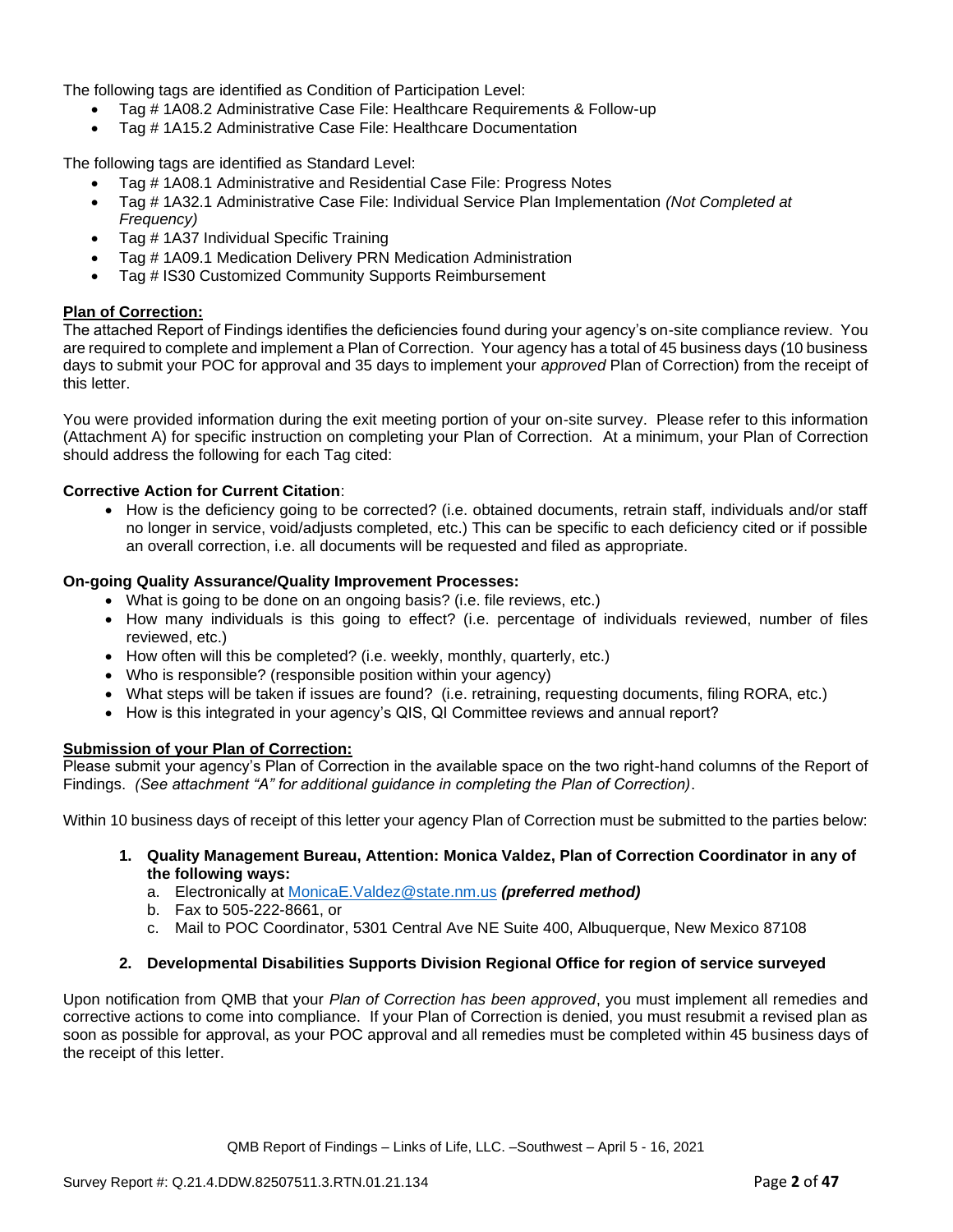Failure to submit your POC within the allotted 10 business days or complete and implement your Plan of Correction within the total 45 business days allowed may result in the imposition of a \$200 per day Civil Monetary Penalty until it is received, completed and/or implemented.

#### **Billing Deficiencies:**

If you have deficiencies noted in this report of findings under the *Service Domain: Medicaid Billing/Reimbursement*, you must complete a "Void/Adjust" claim or remit the identified overpayment via a check within 30 calendar days of the date of this letter to HSD/OIG/PIU, *though this is not the preferred method of payment*. If you choose to pay via check, please include a copy of this letter with the payment. Make the check payable to the New Mexico Human Services Department and mail to:

> Attention: *Lisa Medina-Lujan* HSD/OIG/Program Integrity Unit 1474 Rodeo Road Santa Fe, New Mexico 87505

If you have questions and would like to speak with someone at HSD/OIG/PIU, please contact:

### *Lisa Medina-Lujan [\(Lisa.medina-lujan@state.nm.us\)](mailto:Lisa.medina-lujan@state.nm.us)*

Please be advised that there is a one-week lag period for applying payments received by check to Void/Adjust claims. During this lag period, your other claim payments may be applied to the amount you owe even though you have sent a refund, reducing your payment amount. For this reason, we recommend that you allow the system to recover the overpayment instead of sending in a check.

### **Request for Informal Reconsideration of Findings (IRF):**

If you disagree with a finding of deficient practice, you have 10 business days upon receipt of this notice to request an IRF. Submit your request for an IRF in writing to:

> ATTN: QMB Bureau Chief Request for Informal Reconsideration of Findings 5301 Central Ave NE Suite #400 Albuquerque, NM 87108 Attention: IRF request/QMB

See Attachment "C" for additional guidance in completing the request for Informal Reconsideration of Findings. The request for an IRF will not delay the implementation of your Plan of Correction which must be completed within 45 total business days (10 business days to submit your POC for approval and 35 days to implement your *approved* Plan of Correction). Providers may not appeal the nature or interpretation of the standard or regulation, the team composition or sampling methodology. If the IRF approves the modification or removal of a finding, you will be advised of any changes.

Please contact the Plan of Correction Coordinator, Monica Valdez at 505-273-1930 or email at: [MonicaE.Valdez@state.nm.us](mailto:MonicaE.Valdez@state.nm.us) if you have questions about the Report of Findings or Plan of Correction. Thank you for your cooperation and for the work you perform.

Sincerely,

Verna Newman-Sikes, AA

Verna Newman-Sikes, AA Team Lead/Healthcare Surveyor Division of Health Improvement Quality Management Bureau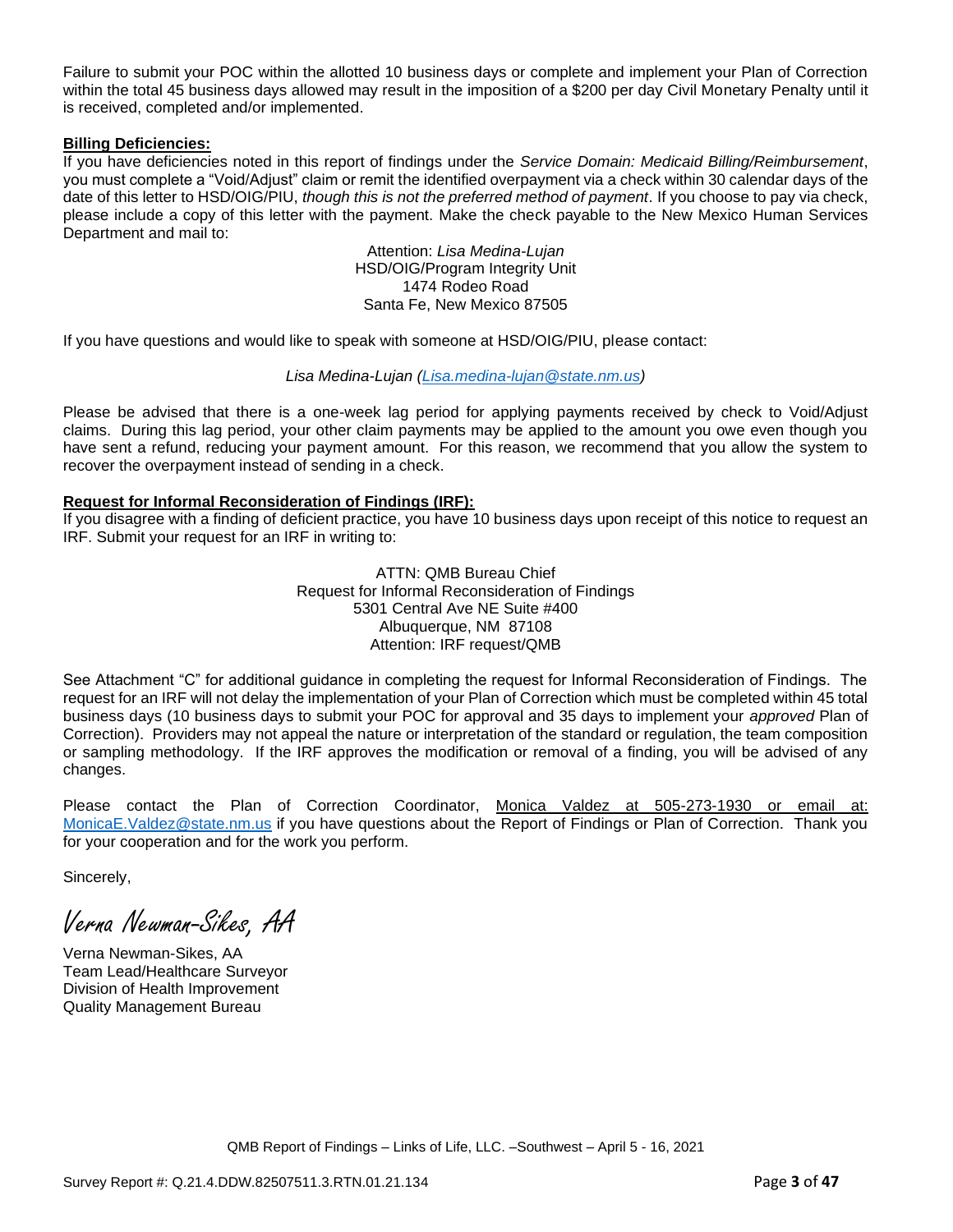#### **Survey Process Employed:**

Administrative Review Start Date: April 5, 2021

**DOH/DHI/QMB**

Contact: **Links of Life, LLC** Ruthie Roman, Executive Director

> Ruthie Roman, Executive Director Chandra Baker, Chief Operating Officer

**DOH/DHI/QMB** Verna Newman-Sikes, AA, Team Lead/Healthcare Surveyor

On-site Entrance Conference Date: April 6, 2021

Present: **Links of Life, LLC**

Exit Conference Date: April 16, 2021

Heather Driscoll, AA, Healthcare Surveyor Lei Lani Nava, MPH, Healthcare Surveyor Caitlin Wall, BSW, Healthcare Surveyor

Verna Newman-Sikes, AA, Team Lead/Healthcare Surveyor

Present: **Links of Life, LLC** Ruthie Roman, Executive Director Chandra Baker, Chief Operating Officer

Beverly Estrada, ADN, Healthcare Surveyor

**DOH/DHI/QMB** Verna Newman-Sikes, AA, Team Lead/Healthcare Surveyor Beverly Estrada, ADN, Healthcare Surveyor Lei Lani Nava, MPH, Healthcare Surveyor Caitlin Wall, BSW, Healthcare Surveyor Amanda Castañeda-Holguin, MPA, Healthcare Surveyor Supervisor Wolf Krusemark, BFA, Healthcare Surveyor Supervisor

**DDSD - SW Regional Office**  Angie Brooks, DDSD Regional Director

Total Sample Size: 12

Administrative Locations Visited: 0 *(Note: No administrative locations visited due to COVID- 19 Public Health Emergency.)*

 - *Jackson* Class Members - Non-*Jackson* Class Members - Supported Living - Customized In-Home Supports - Customized Community Supports Total Homes Observed by Video 9 *(Note: No home visits conducted due to COVID- 19 Public Health Emergency, however, Video Observations were conducted)*

❖ Supported Living Observed by Video 9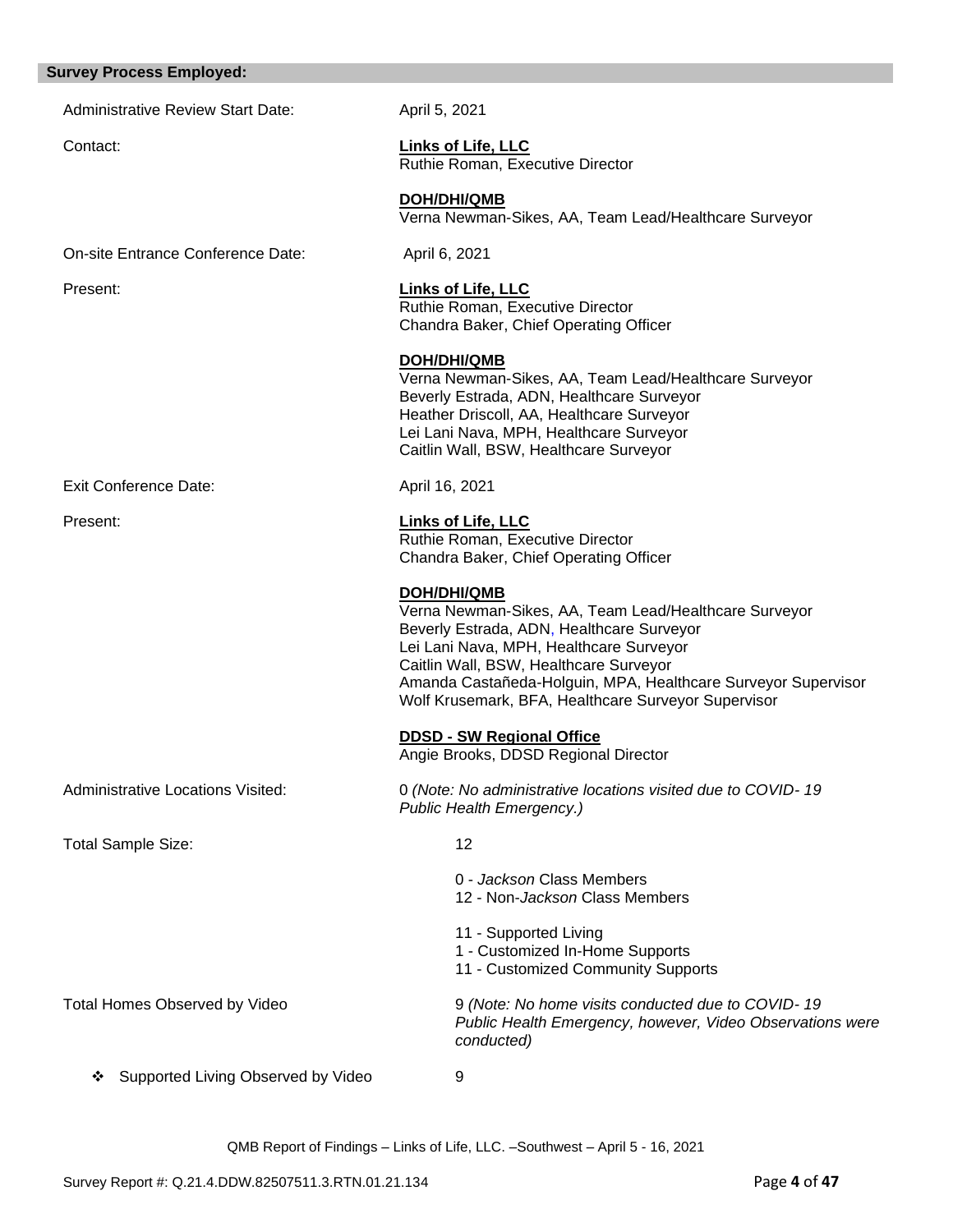|                                                  | Note: The following Individuals share a SL<br>residence:<br>$\triangleright$ #3,5<br>$\triangleright$ #8, 10 |
|--------------------------------------------------|--------------------------------------------------------------------------------------------------------------|
| Persons Served Records Reviewed                  | 12                                                                                                           |
| Persons Served Interviewed                       | 8 (Note: Interviews conducted by video / phone due to COVID-<br>19 Public Health Emergency)                  |
| Persons Served Observed                          | 3                                                                                                            |
| Persons Served Not Seen and/or Not Available     | 1 (Note; 1 Individual was not available during the on-site<br>survey)                                        |
| <b>Direct Support Personnel Records Reviewed</b> | 106                                                                                                          |
| Direct Support Personnel Interviewed             | 17 (Note: Interviews conducted by video / phone due to<br>COVID-19 Public Health Emergency)                  |
| Service Coordinator Records Reviewed             | 3                                                                                                            |
| Nurse Interview                                  |                                                                                                              |

Administrative Processes and Records Reviewed:

- Medicaid Billing/Reimbursement Records for all Services Provided
- Accreditation Records
- Individual Medical and Program Case Files, including, but not limited to: °Individual Service Plans
	- **Progress on Identified Outcomes**
	- <sup>o</sup>Healthcare Plans
	- Medication Administration Records
	- Medical Emergency Response Plans
	- **<sup>o</sup>Therapy Evaluations and Plans**
	- Healthcare Documentation Regarding Appointments and Required Follow-Up Other Required Health Information
- Internal Incident Management Reports and System Process / General Events Reports
- Personnel Files, including nursing and subcontracted staff
- Staff Training Records, Including Competency Interviews with Staff
- Agency Policy and Procedure Manual
- Caregiver Criminal History Screening Records
- Consolidated Online Registry/Employee Abuse Registry
- Human Rights Committee Notes and Meeting Minutes
- Evacuation Drills of Residences and Service Locations
- Quality Assurance / Improvement Plan

### CC: Distribution List: DOH - Division of Health Improvement DOH - Developmental Disabilities Supports Division DOH - Office of Internal Audit HSD - Medical Assistance Division

NM Attorney General's Office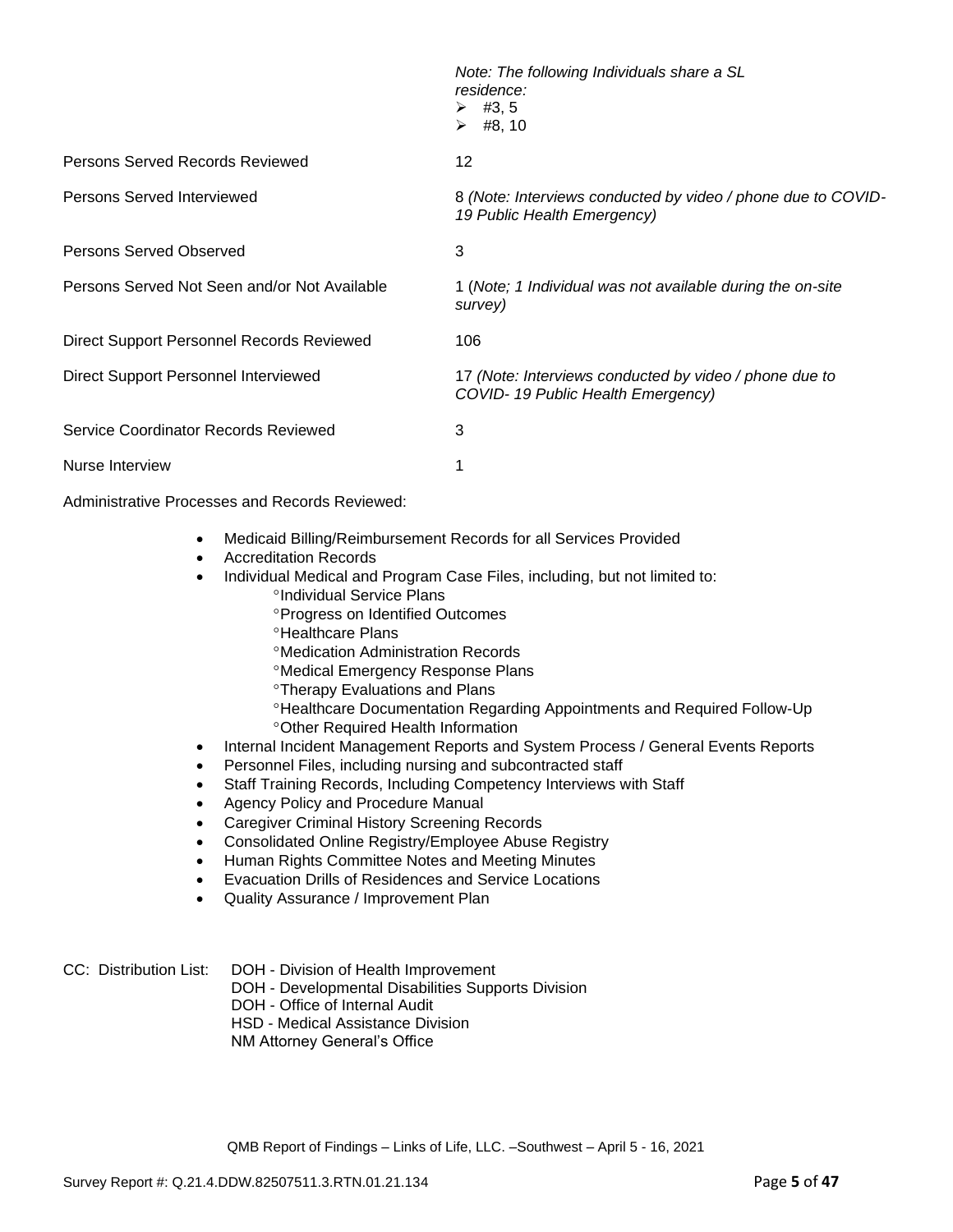### **Attachment A**

# **Provider Instructions for Completing the QMB Plan of Correction (POC) Process**

### *Introduction:*

After a QMB Compliance Survey, your QMB Report of Findings will be sent to you via e-mail.

Each provider must develop and implement a Plan of Correction (POC) that identifies specific quality assurance and quality improvement activities the agency will implement to correct deficiencies and prevent continued deficiencies and non-compliance.

Agencies must submit their Plan of Correction within ten (10) business days from the date you receive the QMB Report of Findings. (Providers who do not submit a POC within 10 business days may be referred to the DDSD Regional Office for purposes of contract management or the Internal Review Committee [IRC] for possible actions or sanctions).

Agencies must fully implement their approved Plan of Correction within 45 business days (10 business days to submit your POC for approval and 35 days to implement your approved Plan of Correction) from the date they receive the QMB Report of Findings. Providers who fail to complete a POC within the 45-business days allowed will be referred to the IRC for possible actions or sanctions.

If you have questions about the Plan of Correction process, call the Plan of Correction Coordinator at 505-273-1930 or email at [MonicaE.Valdez@state.nm.us.](mailto:MonicaE.Valdez@state.nm.us) Requests for technical assistance must be requested through your Regional DDSD Office.

The POC process cannot resolve disputes regarding findings. If you wish to dispute a finding on the official Report of Findings, you must file an Informal Reconsideration of Findings (IRF) request within ten (10) business days of receiving your report. Please note that you must still submit a POC for findings that are in question (see Attachment C).

#### *Instructions for Completing Agency POC:*

### *Required Content*

Your Plan of Correction should provide a step-by-step description of the methods to correct each deficient practice cited to prevent recurrence and information that ensures the regulation cited comes into and remains in compliance. The remedies noted in your POC are expected to be added to your Agency's required, annual Quality Assurance (QA) Plan.

If a deficiency has already been corrected since the on-site survey, the plan should state how it was corrected, the completion date (date the correction was accomplished), and how possible recurrence of the deficiency will be prevented.

*The following details should be considered when developing your Plan of Correction:*

#### *The Plan of Correction must address each deficiency cited in the Report of Findings unless otherwise noted with a "No Plan of Correction Required statement." The Plan of Correction must address the five (5) areas listed below:*

- 1. How the specific and realistic corrective action will be accomplished for individuals found to have been affected by the deficient practice.
- 2. How the agency will identify other individuals who have the potential to be affected by the same deficient practice, and how the agency will act to protect those individuals in similar situations.
- 3. What Quality Assurance measures will be put into place and what systemic changes made to ensure the deficient practice will not recur.
- 4. Indicate how the agency plans to monitor its performance to make certain solutions are sustained. The agency must develop a QA plan for ensuring correction is achieved and sustained. This QA plan must be implemented, and the corrective action is evaluated for its effectiveness. The plan of correction is integrated into the agency quality assurance system; and
- 5. Include dates when corrective actions will be completed. The corrective action completion dates must be acceptable to the State.

*The following details should be considered when developing your Plan of Correction:*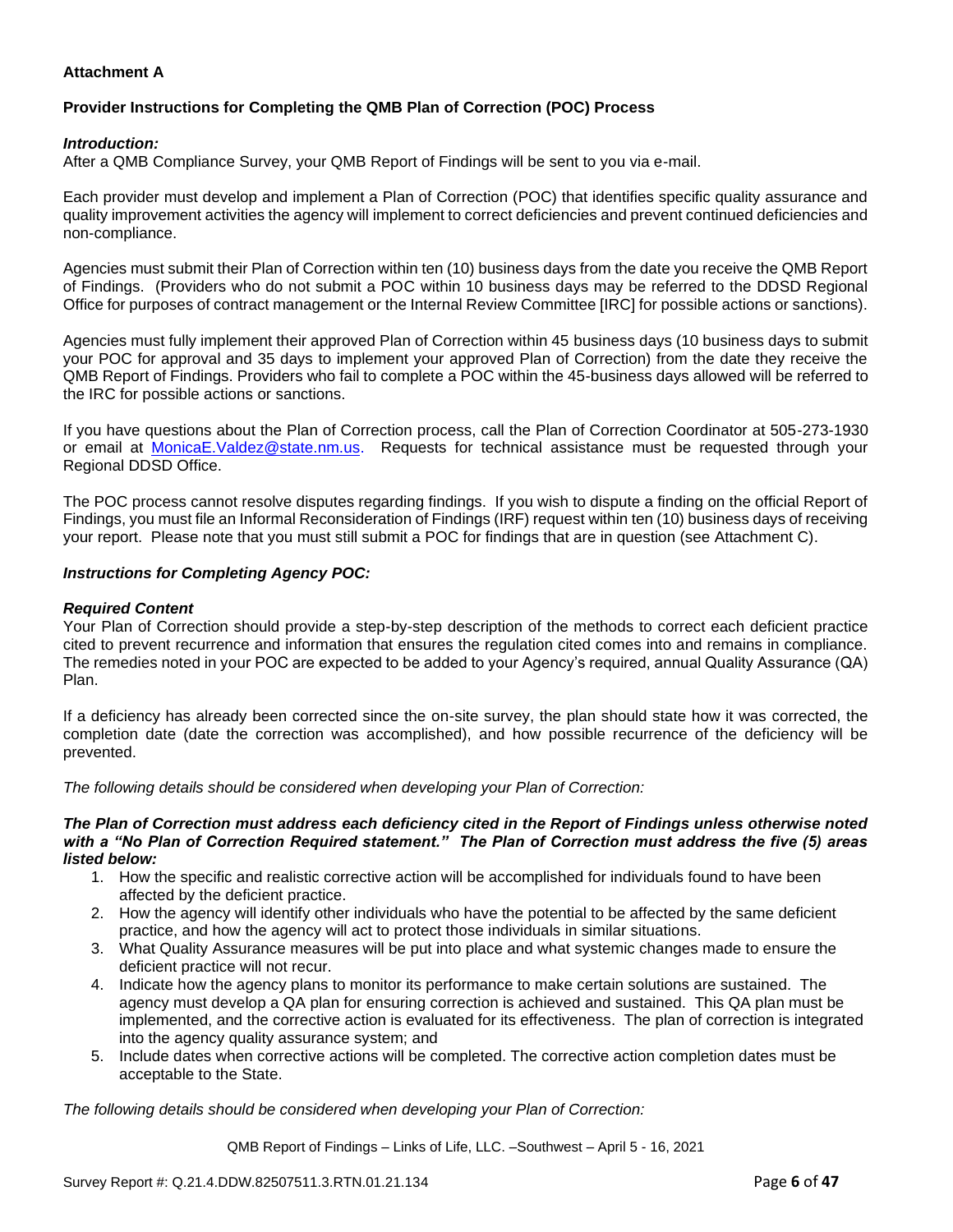- Details about how and when Individual Served, agency personnel and administrative and service delivery site files are audited by agency personnel to ensure they contain required documents;
- Information about how medication administration records are reviewed to verify they contain all required information before they are distributed to service sites, as they are being used, and after they are completed;
- Your processes for ensuring that all required agency personnel are trained on required DDSD required trainings;
- How accuracy in billing/reimbursement documentation is assured;
- How health, safety is assured;
- For Case Management providers, how Individual Service Plans are reviewed to verify they meet requirements, how the timeliness of level of care (LOC) packet submissions and consumer visits are tracked;
- Your process for gathering, analyzing and responding to quality data indicators; and,
- Details about Quality Targets in various areas, current status, analyses about why targets were not met, and remedies implemented.

*Note:* **Instruction or in-service of staff alone may not be a sufficient plan of correction.** This is a good first step toward correction, but additional steps must be taken to ensure the deficiency is corrected and will not recur.

### *Completion Dates*

- The plan of correction must include a **completion date** (entered in the far right-hand column) for each finding. Be sure the date is **realistic** in the amount of time your Agency will need to correct the deficiency; not to exceed 45 total business days.
- Direct care issues should be corrected immediately and monitored appropriately.
- Some deficiencies may require a staged plan to accomplish total correction.
- Deficiencies requiring replacement of equipment, etc., may require more time to accomplish correction but should show reasonable time frames.

### *Initial Submission of the Plan of Correction Requirements*

- 1. The Plan of Correction must be completed on the official QMB Survey Report of Findings/Plan of Correction Form and received by QMB within ten (10) business days from the date you received the report of findings.
- 2. For questions about the POC process, call the POC Coordinator, Monica Valdez at 505-273-1930 or email at [MonicaE.Valdez@state.nm.us](mailto:MonicaE.Valdez@state.nm.us) for assistance.
- 3. For Technical Assistance (TA) in developing or implementing your POC, contact your Regional DDSD Office.
- 4. Submit your POC to Monica Valdez, POC Coordinator in any of the following ways:
	- a. Electronically at [MonicaE.Valdez@state.nm.us](mailto:MonicaE.Valdez@state.nm.us) *(preferred method)*
	- b. Fax to 505-222-8661, or
	- c. Mail to POC Coordinator, 5301 Central Ave NE Suite 400, Albuquerque, New Mexico 87108
- 5. *Do not submit supporting documentation* (evidence of compliance) to QMB *until after* your POC has been approved by the QMB.
- 6. QMB will notify you when your POC has been "approved" or "denied."
	- a. During this time, whether your POC is "approved," or "denied," you will have a maximum of 45-business days from the date of receipt of your Report of Findings to correct all survey deficiencies.
	- b. If your POC is denied, it must be revised and resubmitted as soon as possible, as the 45-business day limit is in effect.
	- c. If your POC is denied a second time your agency may be referred to the Internal Review Committee.
	- d. You will receive written confirmation when your POC has been approved by QMB and a final deadline for completion of your POC.
	- e. Please note that all POC correspondence will be sent electronically unless otherwise requested.
- 7. Failure to submit your POC within 10 business days without prior approval of an extension by QMB will result in a referral to the Internal Review Committee and the possible implementation of monetary penalties and/or sanctions.

#### *POC Document Submission Requirements*

Once your POC has been approved by the QMB Plan of Correction Coordinator you must submit copies of documents as evidence that all deficiencies have been corrected, as follows.

1. Your internal documents are due within a *maximum* of 45-business days of receipt of your Report of Findings.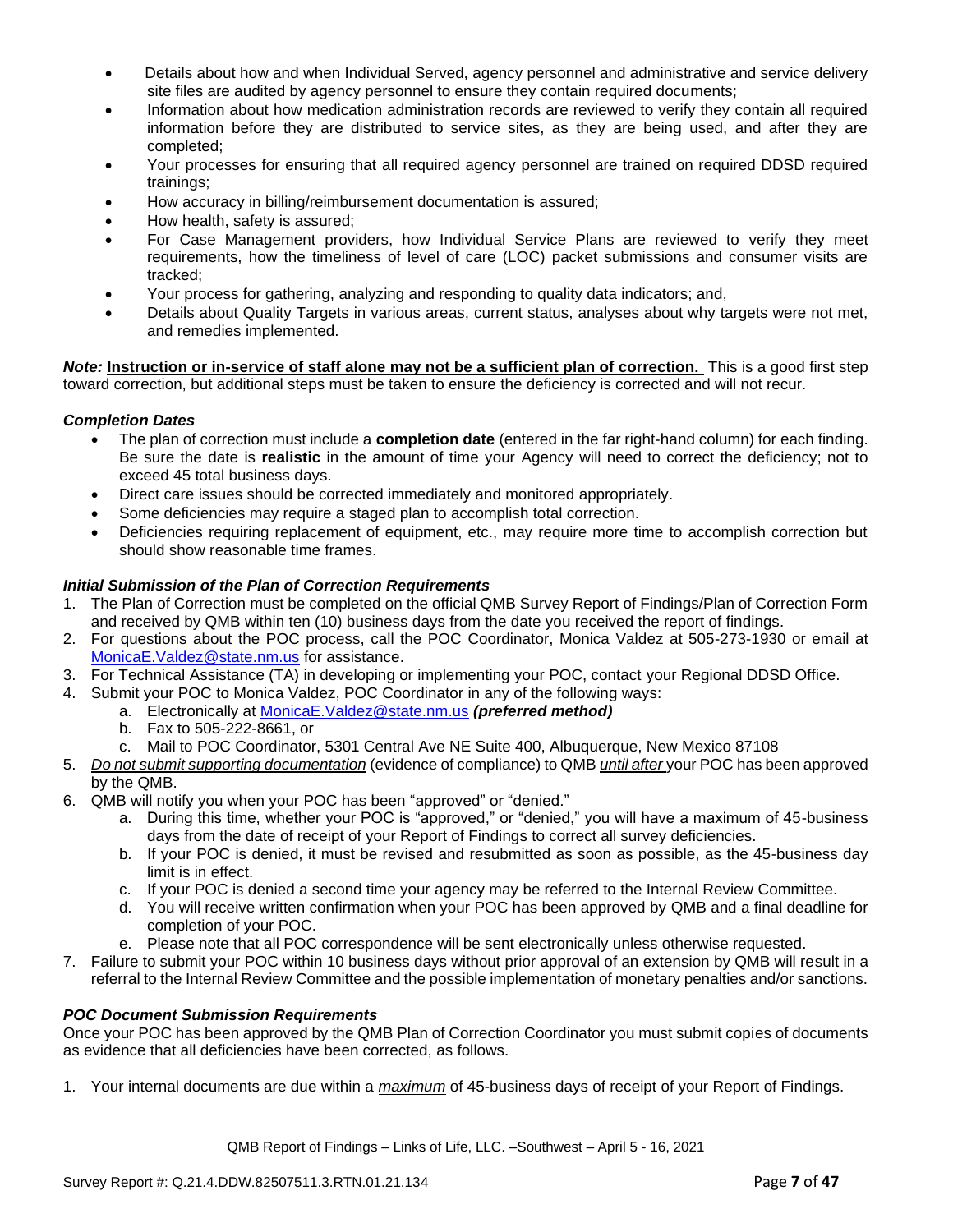- 2. It is preferred that you submit your documents via USPS or other carrier (scanned and saved to CD/DVD disc, flash drive, etc.). If documents containing HIPAA Protected Health Information (PHI) documents must be submitted through S-Comm (Therap), Fax or Postal System, do not send PHI directly to NMDOH email accounts. If the documents do not contain protected Health information (PHI) then you may submit your documents electronically scanned and attached to e-mails.
- 3. All submitted documents *must be annotated*; please be sure the tag numbers and Identification numbers are indicated on each document submitted. Documents which are not annotated with the Tag number and Identification number may not be accepted.
- 4. Do not submit original documents; Please provide copies or scanned electronic files for evidence. Originals must be maintained in the agency file(s) per DDSD Standards.
- 5. In lieu of some documents, you may submit copies of file or home audit forms that clearly indicate cited deficiencies have been corrected, other attestations of correction must be approved by the Plan of Correction Coordinator prior to their submission.
- 6. When billing deficiencies are cited, you must provide documentation to justify billing and/or void and adjust forms submitted to Xerox State Healthcare, LLC for the deficiencies cited in the Report of Findings.

**Revisions, Modifications or Extensions to your Plan of Correction (post QMB approval) must be made in writing and submitted to the Plan of Correction Coordinator, prior to the completion date and are approved on a case-by-case basis. No changes may be made to your POC or the timeframes for implementation without written approval of the POC Coordinator.**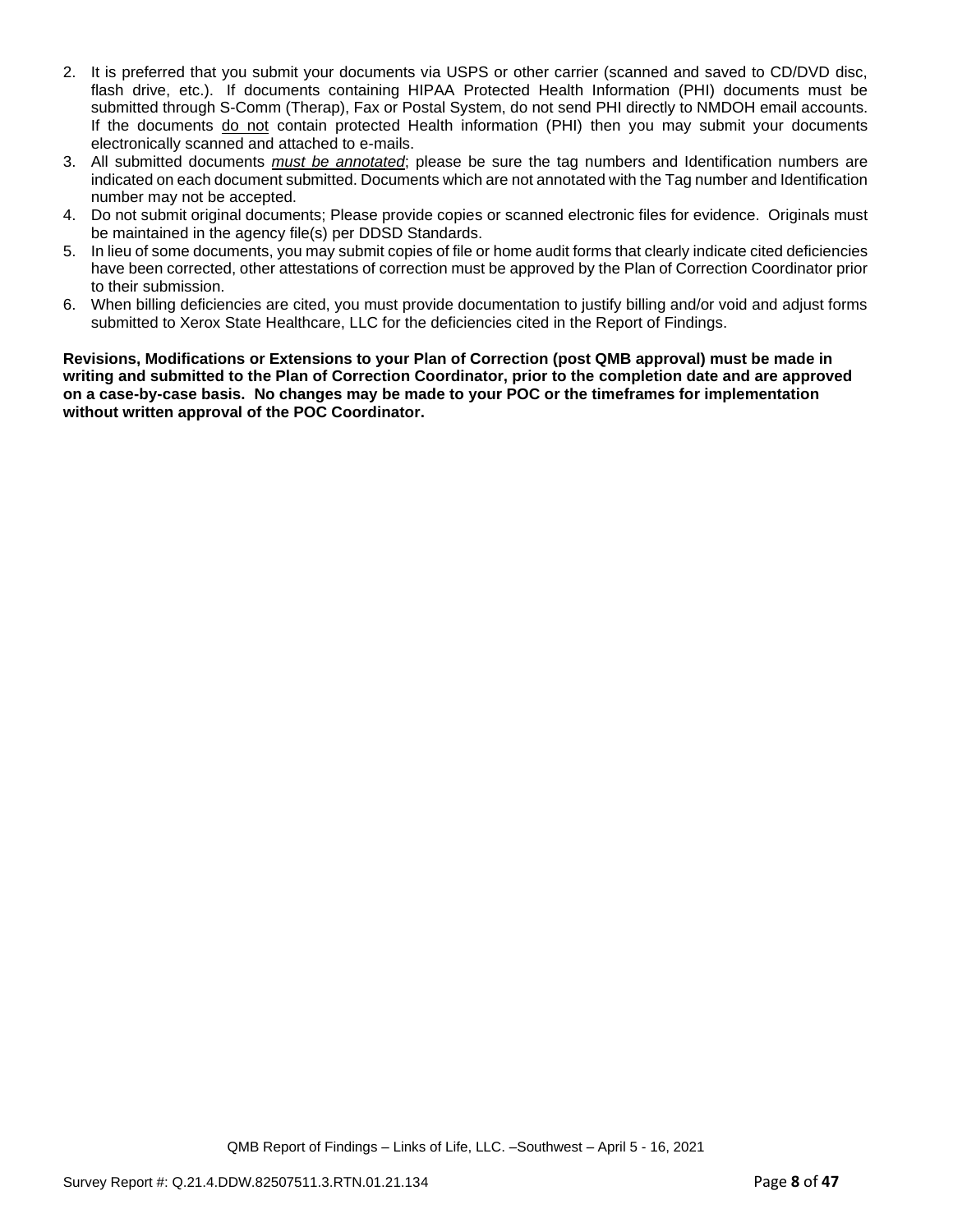### **Department of Health, Division of Health Improvement QMB Determination of Compliance Process**

The Division of Health Improvement, Quality Management Bureau (QMB) surveys compliance of the Developmental Disabilities Waiver (DDW) standards and other state and federal regulations. For the purpose of the LCA / CI survey the CMS waiver assurances have been grouped into four (4) Service Domains: Plan of Care (ISP Implementation); Qualified Providers; Health, Welfare and Safety; and Administrative Oversight (note that Administrative Oversight listed in this document is not the same as the CMS assurance of Administrative Authority. Used in this context it is related to the agency's operational policies and procedures, Quality Assurance system and Medicaid billing and reimbursement processes.)

The QMB Determination of Compliance process is based on provider compliance or non-compliance with standards and regulations identified during the on-site survey process and as reported in the QMB Report of Findings. All areas reviewed by QMB have been agreed to by DDSD and DHI/QMB and are reflective of CMS requirements. All deficiencies (non-compliance with standards and regulations) are identified and cited as either a Standard level deficiency or a Condition of Participation level deficiency in the QMB Reports of Findings. All deficiencies require corrective action when non-compliance is identified.

Each deficiency in your Report of Findings has been predetermined to be a Standard Level Deficiency, a Condition of Participation Level Deficiency, if below 85% compliance or a non-negotiable Condition of Participation Level Deficiency. Your Agency's overall Compliance Determination is based on a Scope and Severity Scale which takes into account the number of Standard and Condition Level Tags cited as well as the percentage of Individuals affected in the sample.

### **Conditions of Participation (CoPs)**

CoPs are based on the Centers for Medicare and Medicaid Services, Home and Community-Based Waiver required assurances, in addition to the New Mexico Developmental Disability Waiver (DDW) Service Standards. The Division of Health Improvement (DHI), in conjunction with the Developmental Disability Support Division (DDSD), has identified certain deficiencies that have the potential to be a Condition of Participation Level, if the tag falls below 85% compliance based on the number of people affected. Additionally, there are what are called nonnegotiable Conditions of Participation, regardless if one person or multiple people are affected. In this context, a CoP is defined as an essential / fundamental regulation or standard, which when out of compliance directly affects the health and welfare of the Individuals served. If no deficiencies within a Tag are at the level of a CoP, it is cited as a Standard Level Deficiency.

### *Service Domains and CoPs for Living Care Arrangements and Community Inclusion are as follows:*

**Service Domain: Service Plan: ISP Implementation -** *Services are delivered in accordance with the service plan, including type, scope, amount, duration and frequency specified in the service plan.*

#### **Potential Condition of Participation Level Tags, if compliance is below 85%:**

- **1A08.3 –** Administrative Case File: Individual Service Plan / ISP Components
- **1A32 –** Administrative Case File: Individual Service Plan Implementation
- **LS14 –** Residential Service Delivery Site Case File (ISP and Healthcare Requirements)
- **IS14 –** CCS / CIES Service Delivery Site Case File (ISP and Healthcare Requirements)

**Service Domain: Qualified Providers -** *The State monitors non-licensed/non-certified providers to assure adherence to waiver requirements. The State implements its policies and procedures for verifying that provider training is conducted in accordance with State requirements and the approved waiver.*

#### **Potential Condition of Participation Level Tags, if compliance is below 85%:**

- **1A20 -** Direct Support Personnel Training
- **1A22 -** Agency Personnel Competency
- **1A37 –** Individual Specific Training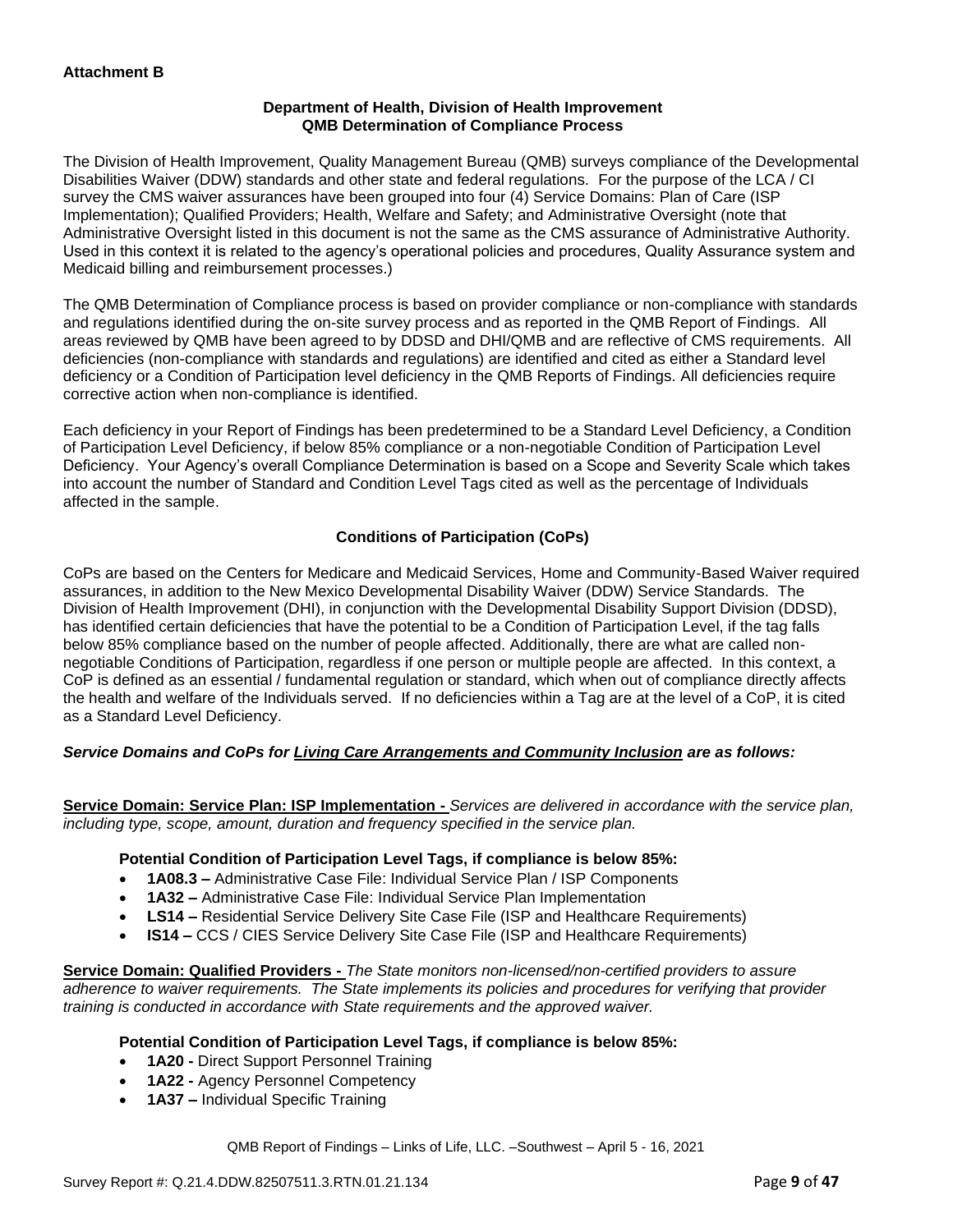### **Non-Negotiable Condition of Participation Level Tags (one or more Individuals are cited):**

- **1A25.1 –** Caregiver Criminal History Screening
- **1A26.1 –** Consolidated On-line Registry Employee Abuse Registry

**Service Domain: Health, Welfare and Safety -** *The State, on an ongoing basis, identifies, addresses and seeks to prevent occurrences of abuse, neglect and exploitation. Individuals shall be afforded their basic human rights. The provider supports individuals to access needed healthcare services in a timely manner.*

### **Potential Condition of Participation Level Tags, if compliance is below 85%:**

- **1A08.2 –** Administrative Case File: Healthcare Requirements & Follow-up
- **1A09 –** Medication Delivery Routine Medication Administration
- **1A09.1 –** Medication Delivery PRN Medication Administration
- **1A15.2 –** Administrative Case File: Healthcare Documentation (Therap and Required Plans)

#### **Non-Negotiable Condition of Participation Level Tags (one or more Individuals are cited):**

- **1A05 –** General Requirements / Agency Policy and Procedure Requirements
- **1A07 –** Social Security Income (SSI) Payments
- **1A09.2 –** Medication Delivery Nurse Approval for PRN Medication
- **1A15 –** Healthcare Coordination Nurse Availability / Knowledge
- **1A31 –** Client Rights/Human Rights
- **LS25.1 –** Residential Reqts. (Physical Environment Supported Living / Family Living / Intensive Medical Living)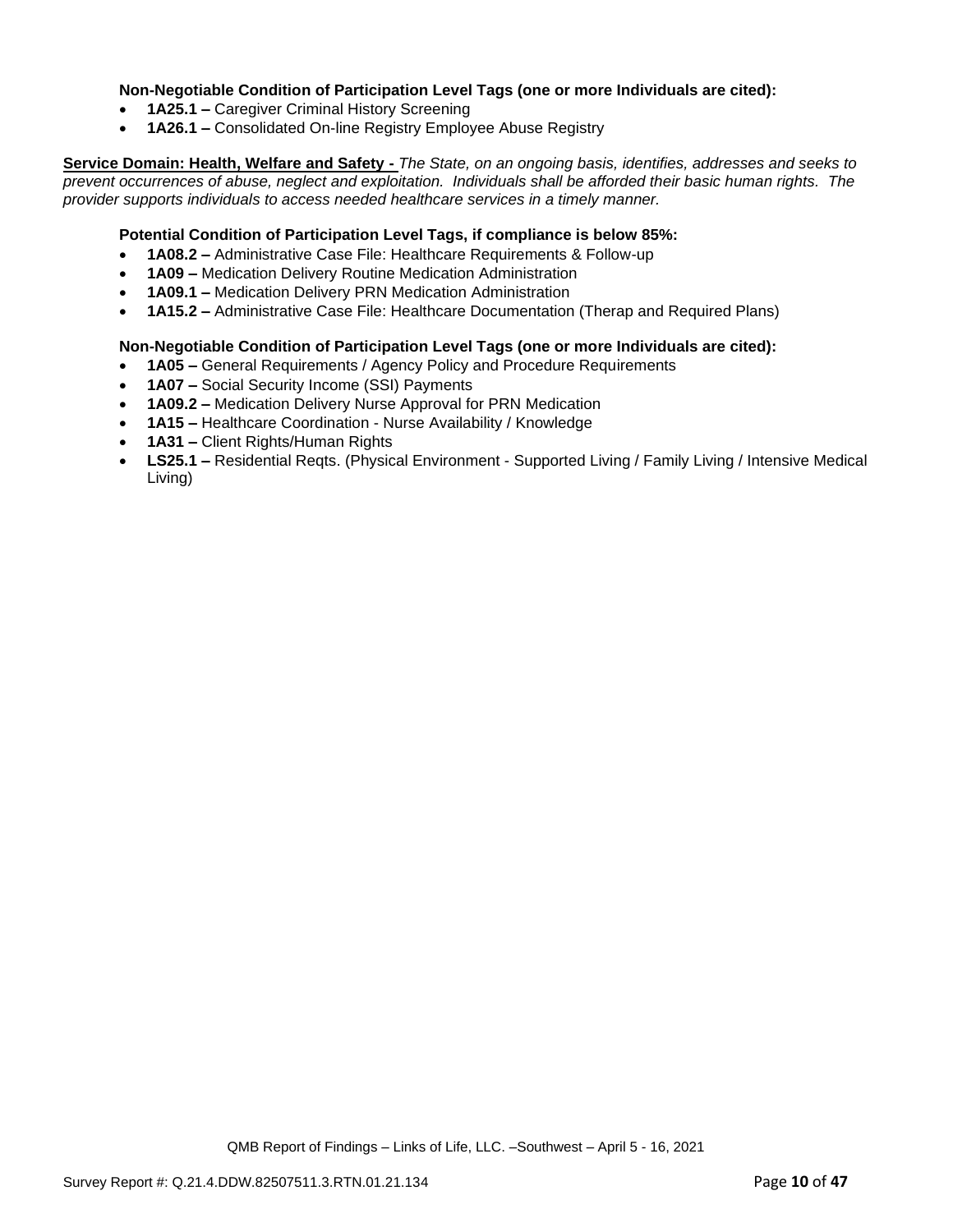### **Attachment C**

#### **Guidelines for the Provider Informal Reconsideration of Finding (IRF) Process**

#### **Introduction:**

Throughout the QMB Survey process, surveyors are openly communicating with providers. Open communication means surveyors have clarified issues and/or requested missing information before completing the review through the use of the signed/dated "Document Request," or "Administrative Needs," etc. forms. Regardless, there may still be instances where the provider disagrees with a specific finding. Providers may use the following process to informally dispute a finding.

#### **Instructions:**

- 1. The Informal Reconsideration of the Finding (IRF) request must be received in writing to the QMB Bureau Chief **within 10 business days** of receipt of the final Report of Findings **(***Note: No extensions are granted for the IRF)***.**
- 2. The written request for an IRF *must* be completed on the QMB Request for Informal Reconsideration of Finding form available on the QMB website: <https://nmhealth.org/about/dhi/cbp/irf/>
- 3. The written request for an IRF must specify in detail the request for reconsideration and why the finding is inaccurate.
- 4. The IRF request must include all supporting documentation or evidence.
- 5. If you have questions about the IRF process, email the IRF Chairperson, Valerie V. Valdez at [valerie.valdez@state.nm.us](mailto:valerie.valdez@state.nm.us) for assistance.

#### **The following limitations apply to the IRF process:**

- The written request for an IRF and all supporting evidence must be received within 10 business days.
- Findings based on evidence requested during the survey and not provided may not be subject to reconsideration.
- The supporting documentation must be new evidence not previously reviewed or requested by the survey team.
- Providers must continue to complete their Plan of Correction during the IRF process
- Providers may not request an IRF to challenge the sampling methodology.
- Providers may not request an IRF based on disagreement with the nature of the standard or regulation.
- Providers may not request an IRF to challenge the team composition.
- Providers may not request an IRF to challenge the DHI/QMB determination of compliance or the length of their DDSD provider contract.

A Provider forfeits the right to an IRF if the request is not received within 10 business days of receiving the report and/or does not include all supporting documentation or evidence to show compliance with the standards and regulations.

The IRF Committee will review the request; the Provider will be notified in writing of the ruling; no face-to-face meeting will be conducted.

When a Provider requests that a finding be reconsidered, it does not stop or delay the Plan of Correction process. **Providers must continue to complete the Plan of Correction, including the finding in dispute regardless of the IRF status.** If a finding is removed or modified, it will be noted and removed or modified from the Report of Findings. It should be noted that in some cases a Plan of Correction may be completed prior to the IRF process being completed. The provider will be notified in writing on the decisions of the IRF committee.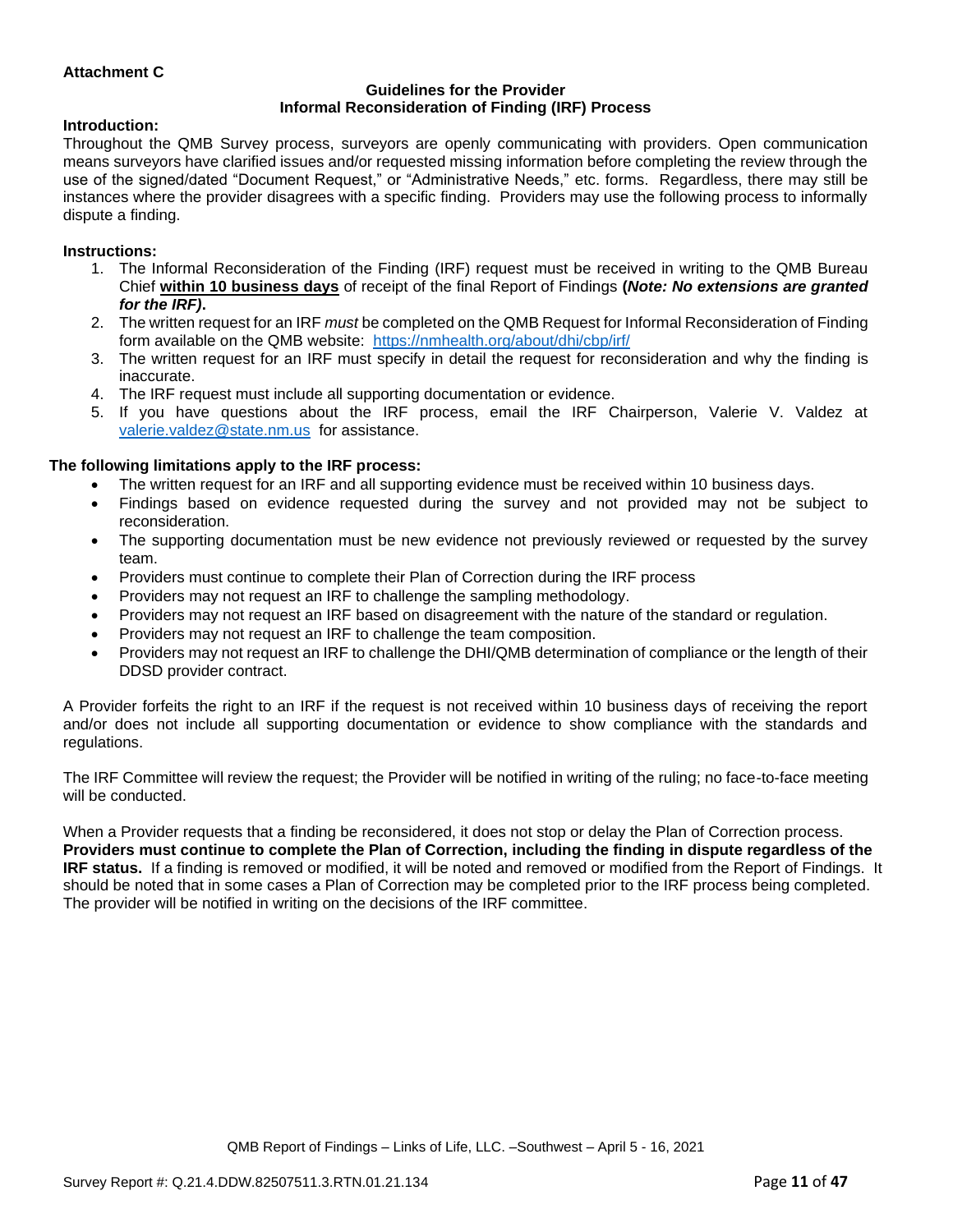### **QMB Determinations of Compliance**

### **Compliance:**

The QMB determination of *Compliance* indicates that a provider has either no deficiencies found during a survey or that no deficiencies at the Condition of Participation Level were found. The agency has obtained a level of compliance such that there is a minimal potential for harm to individuals' health and safety. To qualify for a determination of *Compliance*, the provider must have received no Conditions of Participation Level Deficiencies and have a minimal number of Individuals on the sample affected by the findings indicated in the Standards Level Tags.

### **Partial-Compliance with Standard Level Tags:**

The QMB determination of *Partial-Compliance with Standard Level Tags* indicates that a provider is in compliance with all Condition of Participation Level deficiencies but is out of compliance with a certain percentage of Standard Level deficiencies. This partial-compliance, if not corrected, may result in a negative outcome or the potential for more than minimal harm to individuals' health and safety. There are two ways to receive a determination of Partial Compliance with Standard Level Tags:

- 1. Your Report of Findings includes 16 or fewer Standards Level Tags with between 75% and 100% of the survey sample affected in any tag.
- 2. Your Report of Findings includes 17 or more Standard Level Tags with between 50% to 74% of the survey sample affected in any tag.

### **Partial-Compliance with Standard Level Tags and Condition of Participation Level Tags:**

The QMB determination of *Partial-Compliance with Standard Level Tags and Condition of Participation Level Tags*  indicates that a provider is out of compliance with one to five  $(1 - 5)$  Condition of Participation Level Tags. This partial-compliance, if not corrected, may result in a serious negative outcome or the potential for more than minimal harm to individuals' health and safety.

#### **Non-Compliance:**

The QMB determination of *Non-Compliance* indicates a provider is significantly out of compliance with both Standard Level deficiencies and Conditions of Participation level deficiencies. This non-compliance, if not corrected, may result in a serious negative outcome or the potential for more than minimal harm to individuals' health and safety. There are three ways an agency can receive a determination of Non-Compliance:

- 1. Your Report of Findings includes 17 or more total Tags with 0 to 5 Condition of Participation Level Tags with 75% to 100% of the survey sample affected in any Condition of Participation Level tag.
- 2. Your Report of Findings includes any amount of Standard Level Tags with 6 or more Condition of Participation Level Tags.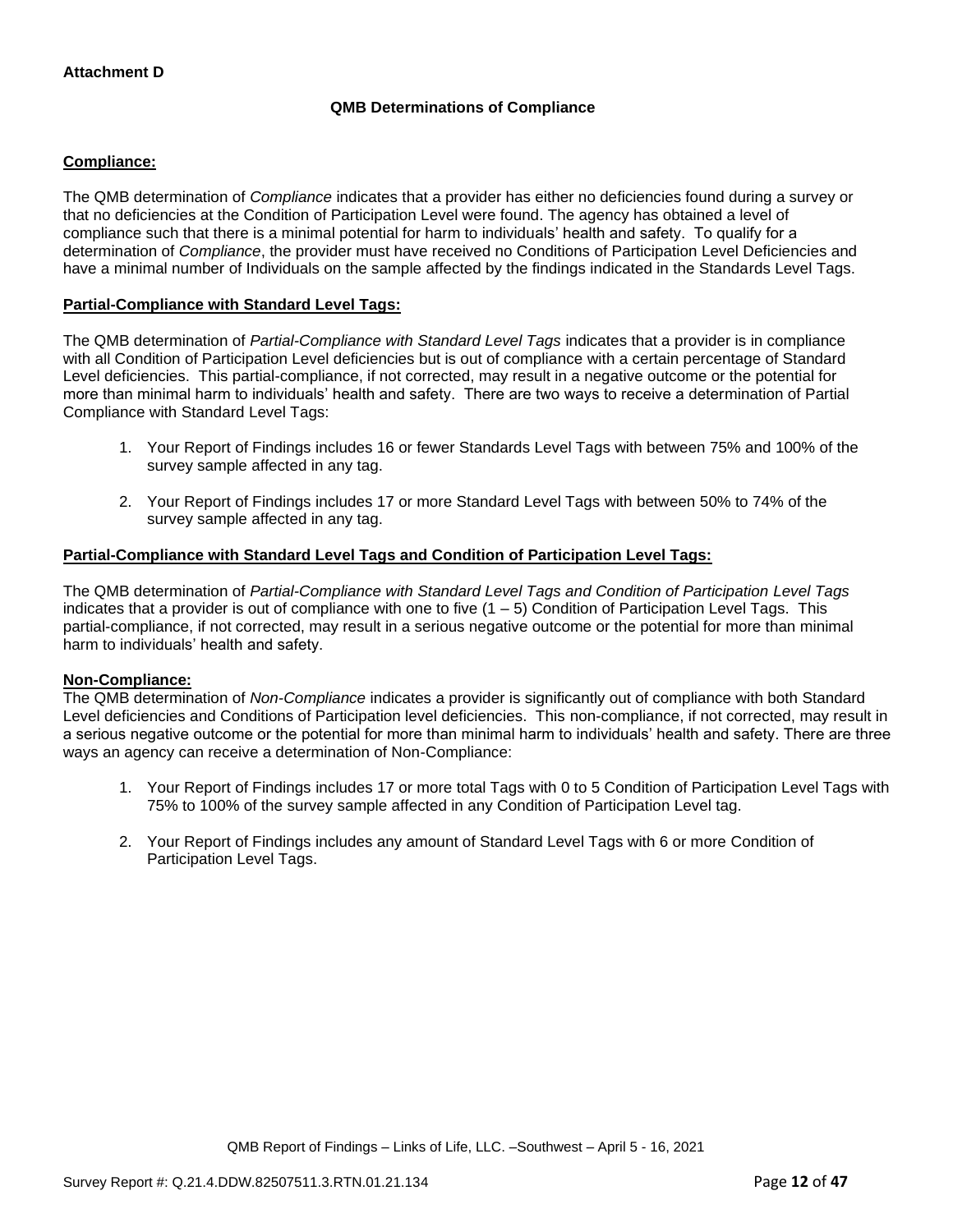| Compliance                                                                                                 | <b>Weighting</b>                                                                                                       |                                                                                                                          |                                                                                                                          |                                                                                                                        |                                                                                                                                |                                                                                                                             |                                                                                                               |
|------------------------------------------------------------------------------------------------------------|------------------------------------------------------------------------------------------------------------------------|--------------------------------------------------------------------------------------------------------------------------|--------------------------------------------------------------------------------------------------------------------------|------------------------------------------------------------------------------------------------------------------------|--------------------------------------------------------------------------------------------------------------------------------|-----------------------------------------------------------------------------------------------------------------------------|---------------------------------------------------------------------------------------------------------------|
| <b>Determination</b>                                                                                       |                                                                                                                        | LOW                                                                                                                      |                                                                                                                          | <b>MEDIUM</b>                                                                                                          |                                                                                                                                |                                                                                                                             | <b>HIGH</b>                                                                                                   |
| <b>Total Tags:</b>                                                                                         | up to 16                                                                                                               | 17 or more                                                                                                               | up to 16                                                                                                                 | 17 or more                                                                                                             | <b>Any Amount</b>                                                                                                              | 17 or more                                                                                                                  | <b>Any Amount</b>                                                                                             |
|                                                                                                            | and                                                                                                                    | and                                                                                                                      | and                                                                                                                      | and                                                                                                                    | And/or                                                                                                                         | and                                                                                                                         | And/or                                                                                                        |
| <b>COP Level Tags:</b>                                                                                     | 0 COP                                                                                                                  | 0 COP                                                                                                                    | 0 COP                                                                                                                    | 0 COP                                                                                                                  | 1 to 5 COP                                                                                                                     | 0 to 5 CoPs                                                                                                                 | 6 or more COP                                                                                                 |
|                                                                                                            | and                                                                                                                    | and                                                                                                                      | and                                                                                                                      | and                                                                                                                    |                                                                                                                                | and                                                                                                                         |                                                                                                               |
| Sample Affected:                                                                                           | 0 to 74%                                                                                                               | 0 to 49%                                                                                                                 | 75 to 100%                                                                                                               | 50 to 74%                                                                                                              |                                                                                                                                | 75 to 100%                                                                                                                  |                                                                                                               |
| "Non-Compliance"                                                                                           |                                                                                                                        |                                                                                                                          |                                                                                                                          |                                                                                                                        |                                                                                                                                | 17 or more<br><b>Total Tags with</b><br>75 to 100% of<br>the Individuals<br>in the sample<br>cited in any CoP<br>Level tag. | Any Amount of<br><b>Standard Level</b><br>Tags and 6 or<br>more Conditions<br>of Participation<br>Level Tags. |
| "Partial Compliance<br>with Standard Level<br>tags and Condition of<br><b>Participation Level</b><br>Tags" |                                                                                                                        |                                                                                                                          |                                                                                                                          |                                                                                                                        | <b>Any Amount</b><br><b>Standard Level</b><br>Tags, plus 1 to 5<br><b>Conditions of</b><br><b>Participation Level</b><br>tags. |                                                                                                                             |                                                                                                               |
| "Partial Compliance<br>with Standard Level<br>tags"                                                        |                                                                                                                        |                                                                                                                          | up to 16<br><b>Standard Level</b><br>Tags with 75 to<br>100% of the<br>individuals in<br>the sample cited<br>in any tag. | 17 or more<br>Standard Level<br>Tags with 50 to<br><b>74%</b> of the<br>individuals in<br>the sample cited<br>any tag. |                                                                                                                                |                                                                                                                             |                                                                                                               |
| "Compliance"                                                                                               | Up to 16<br><b>Standard Level</b><br>Tags with 0 to<br>74% of the<br>individuals in<br>the sample<br>cited in any tag. | 17 or more<br><b>Standard Level</b><br>Tags with 0 to<br>49% of the<br>individuals in<br>the sample cited<br>in any tag. |                                                                                                                          |                                                                                                                        |                                                                                                                                |                                                                                                                             |                                                                                                               |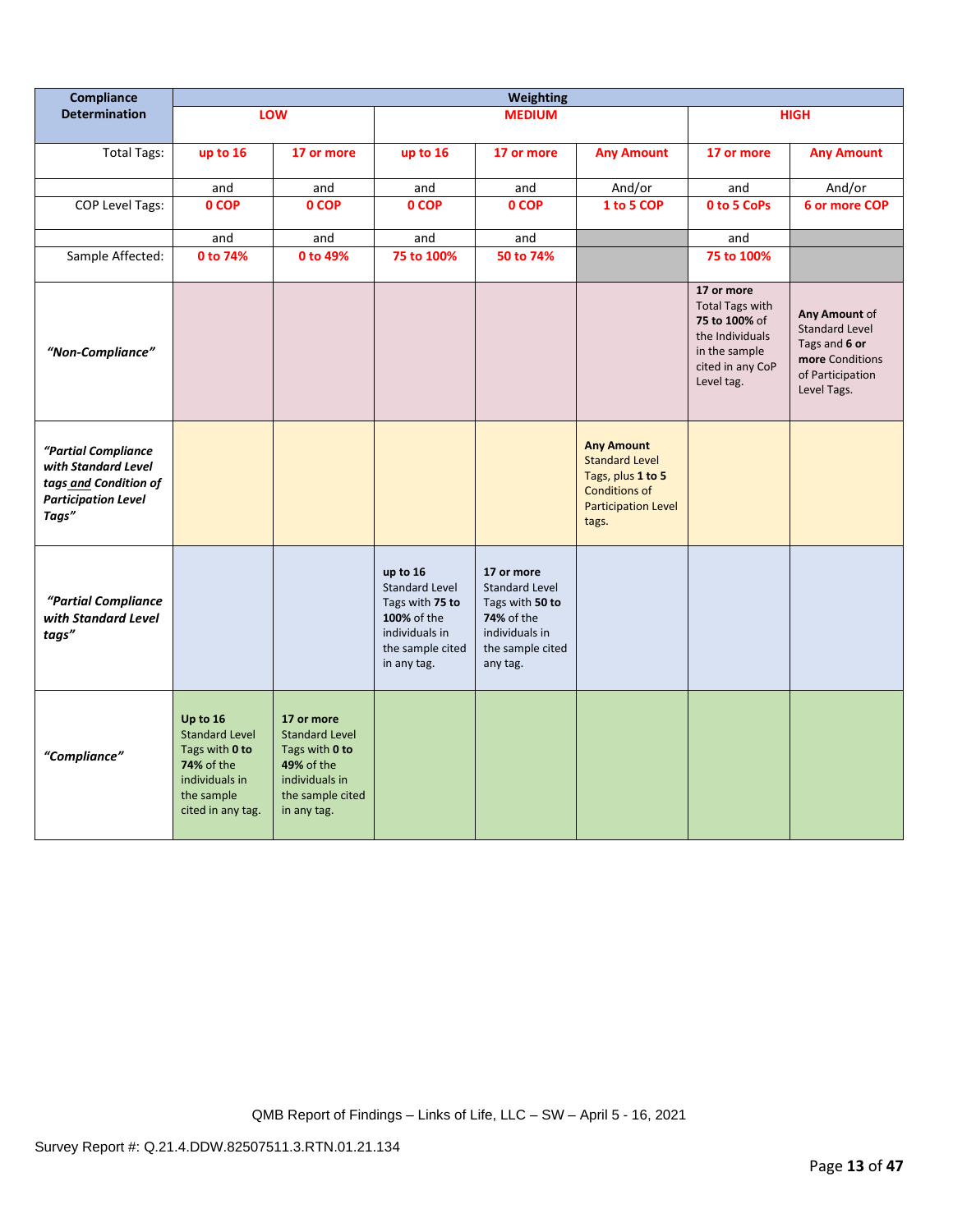**Agency: Links of Life, LLC - Southwest Region** Program: Developmental Disabilities Waiver<br>Service: 2018: Supported Living, Customize 2018: Supported Living, Customized In-Home Supports, Customized Community Supports<br>Routine Survey Type:<br>Survey Date: **Survey Date: April 5 - 16, 2021**

| <b>Standard of Care</b>                           | <b>Deficiencies</b>                             | Agency Plan of Correction, On-going QA/QI<br>and Responsible Party                                                                                          | <b>Completion</b><br><b>Date</b> |
|---------------------------------------------------|-------------------------------------------------|-------------------------------------------------------------------------------------------------------------------------------------------------------------|----------------------------------|
|                                                   |                                                 | Service Domain: Service Plans: ISP Implementation - Services are delivered in accordance with the service plan, including type, scope, amount, duration and |                                  |
| frequency specified in the service plan.          |                                                 |                                                                                                                                                             |                                  |
| Tag #1A08.1 Administrative and                    | <b>Standard Level Deficiency</b>                |                                                                                                                                                             |                                  |
| <b>Residential Case File: Progress Notes</b>      |                                                 |                                                                                                                                                             |                                  |
| Developmental Disabilities (DD) Waiver            | Based on record review, the Agency did not      | Provider:                                                                                                                                                   |                                  |
| Service Standards 2/26/2018; Re-Issue:            | maintain progress notes and other service       | <b>State your Plan of Correction for the</b>                                                                                                                |                                  |
| 12/28/2018; Eff 1/1/2019                          | delivery documentation for 1 of 12 Individuals. | deficiencies cited in this tag here (How is the                                                                                                             |                                  |
| <b>Chapter 20: Provider Documentation and</b>     |                                                 | deficiency going to be corrected? This can be                                                                                                               |                                  |
| <b>Client Records 20.2 Client Records</b>         | Review of the Agency individual case files      | specific to each deficiency cited or if possible an                                                                                                         |                                  |
| Requirements: All DD Waiver Provider              | revealed the following items were not found:    | overall correction?): $\rightarrow$                                                                                                                         |                                  |
| Agencies are required to create and maintain      |                                                 |                                                                                                                                                             |                                  |
| individual client records. The contents of client | <b>Administrative Case File:</b>                |                                                                                                                                                             |                                  |
| records vary depending on the unique needs of     |                                                 |                                                                                                                                                             |                                  |
| the person receiving services and the resultant   | <b>Customized Community Support Individual</b>  |                                                                                                                                                             |                                  |
| information produced. The extent of               | <b>Intensive Behavioral Support Notes/Daily</b> |                                                                                                                                                             |                                  |
| documentation required for individual client      | <b>Contact Logs:</b>                            |                                                                                                                                                             |                                  |
| records per service type depends on the           |                                                 |                                                                                                                                                             |                                  |
| location of the file, the type of service being   | February 2021                                   | <b>Provider:</b>                                                                                                                                            |                                  |
| provided, and the information necessary.          | • Individual #3 - None found for $2/1 - 28$ ,   | <b>Enter your ongoing Quality</b>                                                                                                                           |                                  |
| DD Waiver Provider Agencies are required to       | 2021.                                           | <b>Assurance/Quality Improvement</b>                                                                                                                        |                                  |
| adhere to the following:                          |                                                 | processes as it related to this tag number                                                                                                                  |                                  |
| Client records must contain all documents         |                                                 | here (What is going to be done? How many                                                                                                                    |                                  |
| essential to the service being provided and       |                                                 | individuals is this going to affect? How often will                                                                                                         |                                  |
| essential to ensuring the health and safety of    |                                                 | this be completed? Who is responsible? What<br>steps will be taken if issues are found?): →                                                                 |                                  |
| the person during the provision of the service.   |                                                 |                                                                                                                                                             |                                  |
| 2. Provider Agencies must have readily            |                                                 |                                                                                                                                                             |                                  |
| accessible records in home and community          |                                                 |                                                                                                                                                             |                                  |
| settings in paper or electronic form. Secure      |                                                 |                                                                                                                                                             |                                  |
| access to electronic records through the          |                                                 |                                                                                                                                                             |                                  |
| Therap web-based system using computers or        |                                                 |                                                                                                                                                             |                                  |
| mobile devices is acceptable.                     |                                                 |                                                                                                                                                             |                                  |
| Provider Agencies are responsible for<br>3.       |                                                 |                                                                                                                                                             |                                  |
| ensuring that all plans created by nurses, RDs,   |                                                 |                                                                                                                                                             |                                  |
| therapists or BSCs are present in all needed      |                                                 |                                                                                                                                                             |                                  |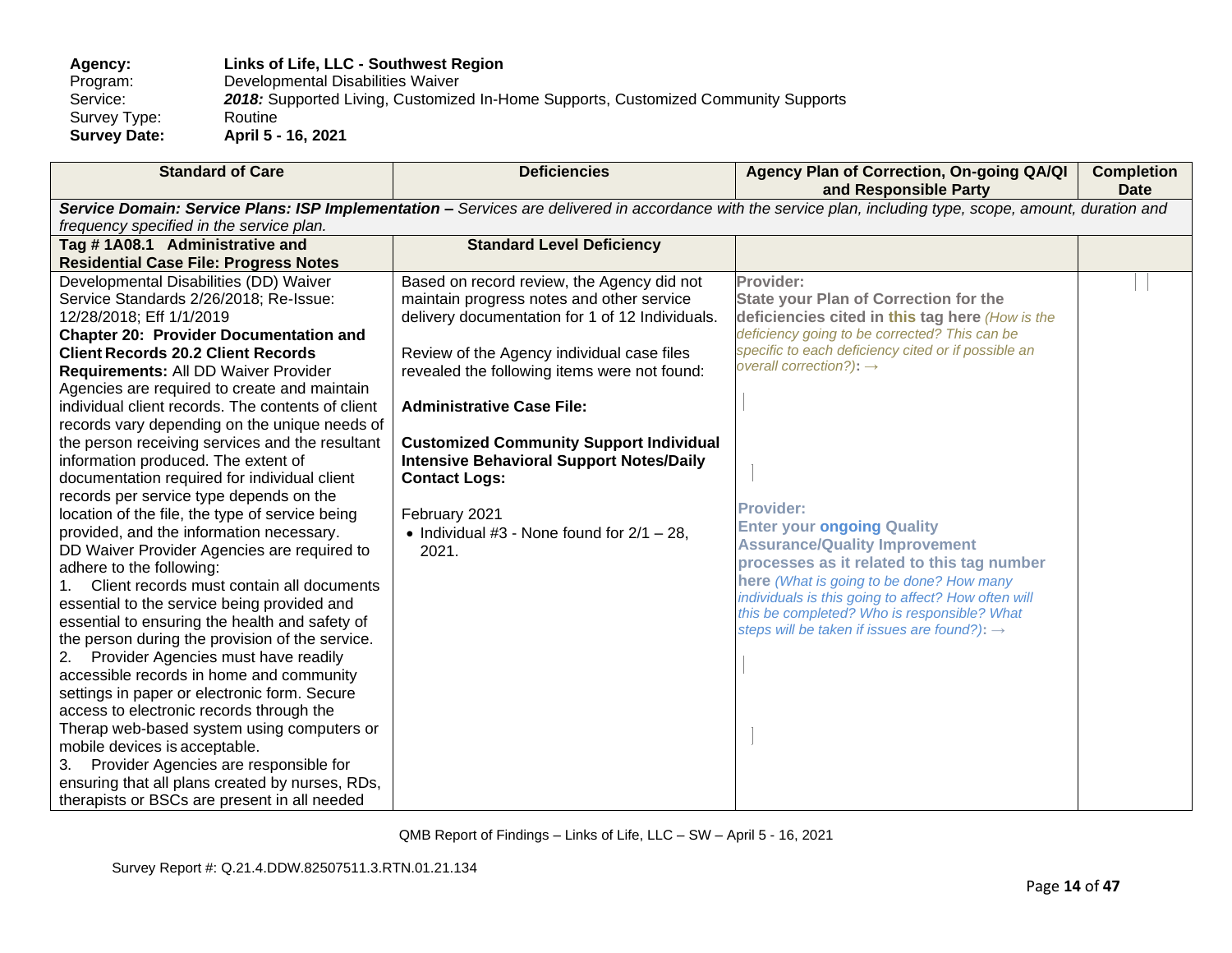| settings.                                         |  |  |
|---------------------------------------------------|--|--|
| 4. Provider Agencies must maintain records        |  |  |
| of all documents produced by agency               |  |  |
| personnel or contractors on behalf of each        |  |  |
| person, including any routine notes or data,      |  |  |
| annual assessments, semi-annual reports,          |  |  |
| evidence of training provided/received,           |  |  |
| progress notes, and any other interactions for    |  |  |
| which billing is generated.                       |  |  |
| 5. Each Provider Agency is responsible for        |  |  |
| maintaining the daily or other contact notes      |  |  |
| documenting the nature and frequency of           |  |  |
| service delivery, as well as data tracking only   |  |  |
| for the services provided by their agency.        |  |  |
| 6. The current Client File Matrix found in        |  |  |
| Appendix A Client File Matrix details the         |  |  |
| minimum requirements for records to be            |  |  |
| stored in agency office files, the delivery site, |  |  |
| or with DSP while providing services in the       |  |  |
| community.                                        |  |  |
| 7. All records pertaining to JCMs must be         |  |  |
| retained permanently and must be made             |  |  |
| available to DDSD upon request, upon the          |  |  |
| termination or expiration of a provider           |  |  |
| agreement, or upon provider withdrawal from       |  |  |
| services.                                         |  |  |
|                                                   |  |  |
|                                                   |  |  |
|                                                   |  |  |
|                                                   |  |  |
|                                                   |  |  |
|                                                   |  |  |
|                                                   |  |  |
|                                                   |  |  |
|                                                   |  |  |
|                                                   |  |  |
|                                                   |  |  |
|                                                   |  |  |
|                                                   |  |  |
|                                                   |  |  |
|                                                   |  |  |
|                                                   |  |  |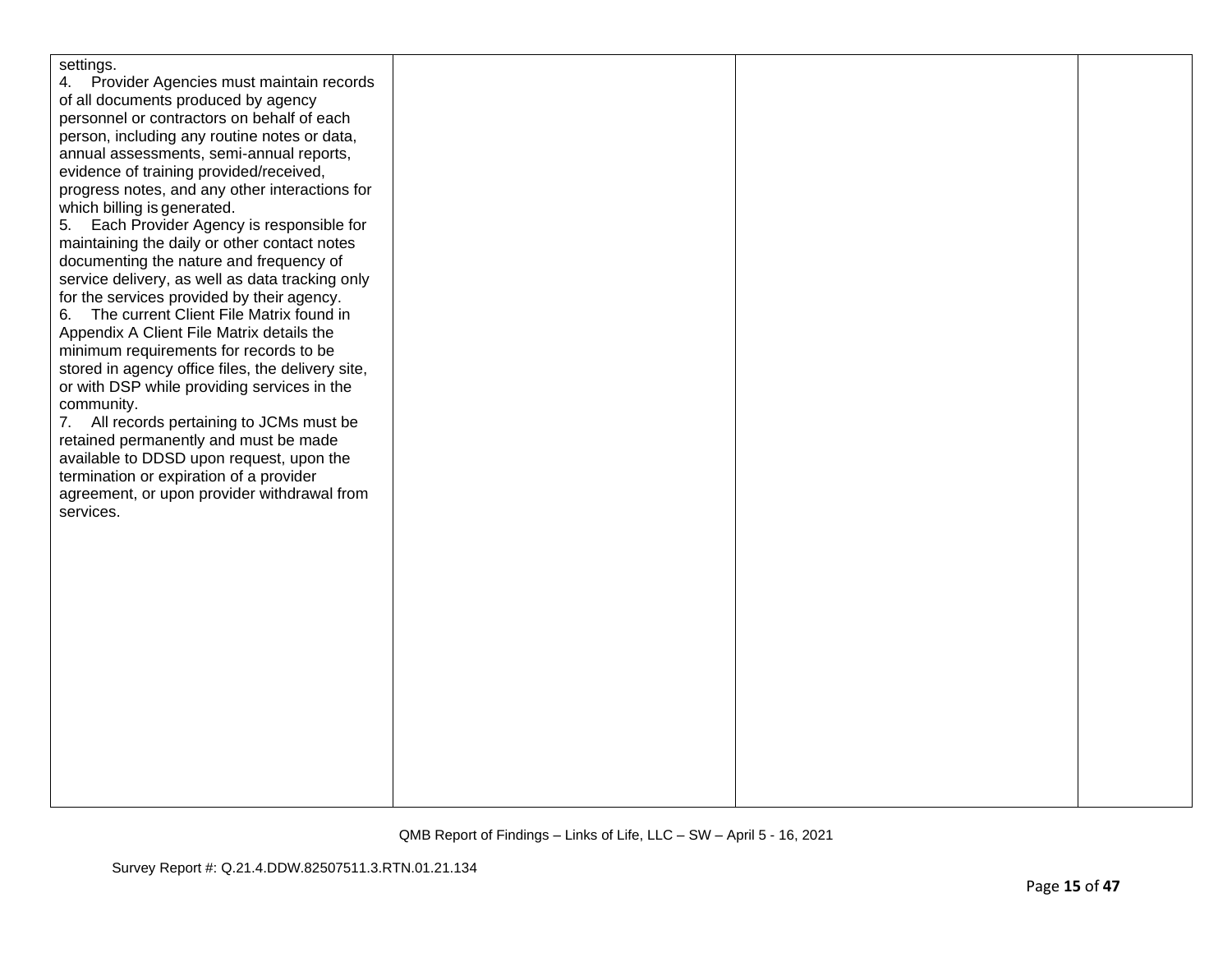| Tag #1A32.1 Administrative Case File:                                                                                                                                                                                                                                                                                                                                                                                                                                                                                                                                                                                                                                                                                                                                                                                                                                                                                                                                                                                                                                                                                                                                                                                                                                                                                                                                                                                                                                                                                         | <b>Standard Level Deficiency</b>                                                                                                                                                                                                                                                                                                                                                                                                                                                                                                                                                                                                                                                                                                                                                                                                                                                                                           |                                                                                                                                                                                                                                                                                                                                                           |  |
|-------------------------------------------------------------------------------------------------------------------------------------------------------------------------------------------------------------------------------------------------------------------------------------------------------------------------------------------------------------------------------------------------------------------------------------------------------------------------------------------------------------------------------------------------------------------------------------------------------------------------------------------------------------------------------------------------------------------------------------------------------------------------------------------------------------------------------------------------------------------------------------------------------------------------------------------------------------------------------------------------------------------------------------------------------------------------------------------------------------------------------------------------------------------------------------------------------------------------------------------------------------------------------------------------------------------------------------------------------------------------------------------------------------------------------------------------------------------------------------------------------------------------------|----------------------------------------------------------------------------------------------------------------------------------------------------------------------------------------------------------------------------------------------------------------------------------------------------------------------------------------------------------------------------------------------------------------------------------------------------------------------------------------------------------------------------------------------------------------------------------------------------------------------------------------------------------------------------------------------------------------------------------------------------------------------------------------------------------------------------------------------------------------------------------------------------------------------------|-----------------------------------------------------------------------------------------------------------------------------------------------------------------------------------------------------------------------------------------------------------------------------------------------------------------------------------------------------------|--|
| <b>Individual Service Plan Implementation (Not</b>                                                                                                                                                                                                                                                                                                                                                                                                                                                                                                                                                                                                                                                                                                                                                                                                                                                                                                                                                                                                                                                                                                                                                                                                                                                                                                                                                                                                                                                                            |                                                                                                                                                                                                                                                                                                                                                                                                                                                                                                                                                                                                                                                                                                                                                                                                                                                                                                                            |                                                                                                                                                                                                                                                                                                                                                           |  |
| <b>Completed at Frequency)</b>                                                                                                                                                                                                                                                                                                                                                                                                                                                                                                                                                                                                                                                                                                                                                                                                                                                                                                                                                                                                                                                                                                                                                                                                                                                                                                                                                                                                                                                                                                |                                                                                                                                                                                                                                                                                                                                                                                                                                                                                                                                                                                                                                                                                                                                                                                                                                                                                                                            |                                                                                                                                                                                                                                                                                                                                                           |  |
| NMAC 7.26.5.16.C and D Development of<br>the ISP. Implementation of the ISP. The ISP<br>shall be implemented according to the<br>timelines determined by the IDT and as<br>specified in the ISP for each stated desired<br>outcomes and action plan.                                                                                                                                                                                                                                                                                                                                                                                                                                                                                                                                                                                                                                                                                                                                                                                                                                                                                                                                                                                                                                                                                                                                                                                                                                                                          | Based on administrative record review, the<br>Agency did not implement the ISP according to<br>the timelines determined by the IDT and as<br>specified in the ISP for each stated desired<br>outcomes and action plan for 1 of 12<br>individuals.                                                                                                                                                                                                                                                                                                                                                                                                                                                                                                                                                                                                                                                                          | Provider:<br><b>State your Plan of Correction for the</b><br>deficiencies cited in this tag here (How is the<br>deficiency going to be corrected? This can be<br>specific to each deficiency cited or if possible an<br>overall correction?): $\rightarrow$                                                                                               |  |
| C. The IDT shall review and discuss<br>information and recommendations with the<br>individual, with the goal of supporting the<br>individual in attaining desired outcomes. The<br>IDT develops an ISP based upon the<br>individual's personal vision statement,<br>strengths, needs, interests and preferences.<br>The ISP is a dynamic document, revised<br>periodically, as needed, and amended to<br>reflect progress towards personal goals and<br>achievements consistent with the individual's<br>future vision. This regulation is consistent with<br>standards established for individual plan<br>development as set forth by the commission on<br>the accreditation of rehabilitation facilities<br>(CARF) and/or other program accreditation<br>approved and adopted by the developmental<br>disabilities division and the department of<br>health. It is the policy of the developmental<br>disabilities division (DDD), that to the extent<br>permitted by funding, each individual receive<br>supports and services that will assist and<br>encourage independence and productivity in<br>the community and attempt to prevent<br>regression or loss of current capabilities.<br>Services and supports include specialized<br>and/or generic services, training, education<br>and/or treatment as determined by the IDT and<br>documented in the ISP.<br>D. The intent is to provide choice and obtain<br>opportunities for individuals to live, work and<br>play with full participation in their communities. | As indicated by Individuals ISP the following<br>was found with regards to the implementation<br>of ISP Outcomes:<br><b>Supported Living Data Collection / Data</b><br>Tracking/Progress with regards to ISP<br>Outcomes:<br>Individual #8<br>• According to the Live Outcome; Action Step<br>for "Pick and make healthy meal" is to be<br>completed 1 time per week. Evidence found<br>indicated it was not being completed at the<br>required frequency as indicated in the ISP<br>for 1/2021 - 2/2021.<br><b>Customized Community Supports Data</b><br><b>Collection/Data Tracking/Progress with</b><br>regards to ISP Outcomes:<br>Individual #8<br>• According to the Work Outcome; Action Step<br>for "Pick and complete new art project" is to<br>be completed 1 time per week. Evidence<br>found indicated it was not being completed<br>at the required frequency as indicated in the<br>ISP for 1/2021 - 2/2021. | <b>Provider:</b><br><b>Enter your ongoing Quality</b><br><b>Assurance/Quality Improvement</b><br>processes as it related to this tag number<br>here (What is going to be done? How many<br>individuals is this going to affect? How often will<br>this be completed? Who is responsible? What<br>steps will be taken if issues are found?): $\rightarrow$ |  |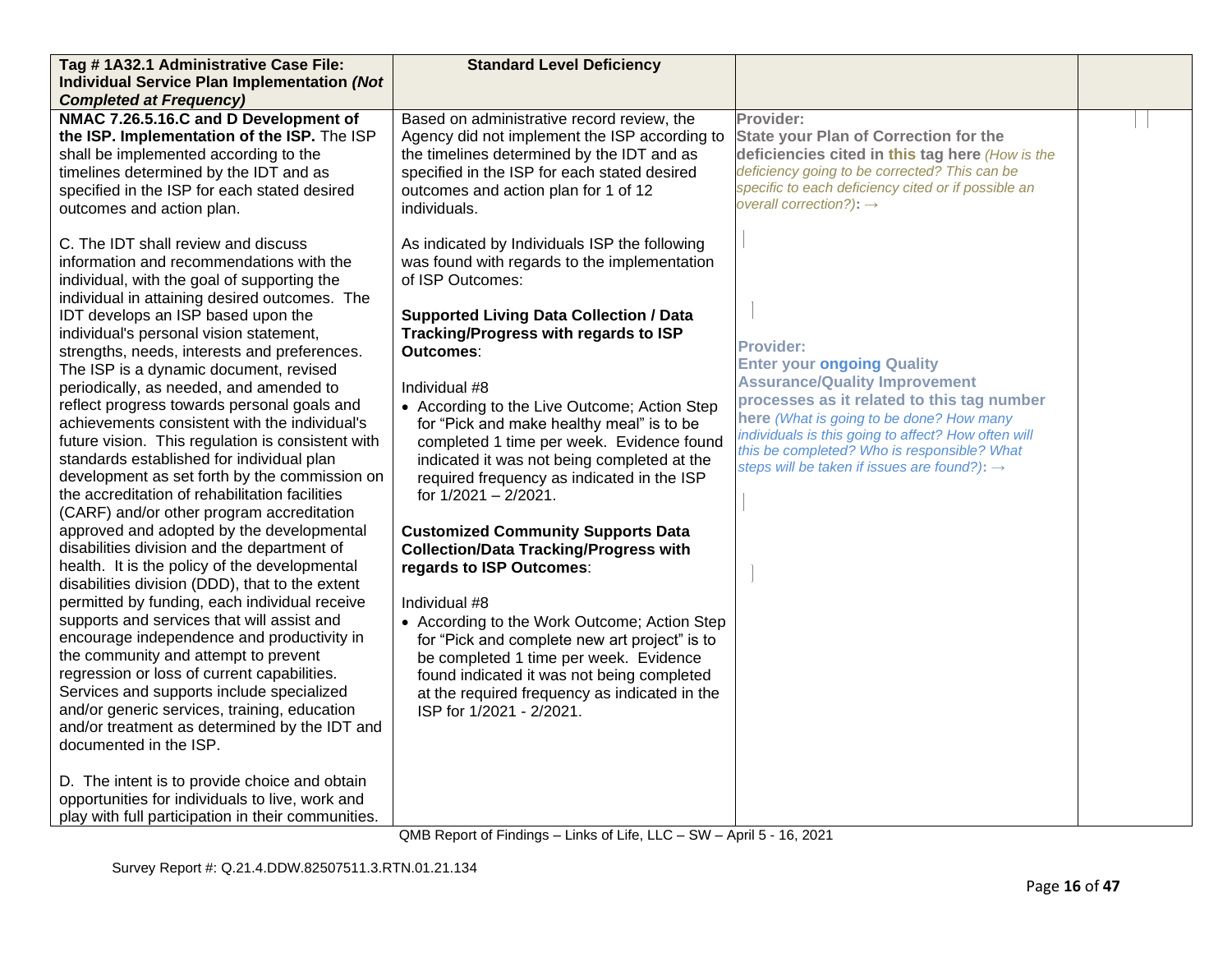| The following principles provide direction and    |  |  |
|---------------------------------------------------|--|--|
| purpose in planning for individuals with          |  |  |
| developmental disabilities. [05/03/94; 01/15/97;  |  |  |
| Recompiled 10/31/01]                              |  |  |
|                                                   |  |  |
| Developmental Disabilities (DD) Waiver            |  |  |
| Service Standards 2/26/2018; Re-Issue:            |  |  |
| 12/28/2018; Eff 1/1/2019                          |  |  |
| Chapter 6: Individual Service Plan (ISP)          |  |  |
|                                                   |  |  |
| 6.8 ISP Implementation and Monitoring: All        |  |  |
| DD Waiver Provider Agencies with a signed         |  |  |
| SFOC are required to provide services as          |  |  |
| detailed in the ISP. The ISP must be readily      |  |  |
| accessible to Provider Agencies on the            |  |  |
| approved budget. (See Chapter 20: Provider        |  |  |
| Documentation and Client Records.) CMs            |  |  |
| facilitate and maintain communication with the    |  |  |
| person, his/her representative, other IDT         |  |  |
| members, Provider Agencies, and relevant          |  |  |
| parties to ensure that the person receives the    |  |  |
| maximum benefit of his/her services and that      |  |  |
| revisions to the ISP are made as needed. All      |  |  |
| DD Waiver Provider Agencies are required to       |  |  |
| cooperate with monitoring activities conducted    |  |  |
| by the CM and the DOH. Provider Agencies          |  |  |
| are required to respond to issues at the          |  |  |
| individual level and agency level as described    |  |  |
| in Chapter 16: Qualified Provider Agencies.       |  |  |
|                                                   |  |  |
| <b>Chapter 20: Provider Documentation and</b>     |  |  |
| <b>Client Records 20.2 Client Records</b>         |  |  |
| Requirements: All DD Waiver Provider              |  |  |
| Agencies are required to create and maintain      |  |  |
| individual client records. The contents of client |  |  |
| records vary depending on the unique needs of     |  |  |
| the person receiving services and the resultant   |  |  |
| information produced. The extent of               |  |  |
| documentation required for individual client      |  |  |
| records per service type depends on the           |  |  |
| location of the file, the type of service being   |  |  |
| provided, and the information necessary.          |  |  |
| DD Waiver Provider Agencies are required to       |  |  |
| adhere to the following:                          |  |  |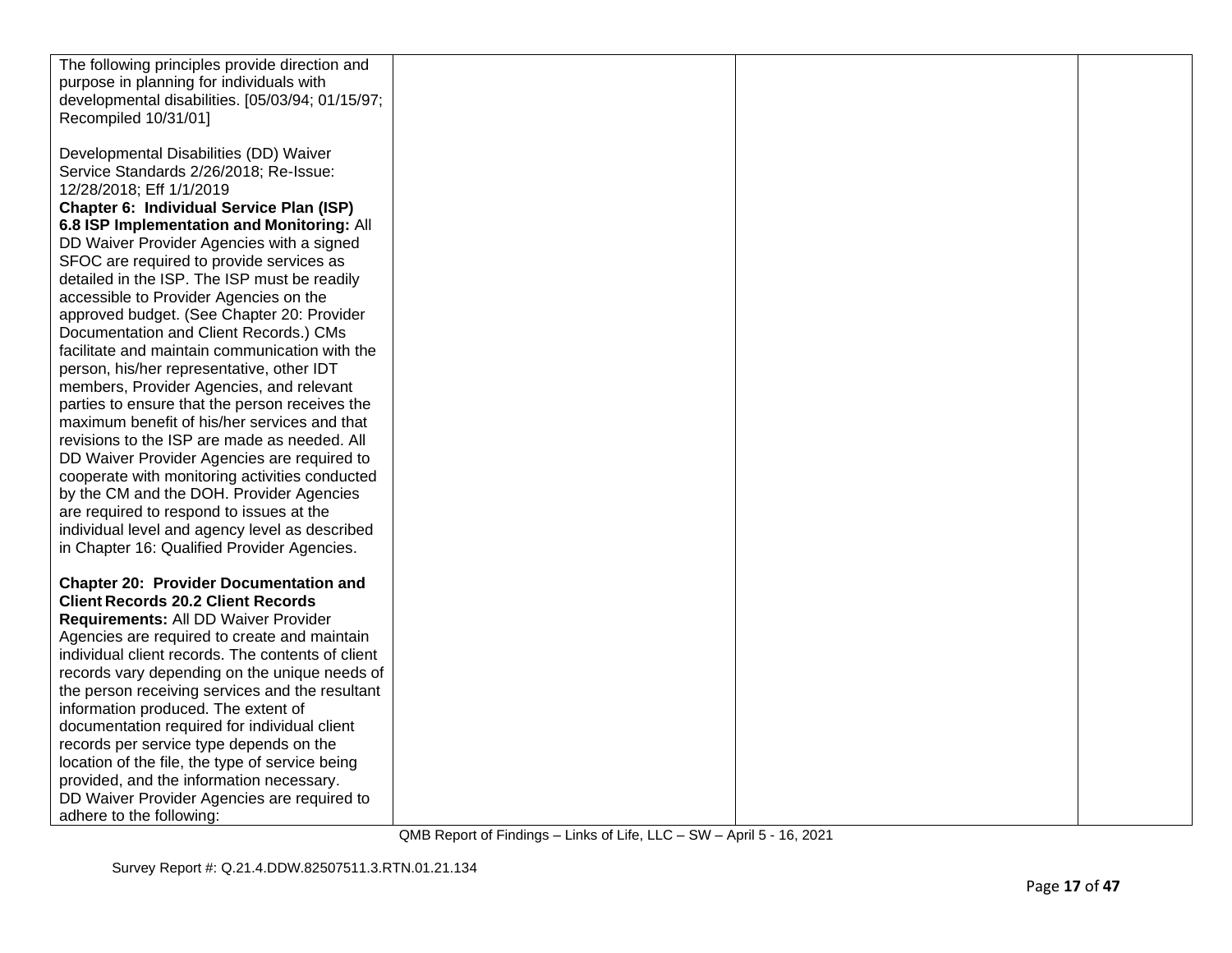| $\mathbf{1}$ .<br>Client records must contain all documents |  |  |
|-------------------------------------------------------------|--|--|
| essential to the service being provided and                 |  |  |
| essential to ensuring the health and safety of              |  |  |
| the person during the provision of the service.             |  |  |
| Provider Agencies must have readily<br>2.                   |  |  |
| accessible records in home and community                    |  |  |
| settings in paper or electronic form. Secure                |  |  |
| access to electronic records through the                    |  |  |
| Therap web-based system using computers or                  |  |  |
| mobile devices is acceptable.                               |  |  |
| Provider Agencies are responsible for<br>3.                 |  |  |
| ensuring that all plans created by nurses, RDs,             |  |  |
| therapists or BSCs are present in all needed                |  |  |
| settings.                                                   |  |  |
| Provider Agencies must maintain records<br>4.               |  |  |
| of all documents produced by agency                         |  |  |
| personnel or contractors on behalf of each                  |  |  |
| person, including any routine notes or data,                |  |  |
| annual assessments, semi-annual reports,                    |  |  |
| evidence of training provided/received,                     |  |  |
| progress notes, and any other interactions for              |  |  |
| which billing is generated.                                 |  |  |
| Each Provider Agency is responsible for<br>5.               |  |  |
| maintaining the daily or other contact notes                |  |  |
| documenting the nature and frequency of                     |  |  |
| service delivery, as well as data tracking only             |  |  |
| for the services provided by their agency.                  |  |  |
| The current Client File Matrix found in<br>6.               |  |  |
| Appendix A Client File Matrix details the                   |  |  |
| minimum requirements for records to be                      |  |  |
| stored in agency office files, the delivery site,           |  |  |
| or with DSP while providing services in the                 |  |  |
| community.                                                  |  |  |
| 7. All records pertaining to JCMs must be                   |  |  |
| retained permanently and must be made                       |  |  |
| available to DDSD upon request, upon the                    |  |  |
| termination or expiration of a provider                     |  |  |
| agreement, or upon provider withdrawal from                 |  |  |
| services.                                                   |  |  |
|                                                             |  |  |
|                                                             |  |  |
|                                                             |  |  |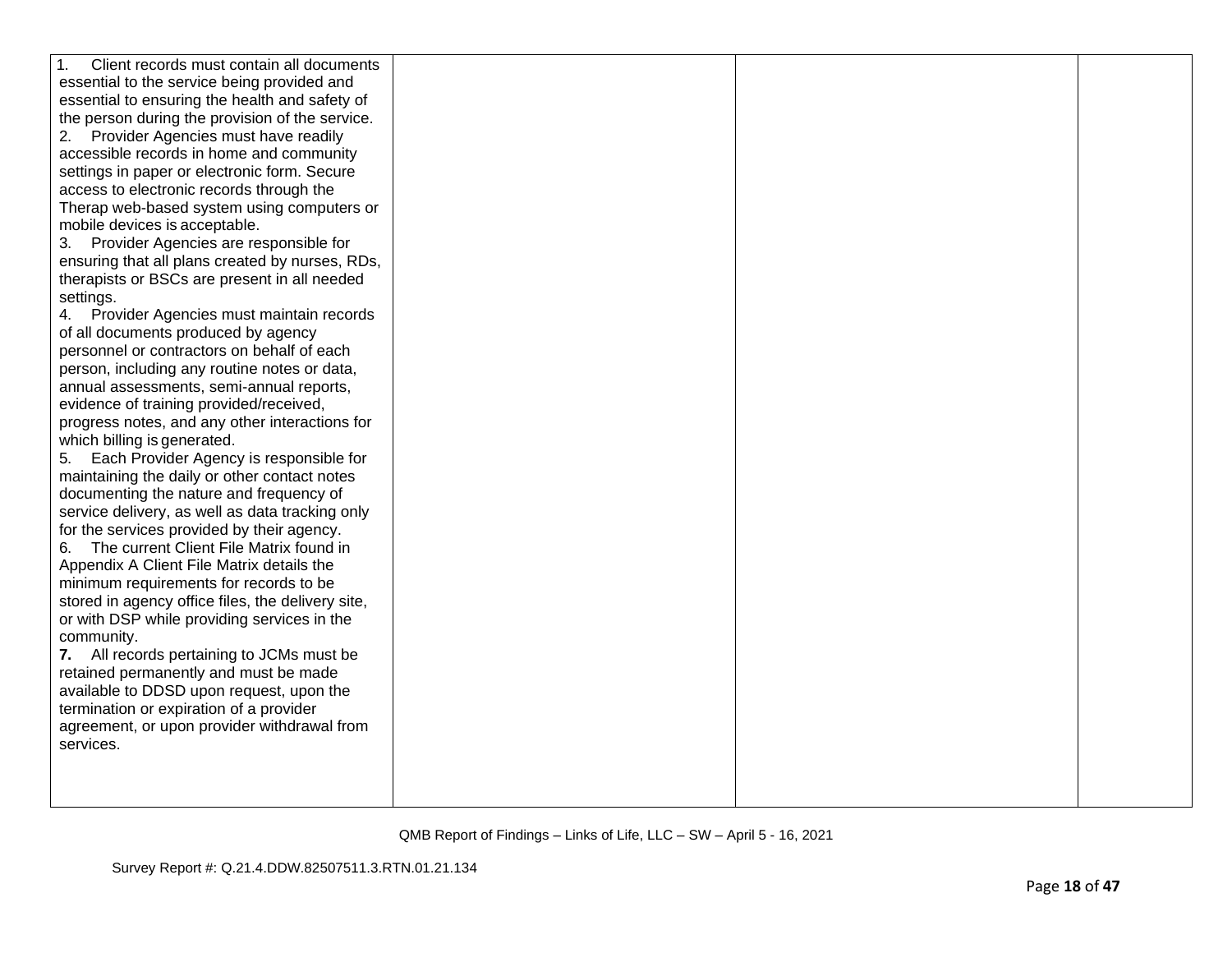| <b>Standard of Care</b>                                                                                                                                                                                                                                                                                                                                                                                                                                                                                                                                                                                                                                                                                                                                                                                                                                                                                                                                                                                                                                                                                                                                                                                                                                                                                                                                                                                                                                                                                                                                                         | <b>Deficiencies</b>                                                                                                                                                                                                                                                                                                                            | Agency Plan of Correction, On-going QA/QI<br>and Responsible Party                                                                                                                                                                                                                                                                                                                                                                                                                                                                                                                                                       | <b>Completion</b><br>Date |
|---------------------------------------------------------------------------------------------------------------------------------------------------------------------------------------------------------------------------------------------------------------------------------------------------------------------------------------------------------------------------------------------------------------------------------------------------------------------------------------------------------------------------------------------------------------------------------------------------------------------------------------------------------------------------------------------------------------------------------------------------------------------------------------------------------------------------------------------------------------------------------------------------------------------------------------------------------------------------------------------------------------------------------------------------------------------------------------------------------------------------------------------------------------------------------------------------------------------------------------------------------------------------------------------------------------------------------------------------------------------------------------------------------------------------------------------------------------------------------------------------------------------------------------------------------------------------------|------------------------------------------------------------------------------------------------------------------------------------------------------------------------------------------------------------------------------------------------------------------------------------------------------------------------------------------------|--------------------------------------------------------------------------------------------------------------------------------------------------------------------------------------------------------------------------------------------------------------------------------------------------------------------------------------------------------------------------------------------------------------------------------------------------------------------------------------------------------------------------------------------------------------------------------------------------------------------------|---------------------------|
|                                                                                                                                                                                                                                                                                                                                                                                                                                                                                                                                                                                                                                                                                                                                                                                                                                                                                                                                                                                                                                                                                                                                                                                                                                                                                                                                                                                                                                                                                                                                                                                 |                                                                                                                                                                                                                                                                                                                                                |                                                                                                                                                                                                                                                                                                                                                                                                                                                                                                                                                                                                                          |                           |
|                                                                                                                                                                                                                                                                                                                                                                                                                                                                                                                                                                                                                                                                                                                                                                                                                                                                                                                                                                                                                                                                                                                                                                                                                                                                                                                                                                                                                                                                                                                                                                                 |                                                                                                                                                                                                                                                                                                                                                | Service Domain: Qualified Providers - The State monitors non-licensed/non-certified providers to assure adherence to waiver requirements. The State<br>implements its policies and procedures for verifying that provider training is conducted in accordance with State requirements and the approved waiver.                                                                                                                                                                                                                                                                                                           |                           |
|                                                                                                                                                                                                                                                                                                                                                                                                                                                                                                                                                                                                                                                                                                                                                                                                                                                                                                                                                                                                                                                                                                                                                                                                                                                                                                                                                                                                                                                                                                                                                                                 |                                                                                                                                                                                                                                                                                                                                                |                                                                                                                                                                                                                                                                                                                                                                                                                                                                                                                                                                                                                          |                           |
| Tag #1A37 Individual Specific Training<br>Developmental Disabilities (DD) Waiver<br>Service Standards 2/26/2018; Re-Issue:<br>12/28/2018; Eff 1/1/2019<br><b>Chapter 17: Training Requirements: The</b><br>purpose of this chapter is to outline<br>requirements for completing, reporting and<br>documenting DDSD training requirements for<br>DD Waiver Provider Agencies as well as<br>requirements for certified trainers or mentors<br>of DDSD Core curriculum training.<br><b>17.1 Training Requirements for Direct</b><br><b>Support Personnel and Direct Support</b><br><b>Supervisors:</b> Direct Support Personnel<br>(DSP) and Direct Support Supervisors (DSS)<br>include staff and contractors from agencies<br>providing the following services: Supported<br>Living, Family Living, CIHS, IMLS, CCS, CIE<br>and Crisis Supports.<br>1. DSP/DSS must successfully:<br>a. Complete IST requirements in accordance<br>with the specifications described in the ISP<br>of each person supported and as outlined<br>in 17.10 Individual-Specific Training below.<br>b. Complete training on DOH-approved ANE<br>reporting procedures in accordance with<br>NMAC 7.1.14<br>c. Complete training in universal precautions.<br>The training materials shall meet<br>Occupational Safety and Health<br>Administration (OSHA) requirements<br>d. Complete and maintain certification in First<br>Aid and CPR. The training materials shall<br>meet OSHA requirements/guidelines.<br>e. Complete relevant training in accordance<br>with OSHA requirements (if job involves | <b>Standard Level Deficiency</b><br>Based on record review, the Agency did not<br>ensure that Individual Specific Training<br>requirements were met for 1 of 109 Agency<br>Personnel.<br>Review of personnel records found no<br>evidence of the following:<br><b>Direct Support Personnel (DSP):</b><br>• Individual Specific Training (#549) | Provider:<br><b>State your Plan of Correction for the</b><br>deficiencies cited in this tag here (How is the<br>deficiency going to be corrected? This can be<br>specific to each deficiency cited or if possible an<br>overall correction?): $\rightarrow$<br><b>Provider:</b><br><b>Enter your ongoing Quality</b><br><b>Assurance/Quality Improvement</b><br>processes as it related to this tag number<br>here (What is going to be done? How many<br>individuals is this going to affect? How often will<br>this be completed? Who is responsible? What<br>steps will be taken if issues are found?): $\rightarrow$ |                           |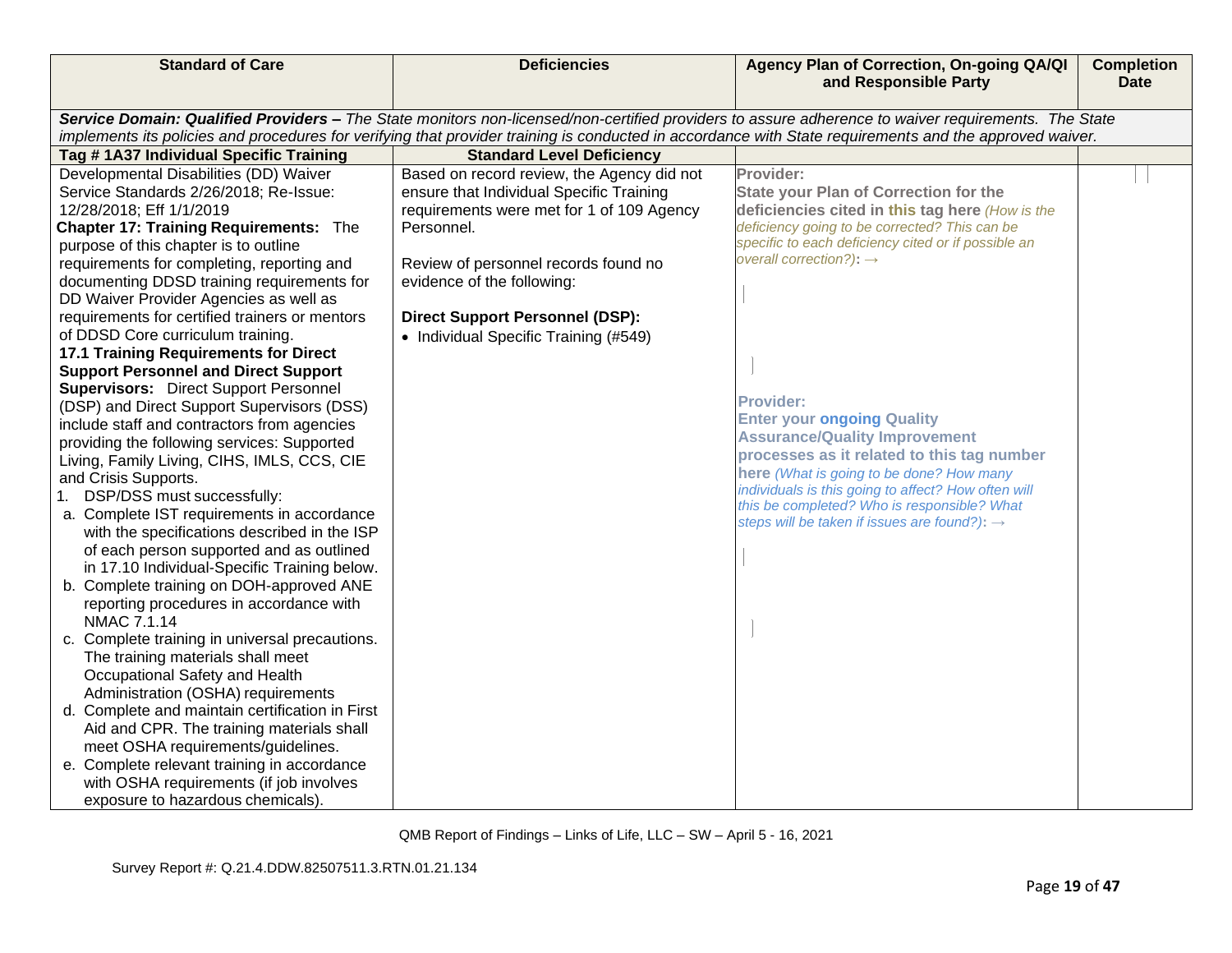| Become certified in a DDSD-approved           |  |  |
|-----------------------------------------------|--|--|
| system of crisis prevention and               |  |  |
| intervention (e.g., MANDT, Handle with        |  |  |
| Care, CPI) before using EPR. Agency DSP       |  |  |
| and DSS shall maintain certification in a     |  |  |
| DDSD-approved system if any person they       |  |  |
| support has a BCIP that includes the use      |  |  |
| of EPR.                                       |  |  |
| g. Complete and maintain certification in a   |  |  |
| DDSD-approved medication course if            |  |  |
| required to assist with medication delivery.  |  |  |
| h. Complete training regarding the HIPAA.     |  |  |
| 2. Any staff being used in an emergency       |  |  |
| to fill in or cover a shift must have at a    |  |  |
| minimum the DDSD required core trainings      |  |  |
| and be on shift with a DSP who has            |  |  |
| completed the relevant IST.                   |  |  |
|                                               |  |  |
| 17.10 Individual-Specific Training: The       |  |  |
| following are elements of IST: defined        |  |  |
| standards of performance, curriculum tailored |  |  |
| to teach skills and knowledge necessary to    |  |  |
| meet those standards of performance, and      |  |  |
| formal examination or demonstration to verify |  |  |
| standards of performance, using the           |  |  |
| established DDSD training levels of           |  |  |
| awareness, knowledge, and skill.              |  |  |
| Reaching an awareness level may be            |  |  |
| accomplished by reading plans or other        |  |  |
| information. The trainee is cognizant of      |  |  |
| information related to a person's specific    |  |  |
| condition. Verbal or written recall of basic  |  |  |
| information or knowing where to access the    |  |  |
| information can verify awareness.             |  |  |
| Reaching a knowledge level may take the       |  |  |
| form of observing a plan in action, reading a |  |  |
| plan more thoroughly, or having a plan        |  |  |
| described by the author or their designee.    |  |  |
| Verbal or written recall or demonstration may |  |  |
| verify this level of competence.              |  |  |
| Reaching a skill level involves being trained |  |  |
| by a therapist, nurse, designated or          |  |  |
| experienced designated trainer. The trainer   |  |  |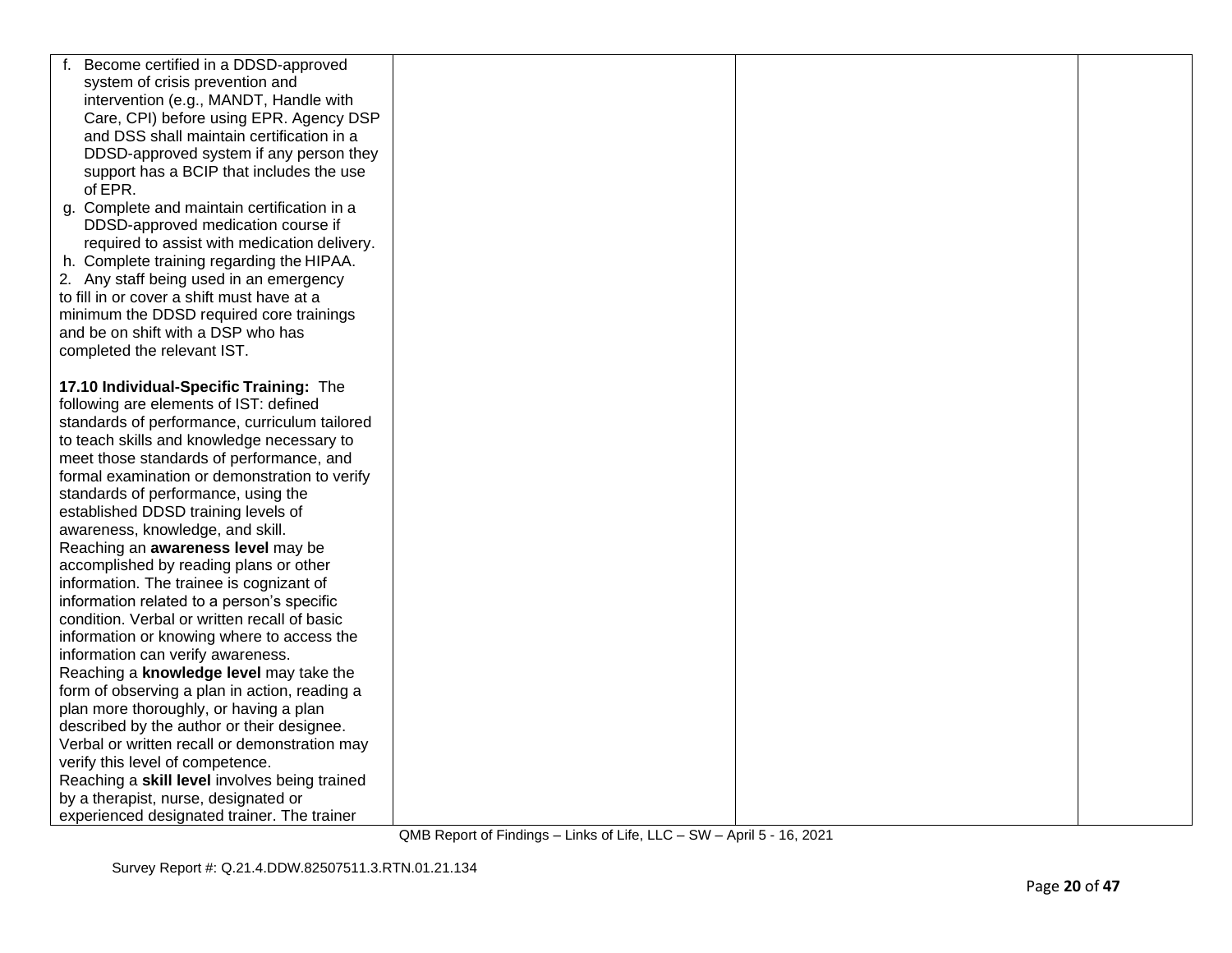| shall demonstrate the techniques according to    |  |  |
|--------------------------------------------------|--|--|
| the plan. Then they observe and provide          |  |  |
| feedback to the trainee as they implement the    |  |  |
| techniques. This should be repeated until        |  |  |
| competence is demonstrated. Demonstration        |  |  |
| of skill or observed implementation of the       |  |  |
| techniques or strategies verifies skill level    |  |  |
| competence. Trainees should be observed on       |  |  |
| more than one occasion to ensure appropriate     |  |  |
| techniques are maintained and to provide         |  |  |
| additional coaching/feedback.                    |  |  |
| Individuals shall receive services<br>from       |  |  |
| competent and qualified Provider Agency          |  |  |
| personnel who must successfully complete IST     |  |  |
| requirements in accordance<br>with the           |  |  |
| specifications described in the ISP of each      |  |  |
| person supported.                                |  |  |
| 1. IST must be arranged and conducted at         |  |  |
| least annually. IST includes training on the ISP |  |  |
| Desired Outcomes, Action Plans, strategies,      |  |  |
| and information about the person's               |  |  |
| preferences regarding privacy, communication     |  |  |
| style, and routines. More frequent training may  |  |  |
| be necessary if the annual ISP changes before    |  |  |
| the year ends.                                   |  |  |
| 2. IST for therapy-related WDSI, HCPs,           |  |  |
| MERPs, CARMPs, PBSA, PBSP, and BCIP,             |  |  |
| must occur at least annually and more often if   |  |  |
| plans change, or if monitoring by the plan       |  |  |
| author or agency finds incorrect                 |  |  |
| implementation, when new DSP or CM are           |  |  |
| assigned to work with a person, or when an       |  |  |
| existing DSP or CM requires a refresher.         |  |  |
| 3. The competency level of the training is       |  |  |
| based on the IST section of the ISP.             |  |  |
| 4. The person should be present for and          |  |  |
| involved in IST whenever possible.               |  |  |
| 5. Provider Agencies are responsible for         |  |  |
| tracking of IST requirements.                    |  |  |
| 6. Provider Agencies must arrange and            |  |  |
| ensure that DSP's are trained on the contents    |  |  |
| of the plans in accordance with timelines        |  |  |
| indicated in the Individual-Specific Training    |  |  |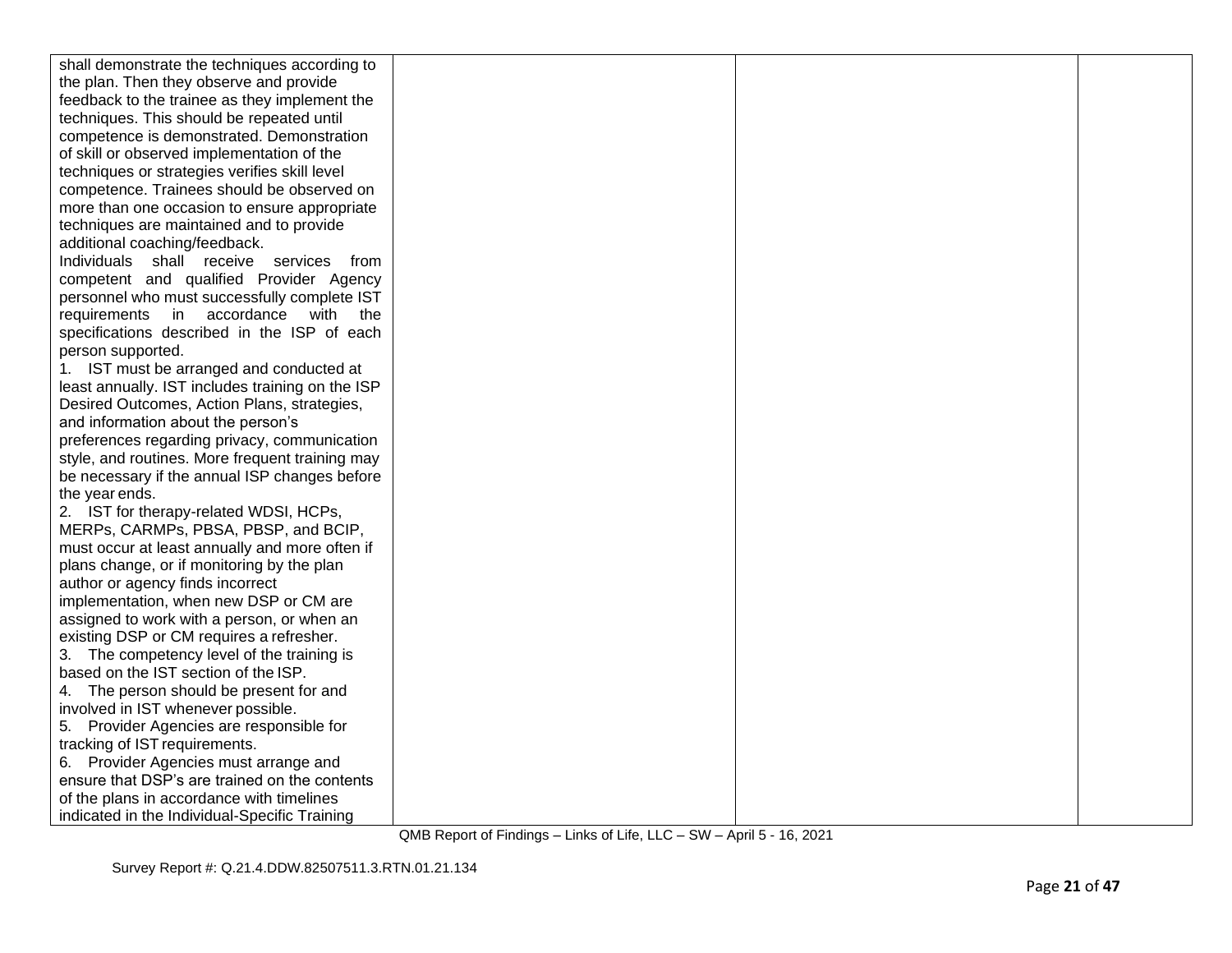| Requirements: Support Plans section of the<br>ISP and notify the plan authors when new<br>DSP are hired to arrange for trainings.<br>If a therapist, BSC, nurse, or other author<br>7.<br>of a plan, healthcare or otherwise, chooses to<br>designate a trainer, that person is still<br>responsible for providing the curriculum to the<br>designated trainer. The author of the plan is<br>also responsible for ensuring the designated                                                |  |  |
|------------------------------------------------------------------------------------------------------------------------------------------------------------------------------------------------------------------------------------------------------------------------------------------------------------------------------------------------------------------------------------------------------------------------------------------------------------------------------------------|--|--|
| trainer is verifying competency in alignment<br>with their curriculum, doing periodic quality<br>assurance checks with their designated<br>trainer, and re-certifying the designated trainer<br>at least annually and/or when there is a<br>change to a person's plan.                                                                                                                                                                                                                   |  |  |
| 17.10.1 IST Training Rosters: IST Training<br>Rosters are required for all IST trainings:<br>1. IST Training Rosters must include:<br>a. the name of the person receiving DD<br>Waiver services;<br>b. the date of the training;<br>c. IST topic for the training;<br>d. the signature of each trainee;<br>e. the role of each trainee (e.g., CIHS<br>staff, CIE staff, family, etc.); and<br>f. the signature and title or role of the<br>trainer.                                      |  |  |
| 2. A competency-based training roster<br>(required for CARMPs) includes all information<br>above but also includes the level of training<br>(awareness, knowledge, or skilled) the trainee<br>has attained. (See Chapter 5.5 Aspiration Risk<br>Management for more details about CARMPs.)<br>3. A copy of the training roster is submitted to<br>the agency employing the staff trained within<br>seven calendar days of the training date. The<br>original is retained by the trainer. |  |  |
|                                                                                                                                                                                                                                                                                                                                                                                                                                                                                          |  |  |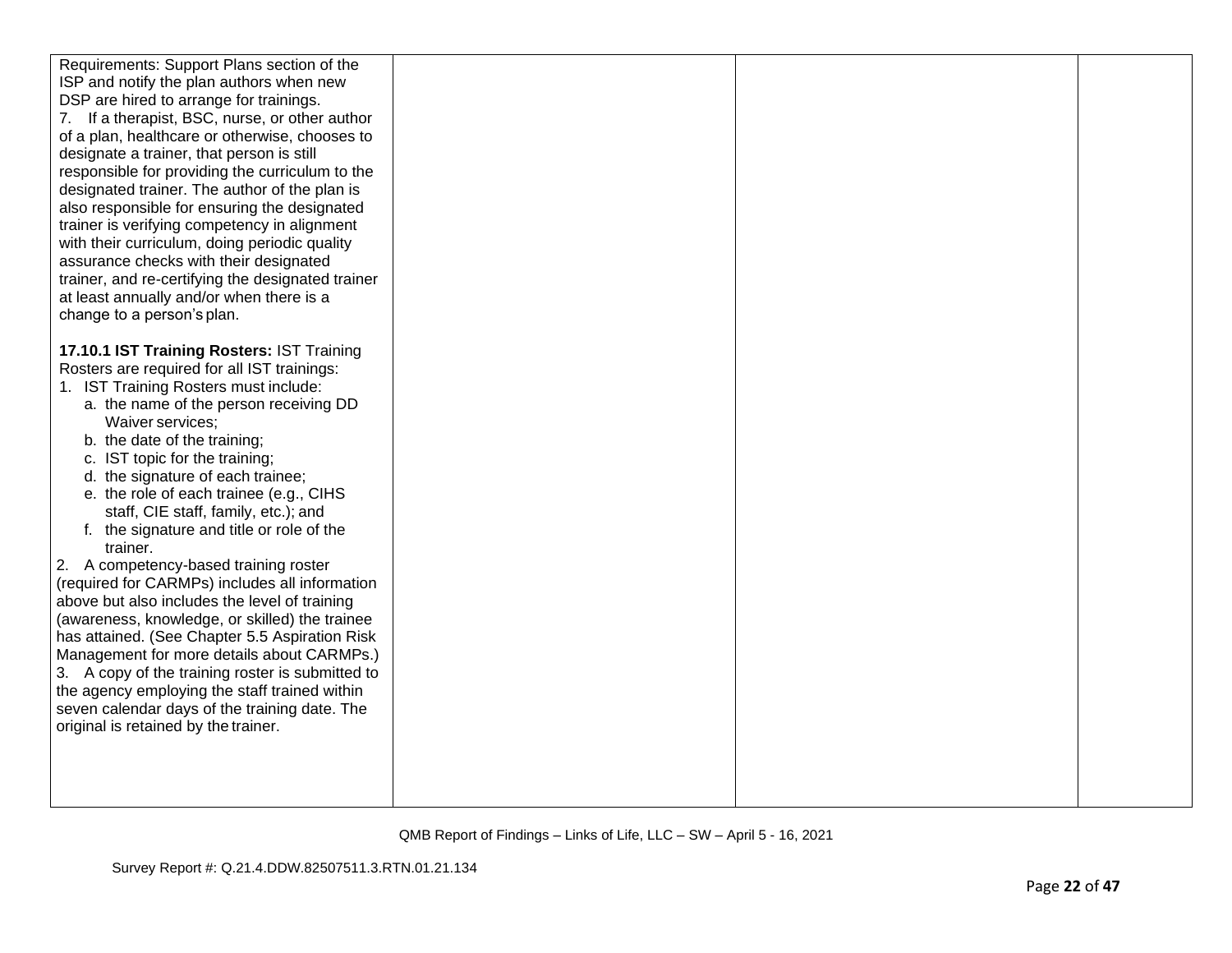| <b>Standard of Care</b>                                                                                                                                                                                                                                                                                               | <b>Deficiencies</b>                                                                             | Agency Plan of Correction, On-going QA/QI<br>and Responsible Party | <b>Completion</b><br><b>Date</b> |  |
|-----------------------------------------------------------------------------------------------------------------------------------------------------------------------------------------------------------------------------------------------------------------------------------------------------------------------|-------------------------------------------------------------------------------------------------|--------------------------------------------------------------------|----------------------------------|--|
| Service Domain: Health and Welfare - The state, on an ongoing basis, identifies, addresses and seeks to prevent occurrences of abuse, neglect and<br>exploitation. Individuals shall be afforded their basic human rights. The provider supports individuals to access needed healthcare services in a timely manner. |                                                                                                 |                                                                    |                                  |  |
| Tag #1A08.2 Administrative Case File:                                                                                                                                                                                                                                                                                 | <b>Condition of Participation Level Deficiency</b>                                              |                                                                    |                                  |  |
| <b>Healthcare Requirements &amp; Follow-up</b>                                                                                                                                                                                                                                                                        |                                                                                                 |                                                                    |                                  |  |
| Developmental Disabilities (DD) Waiver                                                                                                                                                                                                                                                                                | After an analysis of the evidence it has been                                                   | Provider:                                                          |                                  |  |
| Service Standards 2/26/2018; Re-Issue:                                                                                                                                                                                                                                                                                | determined there is a significant potential for a                                               | <b>State your Plan of Correction for the</b>                       |                                  |  |
| 12/28/2018; Eff 1/1/2019                                                                                                                                                                                                                                                                                              | negative outcome to occur.                                                                      | deficiencies cited in this tag here (How is the                    |                                  |  |
| <b>Chapter 3 Safeguards: 3.1.1 Decision</b>                                                                                                                                                                                                                                                                           |                                                                                                 | deficiency going to be corrected? This can be                      |                                  |  |
| <b>Consultation Process (DCP): Health</b>                                                                                                                                                                                                                                                                             | Based on record review, the Agency did not                                                      | specific to each deficiency cited or if possible an                |                                  |  |
| decisions are the sole domain of waiver                                                                                                                                                                                                                                                                               | provide documentation of annual physical                                                        | overall correction?): $\rightarrow$                                |                                  |  |
| participants, their guardians or healthcare                                                                                                                                                                                                                                                                           | examinations and/or other examinations as                                                       |                                                                    |                                  |  |
| decision makers. Participants and their                                                                                                                                                                                                                                                                               | specified by a licensed physician for 9 of 12                                                   |                                                                    |                                  |  |
| healthcare decision makers can confidently                                                                                                                                                                                                                                                                            | individuals receiving Living Care Arrangements                                                  |                                                                    |                                  |  |
| make decisions that are compatible with their                                                                                                                                                                                                                                                                         | and Community Inclusion.                                                                        |                                                                    |                                  |  |
| personal and cultural values. Provider                                                                                                                                                                                                                                                                                |                                                                                                 |                                                                    |                                  |  |
| Agencies are required to support the informed                                                                                                                                                                                                                                                                         | Review of the administrative individual case                                                    |                                                                    |                                  |  |
| decision making of waiver participants by                                                                                                                                                                                                                                                                             | files revealed the following items were not                                                     | <b>Provider:</b>                                                   |                                  |  |
| supporting access to medical consultation,                                                                                                                                                                                                                                                                            | found, incomplete, and/or not current:                                                          | <b>Enter your ongoing Quality</b>                                  |                                  |  |
| information, and other available resources                                                                                                                                                                                                                                                                            |                                                                                                 | <b>Assurance/Quality Improvement</b>                               |                                  |  |
| according to the following:                                                                                                                                                                                                                                                                                           | <b>Living Care Arrangements / Community</b><br><b>Inclusion (Individuals Receiving Multiple</b> | processes as it related to this tag number                         |                                  |  |
| The DCP is used when a person or<br>1.<br>his/her guardian/healthcare decision maker                                                                                                                                                                                                                                  | Services):                                                                                      | here (What is going to be done? How many                           |                                  |  |
| has concerns, needs more information about                                                                                                                                                                                                                                                                            |                                                                                                 | individuals is this going to affect? How often will                |                                  |  |
| health-related issues, or has decided not to                                                                                                                                                                                                                                                                          | <b>Annual Physical:</b>                                                                         | this be completed? Who is responsible? What                        |                                  |  |
| follow all or part of an order, recommendation,                                                                                                                                                                                                                                                                       | $\triangleright$ Not attached / linked in Therap (#10)                                          | steps will be taken if issues are found?): $\rightarrow$           |                                  |  |
| or suggestion. This includes, but is not limited                                                                                                                                                                                                                                                                      |                                                                                                 |                                                                    |                                  |  |
| to:                                                                                                                                                                                                                                                                                                                   | <b>Dental Exam:</b>                                                                             |                                                                    |                                  |  |
| a. medical orders or recommendations from                                                                                                                                                                                                                                                                             | > Individual #1 - As indicated by collateral                                                    |                                                                    |                                  |  |
| the Primary Care Practitioner, Specialists                                                                                                                                                                                                                                                                            | documentation reviewed, exam was                                                                |                                                                    |                                  |  |
| or other licensed medical or healthcare                                                                                                                                                                                                                                                                               | completed on 3/24/2021. No evidence of                                                          |                                                                    |                                  |  |
| practitioners such as a Nurse Practitioner                                                                                                                                                                                                                                                                            | Physician Consultation Form was found in                                                        |                                                                    |                                  |  |
| (NP or CNP), Physician Assistant (PA) or                                                                                                                                                                                                                                                                              | Therap. Per DD Waiver Standards, "Primary                                                       |                                                                    |                                  |  |
| Dentist;                                                                                                                                                                                                                                                                                                              | and Secondary Provider Agencies must                                                            |                                                                    |                                  |  |
| b. clinical recommendations made by                                                                                                                                                                                                                                                                                   | assure that the current Health Passport and                                                     |                                                                    |                                  |  |
| registered/licensed clinicians who are                                                                                                                                                                                                                                                                                | Physician Consultation form accompany                                                           |                                                                    |                                  |  |
| either members of the IDT or clinicians                                                                                                                                                                                                                                                                               | each person when taken by the provider to                                                       |                                                                    |                                  |  |
| who have performed an evaluation such                                                                                                                                                                                                                                                                                 | a medical appointment, urgent care,                                                             |                                                                    |                                  |  |
| as a video-fluoroscopy;                                                                                                                                                                                                                                                                                               | emergency room, or are admitted to a                                                            |                                                                    |                                  |  |
| c. health related recommendations or                                                                                                                                                                                                                                                                                  | hospital or nursing home."                                                                      |                                                                    |                                  |  |
| suggestions from oversight activities such                                                                                                                                                                                                                                                                            |                                                                                                 |                                                                    |                                  |  |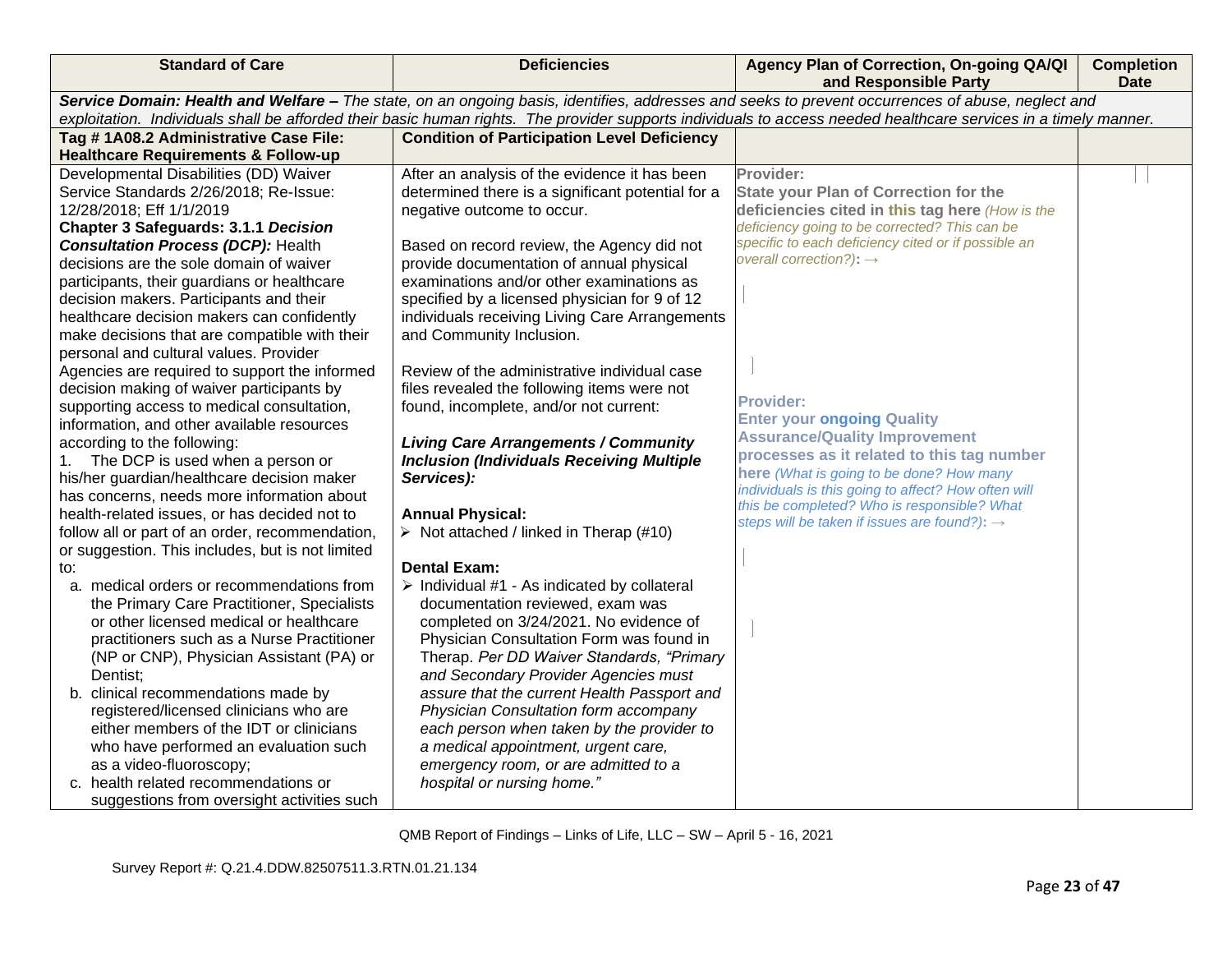| as the Individual Quality Review (IQR) or<br>other DOH review or oversight activities;<br>and<br>d. recommendations made through a<br>Healthcare Plan (HCP), including a<br><b>Comprehensive Aspiration Risk</b><br>Management Plan (CARMP), or another<br>plan.<br>2. When the person/guardian disagrees<br>with a recommendation or does not agree<br>with the implementation of that<br>recommendation, Provider Agencies<br>follow the DCP and attend the meeting<br>coordinated by the CM. During this<br>meeting:<br>a. Providers inform the person/guardian<br>of the rationale for that<br>recommendation, so that the benefit is<br>made clear. This will be done in<br>layman's terms and will include basic<br>sharing of information designed to<br>assist the person/guardian with<br>understanding the risks and benefits of<br>the recommendation.<br>b. The information will be focused on the<br>specific area of concern by the<br>person/guardian. Alternatives should be<br>presented, when available, if the<br>guardian is interested in considering<br>other options for implementation.<br>c. Providers support the person/guardian to<br>make an informed decision.<br>d. The decision made by the<br>person/guardian during the meeting is<br>accepted; plans are modified; and the<br>IDT honors this health decision in every<br>setting. | $\triangleright$ Individual #1 - As indicated by collateral<br>documentation reviewed, follow-up exam<br>was completed on 4/01/2021. No evidence<br>of Physician Consultation Form was found<br>in Therap. Per DD Waiver Standards,<br>"Primary and Secondary Provider Agencies<br>must assure that the current Health<br>Passport and Physician Consultation form<br>accompany each person when taken by the<br>provider to a medical appointment, urgent<br>care, emergency room, or are admitted to a<br>hospital or nursing home."<br>$\triangleright$ Individual #2 - As indicated by collateral<br>documentation reviewed, exam was<br>completed on 1/14/2021. No evidence of<br>Physician Consultation Form was found in<br>Therap. Per DD Waiver Standards,<br>"Primary and Secondary Provider Agencies<br>must assure that the current Health<br>Passport and Physician Consultation form<br>accompany each person when taken by the<br>provider to a medical appointment, urgent<br>care, emergency room, or are admitted to a<br>hospital or nursing home."<br>$\triangleright$ Individual #2 - As indicated by collateral<br>documentation reviewed, follow -up exam<br>was completed on 2/23/2021. No evidence<br>of Physician Consultation Form was found<br>in Therap. Per DD Waiver Standards,<br>"Primary and Secondary Provider Agencies<br>must assure that the current Health<br>Passport and Physician Consultation form<br>accompany each person when taken by the<br>provider to a medical appointment, urgent<br>care, emergency room, or are admitted to a<br>hospital or nursing home." |  |
|-----------------------------------------------------------------------------------------------------------------------------------------------------------------------------------------------------------------------------------------------------------------------------------------------------------------------------------------------------------------------------------------------------------------------------------------------------------------------------------------------------------------------------------------------------------------------------------------------------------------------------------------------------------------------------------------------------------------------------------------------------------------------------------------------------------------------------------------------------------------------------------------------------------------------------------------------------------------------------------------------------------------------------------------------------------------------------------------------------------------------------------------------------------------------------------------------------------------------------------------------------------------------------------------------------------------------------------------------------------------------|-------------------------------------------------------------------------------------------------------------------------------------------------------------------------------------------------------------------------------------------------------------------------------------------------------------------------------------------------------------------------------------------------------------------------------------------------------------------------------------------------------------------------------------------------------------------------------------------------------------------------------------------------------------------------------------------------------------------------------------------------------------------------------------------------------------------------------------------------------------------------------------------------------------------------------------------------------------------------------------------------------------------------------------------------------------------------------------------------------------------------------------------------------------------------------------------------------------------------------------------------------------------------------------------------------------------------------------------------------------------------------------------------------------------------------------------------------------------------------------------------------------------------------------------------------------------------------------------------------------------|--|
| <b>Chapter 20: Provider Documentation and</b><br><b>Client Records: 20.2 Client Records</b><br>Requirements: All DD Waiver Provider<br>Agencies are required to create and maintain                                                                                                                                                                                                                                                                                                                                                                                                                                                                                                                                                                                                                                                                                                                                                                                                                                                                                                                                                                                                                                                                                                                                                                                   | $\triangleright$ Individual #6 - As indicated by collateral<br>documentation reviewed, exam was<br>completed on 3/18/2021. No evidence of<br>Physician Consultation Form was found in                                                                                                                                                                                                                                                                                                                                                                                                                                                                                                                                                                                                                                                                                                                                                                                                                                                                                                                                                                                                                                                                                                                                                                                                                                                                                                                                                                                                                             |  |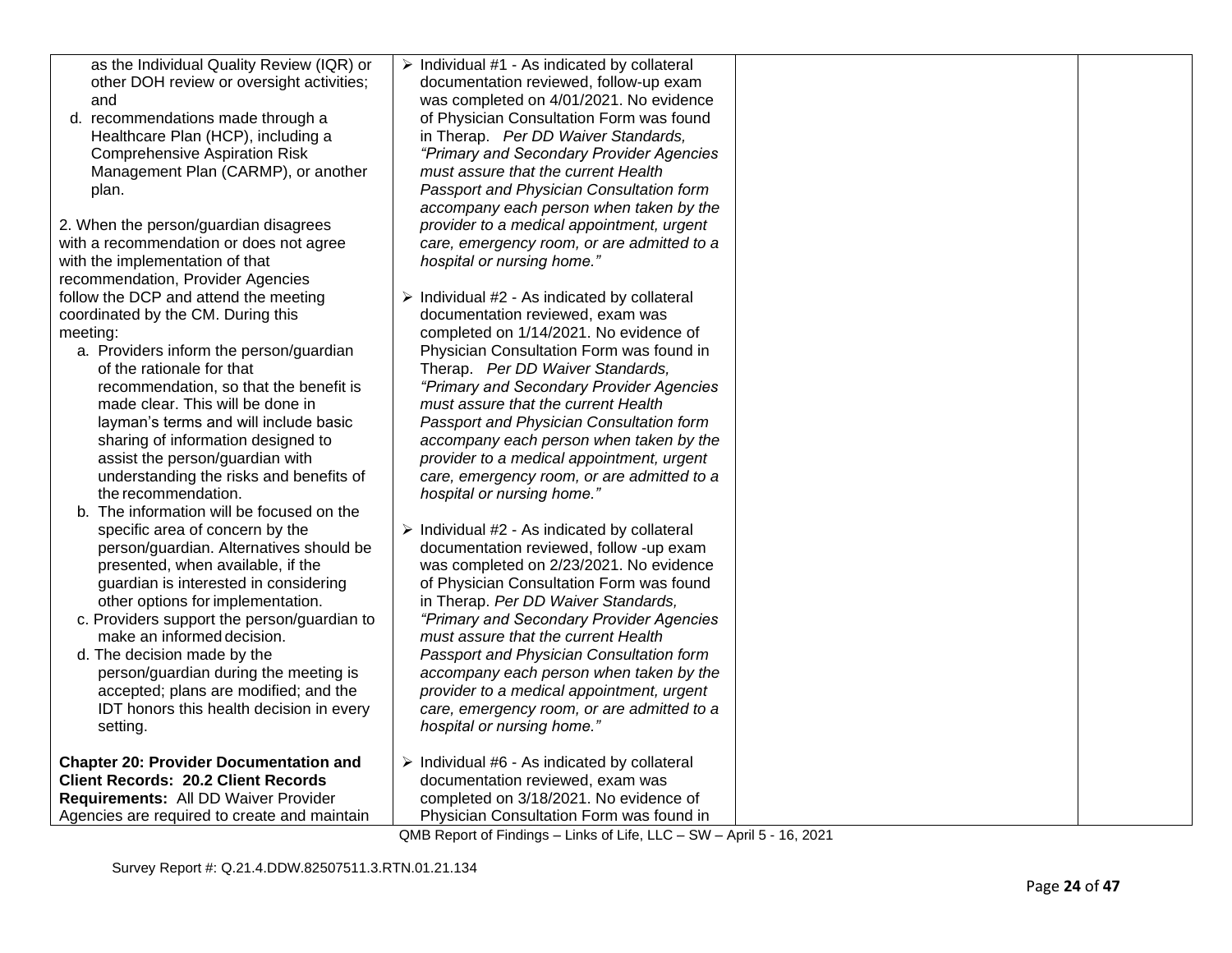| individual client records. The contents of client | Therap. Per DD Waiver Standards,                                                                                      |  |
|---------------------------------------------------|-----------------------------------------------------------------------------------------------------------------------|--|
| records vary depending on the unique needs of     | "Primary and Secondary Provider Agencies                                                                              |  |
| the person receiving services and the resultant   | must assure that the current Health                                                                                   |  |
| information produced. The extent of               | Passport and Physician Consultation form                                                                              |  |
| documentation required for individual client      | accompany each person when taken by the                                                                               |  |
| records per service type depends on the           | provider to a medical appointment, urgent                                                                             |  |
| location of the file, the type of service being   | care, emergency room, or are admitted to a                                                                            |  |
| provided, and the information necessary.          | hospital or nursing home."                                                                                            |  |
| DD Waiver Provider Agencies are required to       |                                                                                                                       |  |
| adhere to the following:                          | $\triangleright$ Individual #7 - As indicated by collateral                                                           |  |
| Client records must contain all documents<br>1.   | documentation reviewed, exam was                                                                                      |  |
| essential to the service being provided and       | completed on 1/14/2021. No evidence of                                                                                |  |
| essential to ensuring the health and safety of    | Physician Consultation Form was found in                                                                              |  |
| the person during the provision of the service.   | Therap. Per DD Waiver Standards, "Primary                                                                             |  |
| 2. Provider Agencies must have readily            | and Secondary Provider Agencies must                                                                                  |  |
| accessible records in home and community          | assure that the current Health Passport and                                                                           |  |
| settings in paper or electronic form. Secure      | Physician Consultation form accompany                                                                                 |  |
| access to electronic records through the          | each person when taken by the provider to                                                                             |  |
| Therap web-based system using computers or        | a medical appointment, urgent care,                                                                                   |  |
| mobile devices is acceptable.                     | emergency room, or are admitted to a                                                                                  |  |
| 3. Provider Agencies are responsible for          | hospital or nursing home."                                                                                            |  |
|                                                   |                                                                                                                       |  |
| ensuring that all plans created by nurses,        |                                                                                                                       |  |
| RDs, therapists or BSCs are present in all        | $\triangleright$ Individual #7 - As indicated by collateral                                                           |  |
| needed settings.                                  | documentation reviewed, follow-up exam                                                                                |  |
| 4. Provider Agencies must maintain records        | was completed on 1/19/2021. No evidence                                                                               |  |
| of all documents produced by agency               | of Physician Consultation Form was found                                                                              |  |
| personnel or contractors on behalf of each        | in Therap. Per DD Waiver Standards,                                                                                   |  |
| person, including any routine notes or data,      | "Primary and Secondary Provider Agencies                                                                              |  |
| annual assessments, semi-annual reports,          | must assure that the current Health                                                                                   |  |
| evidence of training provided/received,           | Passport and Physician Consultation form                                                                              |  |
| progress notes, and any other interactions for    | accompany each person when taken by the                                                                               |  |
| which billing is generated.                       | provider to a medical appointment, urgent                                                                             |  |
| Each Provider Agency is responsible for<br>5.     | care, emergency room, or are admitted to a                                                                            |  |
| maintaining the daily or other contact notes      | hospital or nursing home."                                                                                            |  |
| documenting the nature and frequency of           |                                                                                                                       |  |
| service delivery, as well as data tracking only   | $\triangleright$ Individual #9 - As indicated by collateral                                                           |  |
| for the services provided by their agency.        | documentation reviewed, exam was                                                                                      |  |
| 6. The current Client File Matrix found in        | completed on 3/16/2021. No evidence of                                                                                |  |
| Appendix A Client File Matrix details the         | Physician Consultation Form was found in                                                                              |  |
| minimum requirements for records to be            | Therap. Per DD Waiver Standards, "Primary                                                                             |  |
| stored in agency office files, the delivery site, | and Secondary Provider Agencies must                                                                                  |  |
| or with DSP while providing services in the       | assure that the current Health Passport and                                                                           |  |
| community.                                        | Physician Consultation form accompany                                                                                 |  |
|                                                   | $OMD$ Depart of Findings $L = \frac{1}{2}$ is $I = \frac{1}{2}$ $I = \frac{1}{2}$ $I = \frac{1}{2}$ $I = \frac{1}{2}$ |  |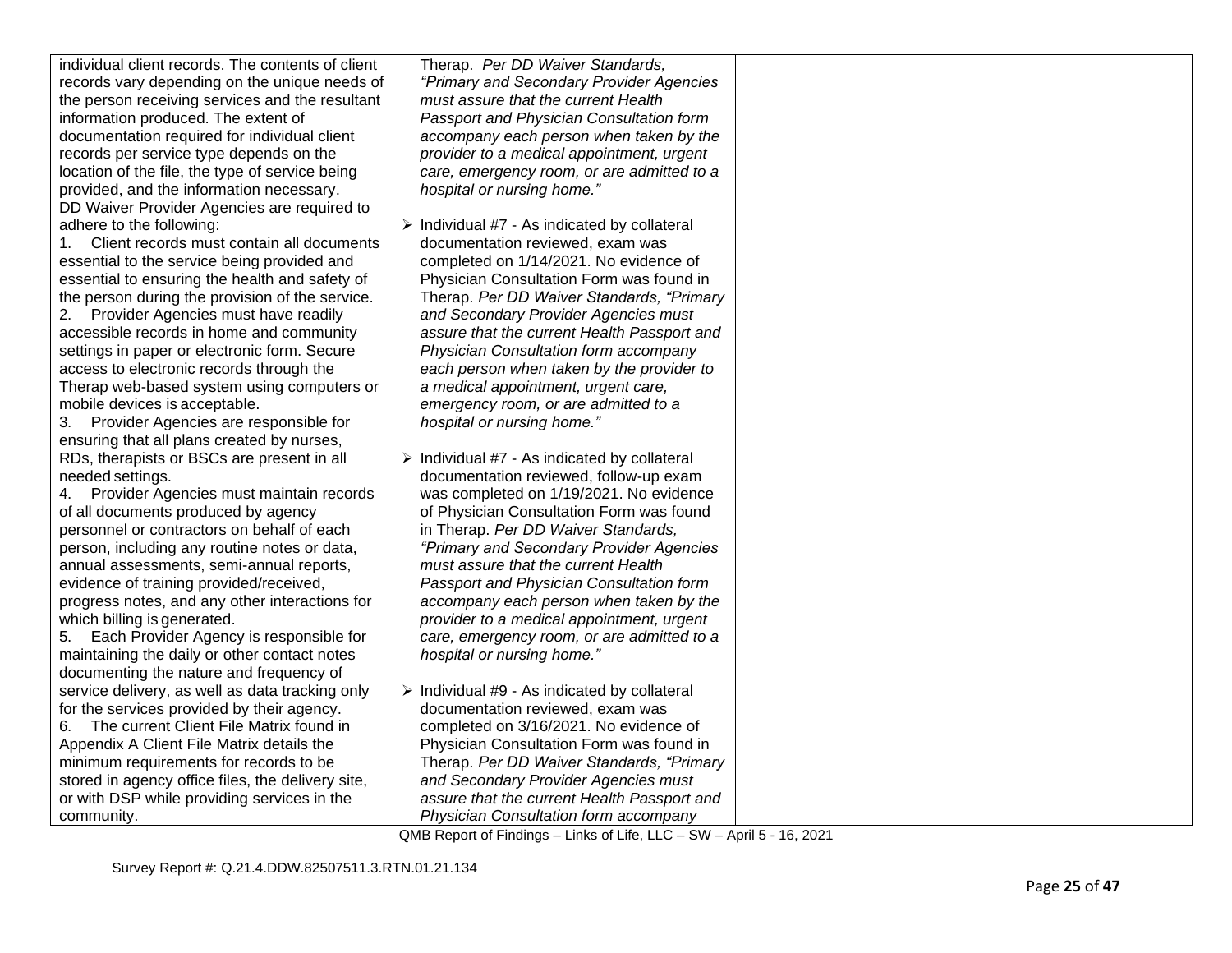| 7. All records pertaining to JCMs must be        | each person when taken by the provider to                    |  |
|--------------------------------------------------|--------------------------------------------------------------|--|
| retained permanently and must be made            | a medical appointment, urgent care,                          |  |
| available to DDSD upon request, upon the         | emergency room, or are admitted to a                         |  |
| termination or expiration of a provider          | hospital or nursing home."                                   |  |
| agreement, or upon provider withdrawal from      |                                                              |  |
| services.                                        | <b>Auditory Exam:</b>                                        |  |
|                                                  | > Individual #6 - As indicated by collateral                 |  |
| 20.5.3 Health Passport and Physician             | documentation reviewed, exam was                             |  |
| <b>Consultation Form: All Primary and</b>        | completed on 2/24/2021. No evidence of                       |  |
| Secondary Provider Agencies must use the         | Physician Consultation Form was found in                     |  |
| Health Passport and Physician Consultation       | Therap. Per DD Waiver Standards, "Primary                    |  |
| form from the Therap system. This                | and Secondary Provider Agencies must                         |  |
| standardized document contains individual,       | assure that the current Health Passport and                  |  |
| physician and emergency contact information,     | Physician Consultation form accompany                        |  |
| a complete list of current medical diagnoses,    | each person when taken by the provider to                    |  |
| health and safety risk factors, allergies, and   | a medical appointment, urgent care,                          |  |
| information regarding insurance, guardianship,   | emergency room, or are admitted to a                         |  |
| and advance directives. The Health Passport      | hospital or nursing home."                                   |  |
| also includes a standardized form to use at      |                                                              |  |
| medical appointments called the Physician        | $\triangleright$ Individual #11 - As indicated by collateral |  |
| Consultation form. The Physician Consultation    | documentation reviewed, exam was                             |  |
| form contains a list of all current medications. | completed on 1/5/2021. No evidence of                        |  |
|                                                  | Physician Consultation Form was found in                     |  |
| <b>Chapter 10: Living Care Arrangements</b>      | Therap. Per DD Waiver Standards, "Primary                    |  |
| (LCA) Living Supports-Supported Living:          | and Secondary Provider Agencies must                         |  |
| 10.3.9.6.1 Monitoring and Supervision            | assure that the current Health Passport and                  |  |
| 4. Ensure and document the following:            | Physician Consultation form accompany                        |  |
| a. The person has a Primary Care                 | each person when taken by the provider to                    |  |
| Practitioner.                                    | a medical appointment, urgent care,                          |  |
| b. The person receives an annual                 | emergency room, or are admitted to a                         |  |
| physical examination and other                   | hospital or nursing home."                                   |  |
| examinations as recommended by a                 |                                                              |  |
| Primary Care Practitioner or                     | <b>Pap Smear Exam:</b>                                       |  |
| specialist.                                      | $\triangleright$ Individual #11 - As indicated by collateral |  |
| c. The person receives                           | documentation reviewed, exam was                             |  |
| annual dental check-ups                          | completed on 1/26/2021. No evidence of                       |  |
| and other check-ups as                           | Physician Consultation Form was found in                     |  |
| recommended by a                                 | Therap. Per DD Waiver Standards, "Primary                    |  |
| licensed dentist.                                | and Secondary Provider Agencies must                         |  |
| d. The person receives a hearing test as         | assure that the current Health Passport and                  |  |
| recommended by a licensed audiologist.           | Physician Consultation form accompany                        |  |
| e. The person receives eye                       | each person when taken by the provider to                    |  |
| examinations as                                  | a medical appointment, urgent care,                          |  |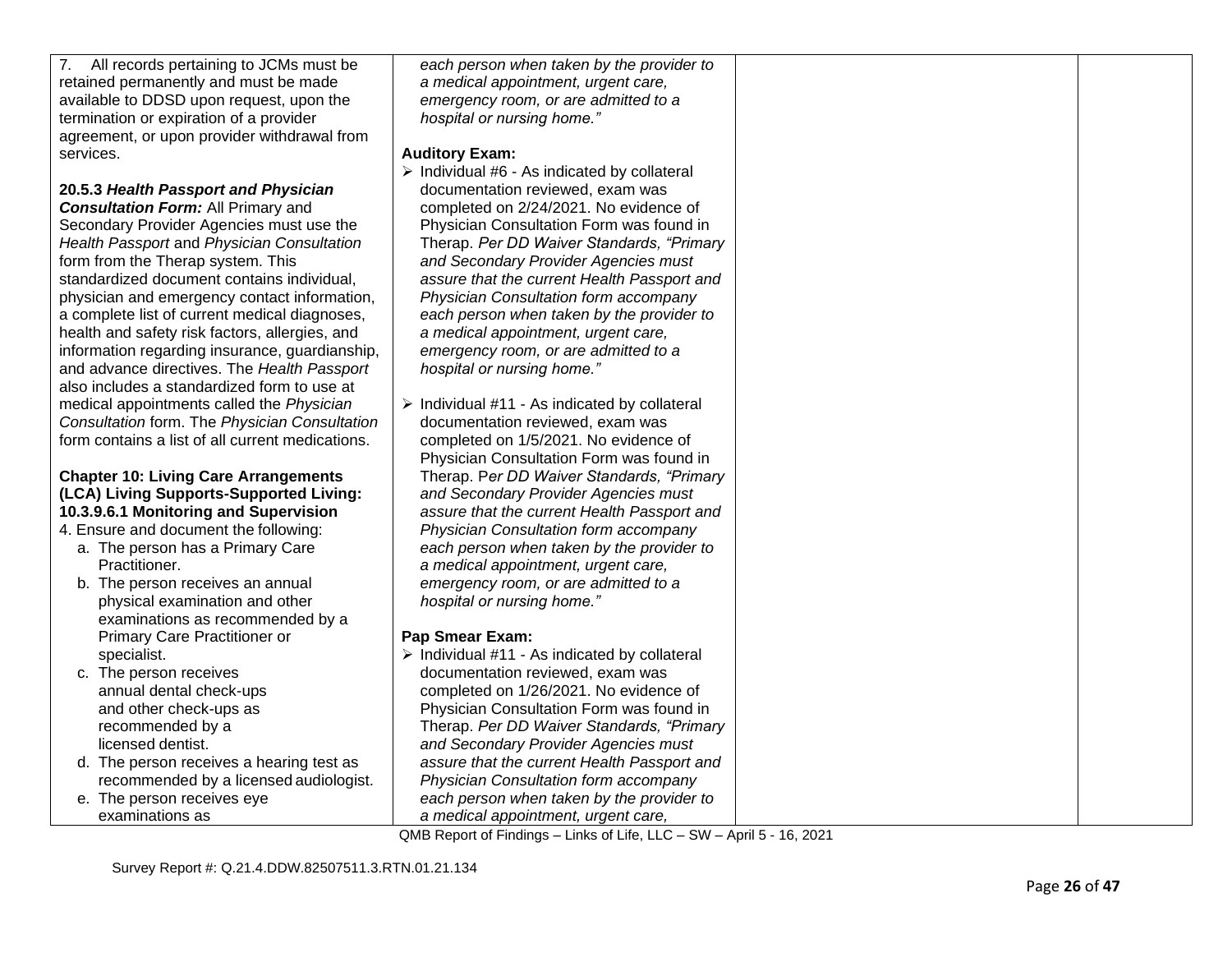| recommended by a                              | emergency room, or are admitted to a                                                |  |
|-----------------------------------------------|-------------------------------------------------------------------------------------|--|
| licensed optometrist or                       | hospital or nursing home."                                                          |  |
| ophthalmologist.                              |                                                                                     |  |
|                                               |                                                                                     |  |
| 5. Agency activities occur as required for    | Ear, Nose, and Throat:                                                              |  |
| follow-up activities to medical appointments  | $\triangleright$ Individual #6 - As indicated by collateral                         |  |
| (e.g. treatment, visits to specialists, and   | documentation reviewed, exam was                                                    |  |
| changes in medication or daily routine).      | completed on 2/15/2021. No evidence of                                              |  |
|                                               | Physician Consultation Form was found in                                            |  |
| 10.3.10.1 Living Care Arrangements (LCA)      | Therap. Per DD Waiver Standards, "Primary                                           |  |
| Living Supports-IMLS: 10.3.10.2 General       | and Secondary Provider Agencies must                                                |  |
| Requirements: 9. Medical services must be     | assure that the current Health Passport and                                         |  |
| ensured (i.e., ensure each person has a       | Physician Consultation form accompany                                               |  |
| licensed Primary Care Practitioner and        | each person when taken by the provider to                                           |  |
| receives an annual physical examination,      | a medical appointment, urgent care,                                                 |  |
| specialty medical care as needed, and         | emergency room, or are admitted to a                                                |  |
| annual dental checkup by a licensed dentist). | hospital or nursing home."                                                          |  |
|                                               |                                                                                     |  |
| <b>Chapter 13 Nursing Services: 13.2.3</b>    | <b>Family Medicine:</b>                                                             |  |
| <b>General Requirements:</b>                  | $\triangleright$ Individual #2 - As indicated by collateral                         |  |
| Each person has a licensed primary<br>1.      | documentation reviewed, exam was                                                    |  |
| care practitioner and receives an annual      | completed on 1/14/2021. No evidence of                                              |  |
| physical examination and specialty            | Physician Consultation Form was found in                                            |  |
| medical/dental care as needed. Nurses         | Therap. Per DD Waiver Standards, "Primary                                           |  |
| communicate with these providers to           | and Secondary Provider Agencies must                                                |  |
| share current health information.             | assure that the current Health Passport and                                         |  |
|                                               |                                                                                     |  |
|                                               | Physician Consultation form accompany                                               |  |
|                                               | each person when taken by the provider to                                           |  |
|                                               | a medical appointment, urgent care,                                                 |  |
|                                               | emergency room, or are admitted to a                                                |  |
|                                               | hospital or nursing home."                                                          |  |
|                                               |                                                                                     |  |
|                                               | $\triangleright$ Individual #6 - As indicated by collateral                         |  |
|                                               | documentation reviewed, exam was                                                    |  |
|                                               | completed on 1/8/2021. No evidence of                                               |  |
|                                               | Physician Consultation Form was found in                                            |  |
|                                               | Therap. Per DD Waiver Standards, "Primary                                           |  |
|                                               | and Secondary Provider Agencies must                                                |  |
|                                               | assure that the current Health Passport and                                         |  |
|                                               | Physician Consultation form accompany                                               |  |
|                                               | each person when taken by the provider to                                           |  |
|                                               | a medical appointment, urgent care,                                                 |  |
|                                               | emergency room, or are admitted to a                                                |  |
|                                               | hospital or nursing home."                                                          |  |
|                                               | $OMD$ Depart of Findings $L$ light of Life $ULQ$ , $OM$ , April $F$ , $AC$ , $2004$ |  |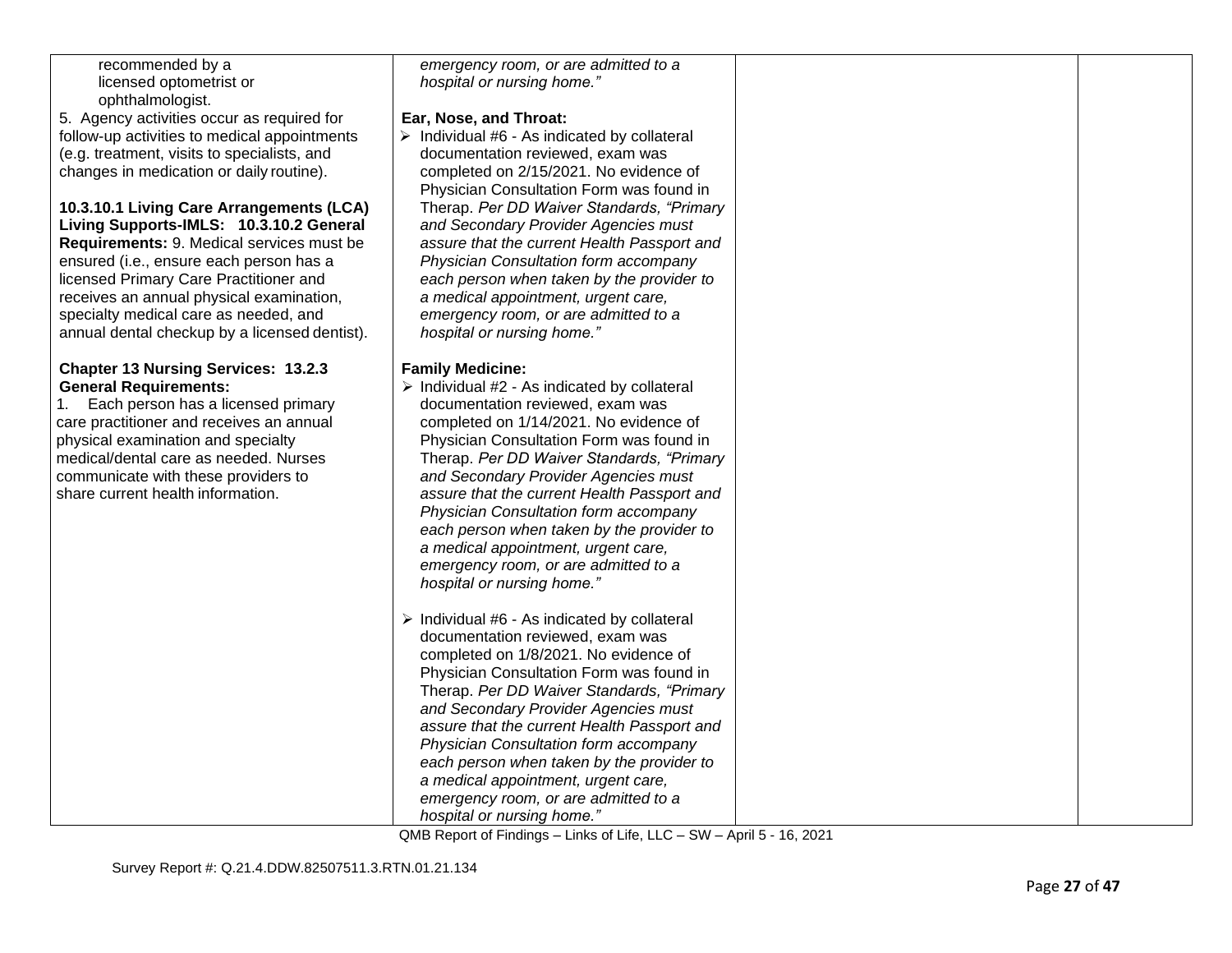| $\triangleright$ Individual #6 - As indicated by collateral<br>documentation reviewed, follow-up exam<br>was completed on 4/8/2021. No evidence of<br>Physician Consultation Form was found in<br>Therap. Per DD Waiver Standards, "Primary<br>and Secondary Provider Agencies must<br>assure that the current Health Passport and<br>Physician Consultation form accompany<br>each person when taken by the provider to<br>a medical appointment, urgent care,<br>emergency room, or are admitted to a<br>hospital or nursing home." |  |
|---------------------------------------------------------------------------------------------------------------------------------------------------------------------------------------------------------------------------------------------------------------------------------------------------------------------------------------------------------------------------------------------------------------------------------------------------------------------------------------------------------------------------------------|--|
| $\triangleright$ Individual #7 - As indicated by collateral<br>documentation reviewed, exam was<br>completed on 3/18/2021. No evidence of<br>Physician Consultation Form was found in<br>Therap. Per DD Waiver Standards, "Primary<br>and Secondary Provider Agencies must<br>assure that the current Health Passport and<br>Physician Consultation form accompany<br>each person when taken by the provider to<br>a medical appointment, urgent care,<br>emergency room, or are admitted to a<br>hospital or nursing home."          |  |
| $\triangleright$ Individual #8 - As indicated by collateral<br>documentation reviewed, exam was<br>completed on 2/15/2021. No evidence of<br>Physician Consultation Form was found in<br>Therap. Per DD Waiver Standards, "Primary<br>and Secondary Provider Agencies must<br>assure that the current Health Passport and<br>Physician Consultation form accompany<br>each person when taken by the provider to<br>a medical appointment, urgent care,<br>emergency room, or are admitted to a<br>hospital or nursing home."          |  |
| <b>General Medicine:</b><br>$\triangleright$ Individual #5 - As indicated by collateral<br>documentation reviewed, the follow up<br>QMB Report of Findings - Links of Life, LLC - SW - April 5 - 16, 2021                                                                                                                                                                                                                                                                                                                             |  |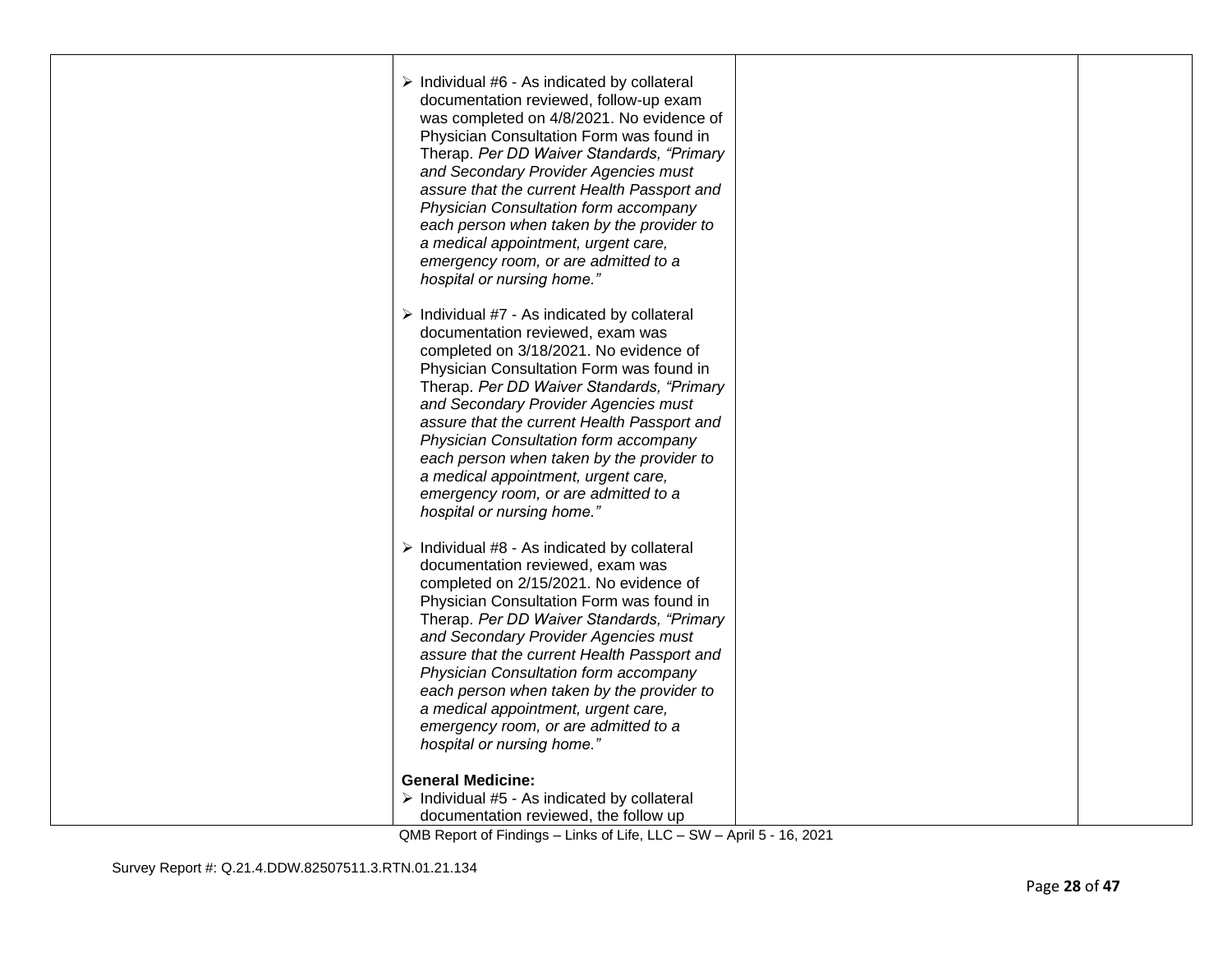| exam was completed on 1/15/2021. No                         |  |
|-------------------------------------------------------------|--|
| evidence of Physician Consultation Form                     |  |
| was found in Therap. Per DD Waiver                          |  |
| Standards, "Primary and Secondary                           |  |
| Provider Agencies must assure that the                      |  |
| current Health Passport and Physician                       |  |
| Consultation form accompany each person                     |  |
| when taken by the provider to a medical                     |  |
| appointment, urgent care, emergency room,                   |  |
| or are admitted to a hospital or nursing                    |  |
| home."                                                      |  |
|                                                             |  |
| <b>Internal Medicine:</b>                                   |  |
| $\triangleright$ Individual #1 - As indicated by collateral |  |
| documentation reviewed, exam was                            |  |
| completed on 1/8/2021. Exam was not                         |  |
| linked / attached in Therap.                                |  |
|                                                             |  |
| $\triangleright$ Individual #1 - As indicated by collateral |  |
| documentation reviewed, exam was                            |  |
| completed on 2/23/2021. Exam was not                        |  |
| linked / attached in Therap.                                |  |
|                                                             |  |
| Lab Work:                                                   |  |
| $\triangleright$ Individual #1 - As indicated by collateral |  |
| documentation reviewed, lab work was                        |  |
| completed on 1/21/2021. No evidence of                      |  |
| Physician Consultation Form was found in                    |  |
| Therap. Per DD Waiver Standards, "Primary                   |  |
| and Secondary Provider Agencies must                        |  |
| assure that the current Health Passport and                 |  |
| Physician Consultation form accompany                       |  |
| each person when taken by the provider to                   |  |
| a medical appointment, urgent care,                         |  |
| emergency room, or are admitted to a                        |  |
| hospital or nursing home."                                  |  |
|                                                             |  |
| Neurology:                                                  |  |
| $\triangleright$ Individual #6 - As indicated by collateral |  |
| documentation reviewed, exam was                            |  |
| completed on 2/10/2021. No evidence of                      |  |
| Physician Consultation Form was found in                    |  |
| Therap. Per DD Waiver Standards, "Primary                   |  |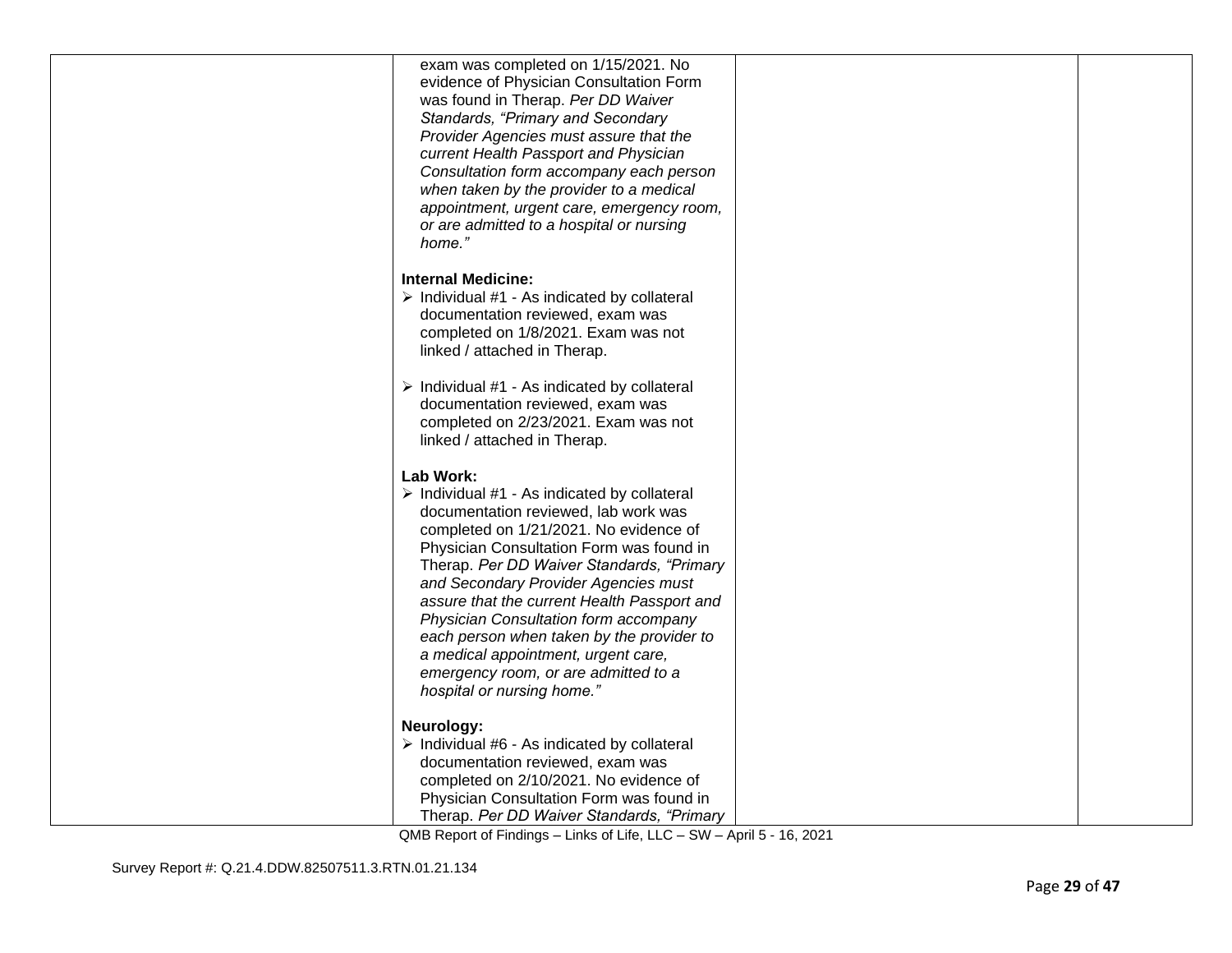| and Secondary Provider Agencies must<br>assure that the current Health Passport and<br>Physician Consultation form accompany<br>each person when taken by the provider to<br>a medical appointment, urgent care,<br>emergency room, or are admitted to a<br>hospital or nursing home."                                                                                                                                                                                                                                                        |  |
|-----------------------------------------------------------------------------------------------------------------------------------------------------------------------------------------------------------------------------------------------------------------------------------------------------------------------------------------------------------------------------------------------------------------------------------------------------------------------------------------------------------------------------------------------|--|
| Podiatry:<br>$\triangleright$ Individual #1 - As indicated by collateral<br>documentation reviewed, exam was<br>completed on 1/27/2021. No evidence of<br>Physician Consultation Form was found in<br>Therap. Per DD Waiver Standards, "Primary<br>and Secondary Provider Agencies must<br>assure that the current Health Passport and<br>Physician Consultation form accompany<br>each person when taken by the provider to<br>a medical appointment, urgent care,<br>emergency room, or are admitted to a<br>hospital or nursing home."     |  |
| $\triangleright$ Individual #2 - As indicated by collateral<br>documentation reviewed, the follow up<br>exam was completed on 3/17/2021. No<br>evidence of Physician Consultation Form<br>was found in Therap. Per DD Waiver<br>Standards, "Primary and Secondary<br>Provider Agencies must assure that the<br>current Health Passport and Physician<br>Consultation form accompany each person<br>when taken by the provider to a medical<br>appointment, urgent care, emergency room,<br>or are admitted to a hospital or nursing<br>home." |  |
| $\triangleright$ Individual #7 - As indicated by collateral<br>documentation reviewed, the follow up<br>exam was completed on 4/5/2021. No<br>evidence of Physician Consultation Form<br>was found in Therap. Per DD Waiver<br>Standards, "Primary and Secondary<br>Provider Agencies must assure that the                                                                                                                                                                                                                                    |  |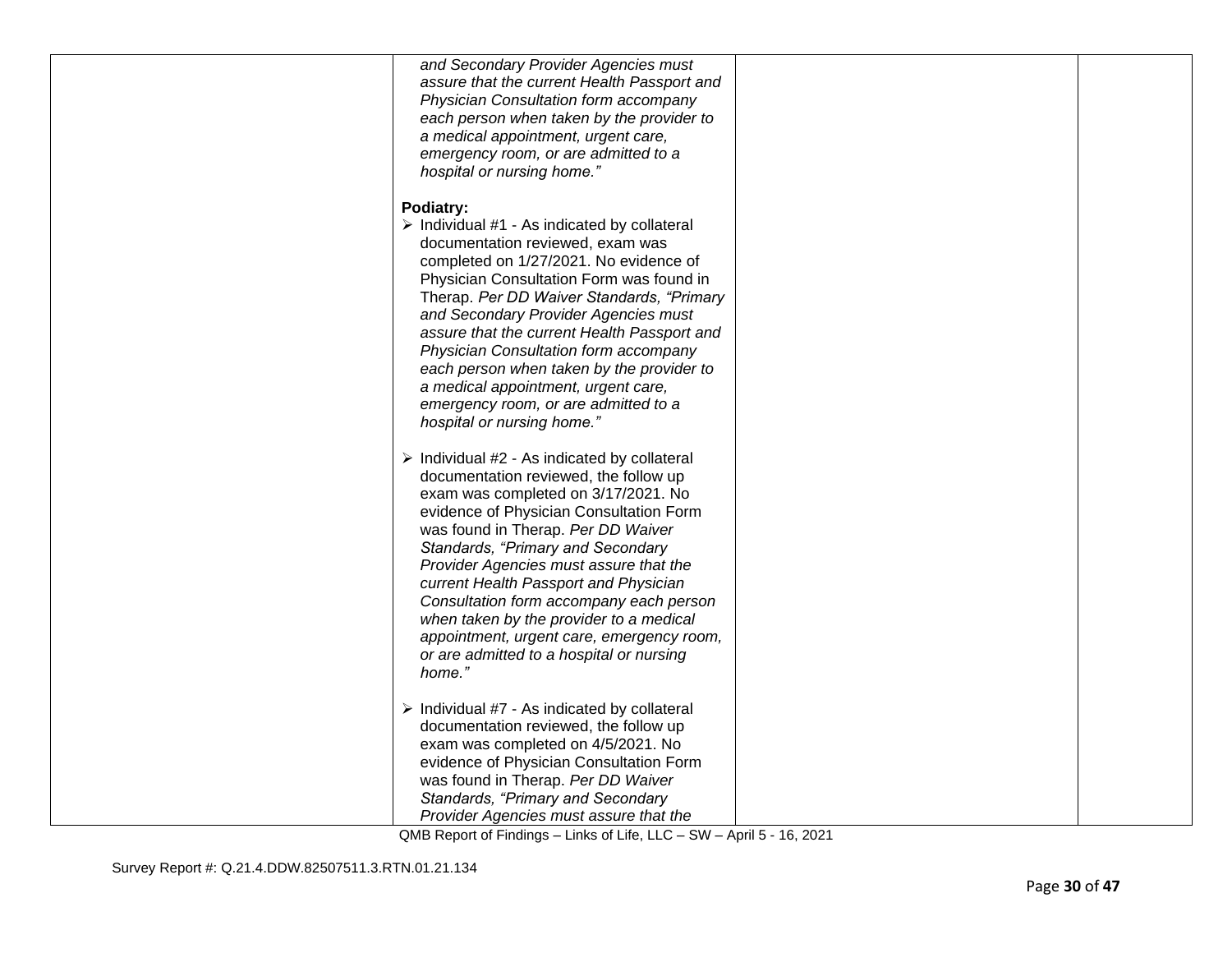| current Health Passport and Physician                       |  |
|-------------------------------------------------------------|--|
| Consultation form accompany each person                     |  |
| when taken by the provider to a medical                     |  |
| appointment, urgent care, emergency room,                   |  |
| or are admitted to a hospital or nursing                    |  |
| home."                                                      |  |
|                                                             |  |
|                                                             |  |
| <b>Primary Care:</b>                                        |  |
| > Individual #9 - As indicated by collateral                |  |
| documentation reviewed, the follow up                       |  |
| exam was completed on 2/16/2021. No                         |  |
| evidence of Physician Consultation Form                     |  |
| was found in Therap. Per DD Waiver                          |  |
|                                                             |  |
| Standards, "Primary and Secondary                           |  |
| Provider Agencies must assure that the                      |  |
| current Health Passport and Physician                       |  |
| Consultation form accompany each person                     |  |
| when taken by the provider to a medical                     |  |
| appointment, urgent care, emergency room,                   |  |
| or are admitted to a hospital or nursing                    |  |
| home."                                                      |  |
|                                                             |  |
|                                                             |  |
| <b>Psychiatry:</b>                                          |  |
| $\triangleright$ Individual #6 - As indicated by collateral |  |
| documentation reviewed, the follow up                       |  |
| exam was completed on 1/13/2021. No                         |  |
| evidence of Physician Consultation Form                     |  |
| was found in Therap. Per DD Waiver                          |  |
| Standards, "Primary and Secondary                           |  |
| Provider Agencies must assure that the                      |  |
|                                                             |  |
| current Health Passport and Physician                       |  |
| Consultation form accompany each person                     |  |
| when taken by the provider to a medical                     |  |
| appointment, urgent care, emergency room,                   |  |
|                                                             |  |
| or are admitted to a hospital or nursing                    |  |
| home."                                                      |  |
|                                                             |  |
|                                                             |  |
| <b>Pulmonology:</b>                                         |  |
| $\triangleright$ Individual #8 - As indicated by collateral |  |
| documentation reviewed, the follow up                       |  |
| exam was completed on 3/11/2021. No                         |  |
| evidence of Physician Consultation Form                     |  |
| was found in Therap. Per DD Waiver                          |  |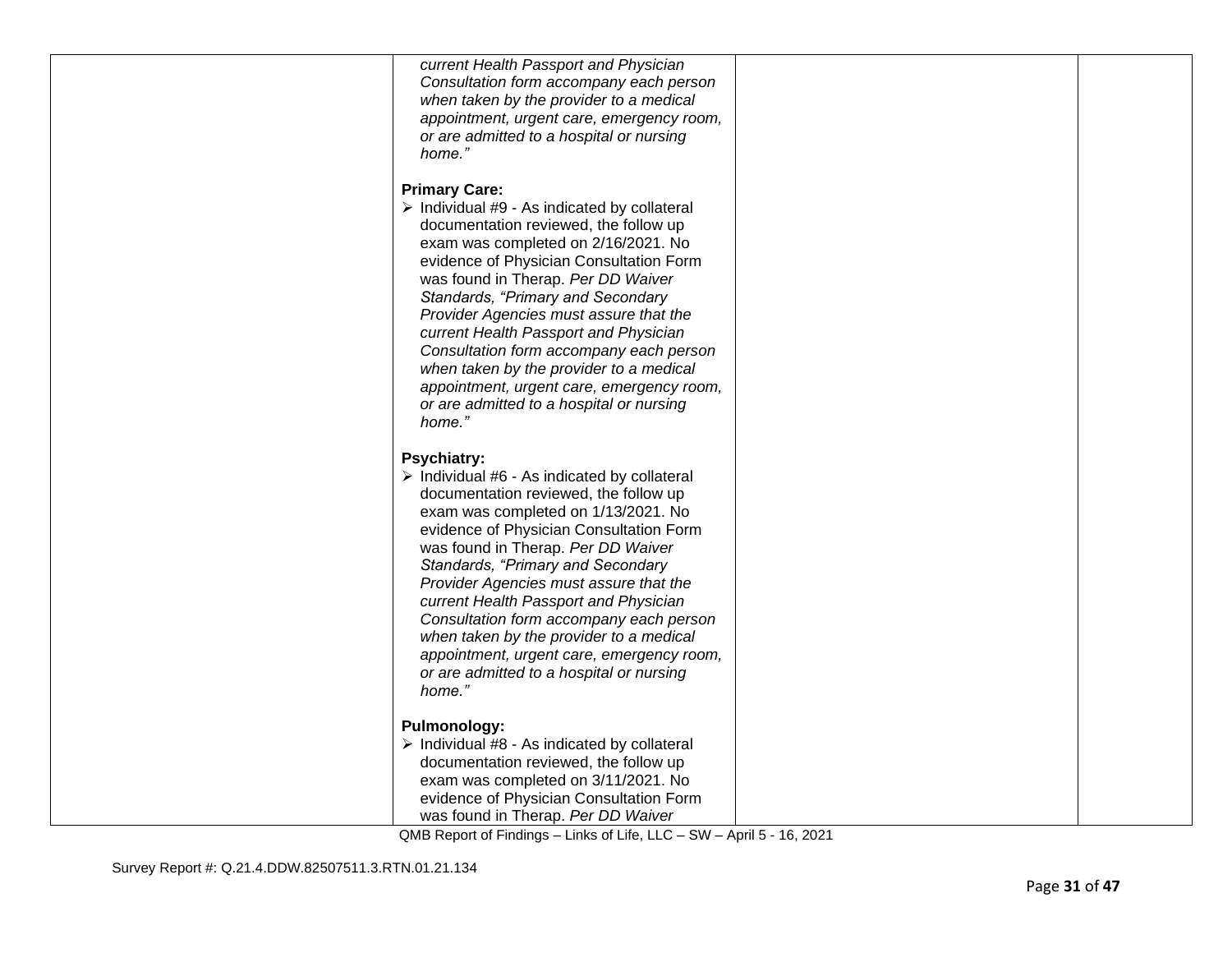|  | Standards, "Primary and Secondary<br>Provider Agencies must assure that the<br>current Health Passport and Physician<br>Consultation form accompany each person<br>when taken by the provider to a medical<br>appointment, urgent care, emergency room,<br>or are admitted to a hospital or nursing<br>home." (Note: Linked / attached in Therap<br>during the on-site survey. Provider please<br>complete POC for ongoing QA/QI.) |  |
|--|------------------------------------------------------------------------------------------------------------------------------------------------------------------------------------------------------------------------------------------------------------------------------------------------------------------------------------------------------------------------------------------------------------------------------------|--|
|  |                                                                                                                                                                                                                                                                                                                                                                                                                                    |  |
|  |                                                                                                                                                                                                                                                                                                                                                                                                                                    |  |
|  |                                                                                                                                                                                                                                                                                                                                                                                                                                    |  |
|  |                                                                                                                                                                                                                                                                                                                                                                                                                                    |  |
|  |                                                                                                                                                                                                                                                                                                                                                                                                                                    |  |
|  |                                                                                                                                                                                                                                                                                                                                                                                                                                    |  |
|  |                                                                                                                                                                                                                                                                                                                                                                                                                                    |  |
|  |                                                                                                                                                                                                                                                                                                                                                                                                                                    |  |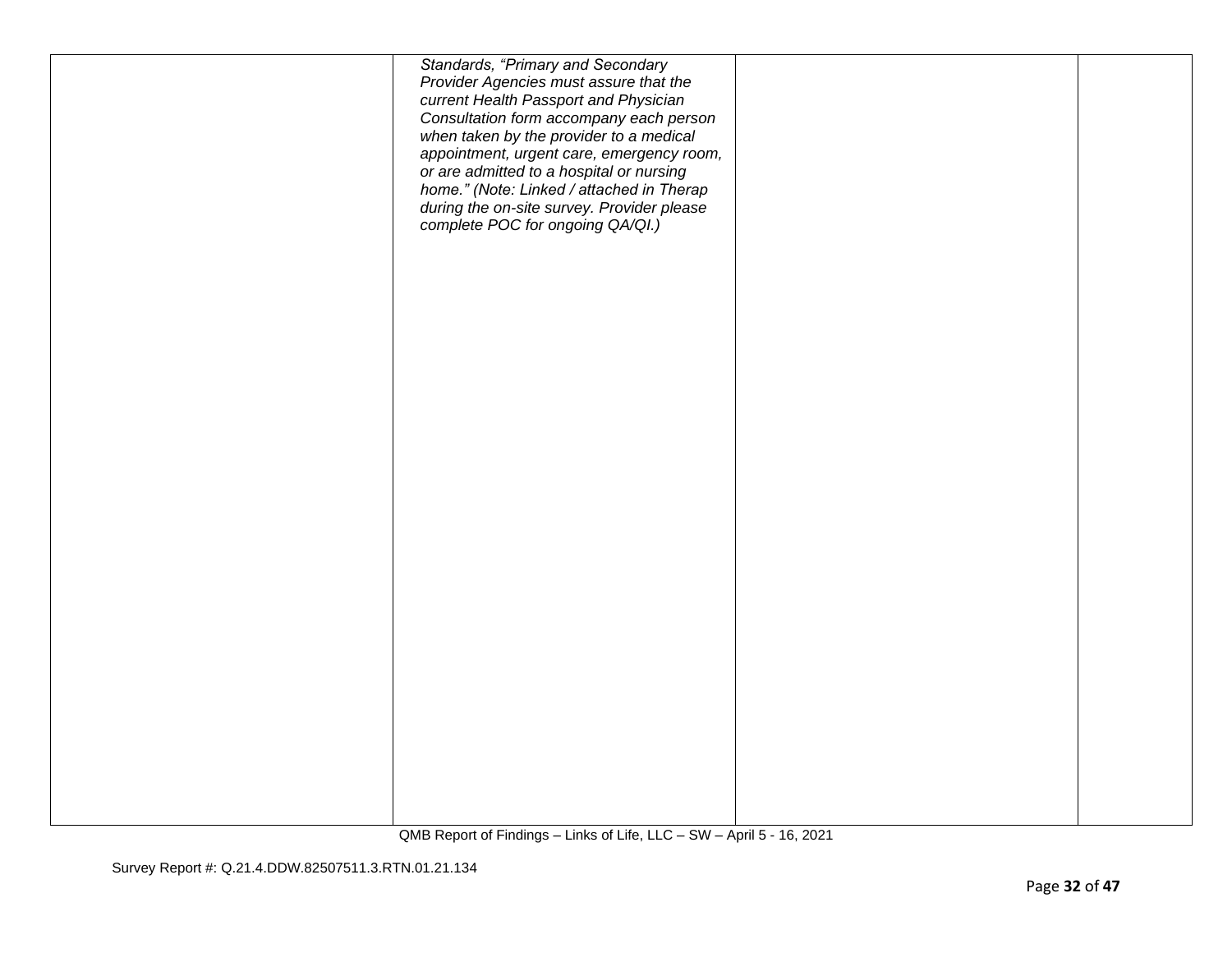| Tag #1A09.1 Medication Delivery PRN                                      | <b>Standard Level Deficiency</b>                 |                                                                                    |  |
|--------------------------------------------------------------------------|--------------------------------------------------|------------------------------------------------------------------------------------|--|
| <b>Medication Administration</b>                                         |                                                  |                                                                                    |  |
| Developmental Disabilities (DD) Waiver                                   | Medication Administration Records (MAR)          | Provider:                                                                          |  |
| Service Standards 2/26/2018; Re-Issue:                                   | were reviewed for the months of March 2021       | <b>State your Plan of Correction for the</b>                                       |  |
| 12/28/2018; Eff 1/1/2019                                                 |                                                  | deficiencies cited in this tag here (How is the                                    |  |
| <b>Chapter 20: Provider Documentation and</b>                            | Based on record review, 1 of 11 individuals      | deficiency going to be corrected? This can be                                      |  |
| <b>Client Records 20.6 Medication</b>                                    | had PRN Medication Administration Records        | specific to each deficiency cited or if possible an                                |  |
| <b>Administration Record (MAR):</b> A current                            | (MAR), which contained missing elements as       | overall correction?): $\rightarrow$                                                |  |
| Medication Administration Record (MAR) must                              | required by standard:                            |                                                                                    |  |
| be maintained in all settings where                                      |                                                  |                                                                                    |  |
| medications or treatments are delivered.                                 | Individual #11                                   |                                                                                    |  |
| Family Living Providers may opt not to use                               | March 2021                                       |                                                                                    |  |
| MARs if they are the sole provider who                                   | As indicated by the Medication                   |                                                                                    |  |
| supports the person with medications or                                  | Administration Records the individual is to      |                                                                                    |  |
| treatments. However, if there are services                               | take MY WAY(Levonorgestrel) 1.5 mg               |                                                                                    |  |
| provided by unrelated DSP, ANS for                                       | (PRN). Take 1 tablet by mouth "as soon as        | <b>Provider:</b>                                                                   |  |
| Medication Oversight must be budgeted, and a                             | possible within 72 hours (3 days), of            | <b>Enter your ongoing Quality</b>                                                  |  |
| MAR must be created and used by the DSP.                                 | unprotected sex. The sooner you take it the      | <b>Assurance/Quality Improvement</b><br>processes as it related to this tag number |  |
| Primary and Secondary Provider Agencies are                              | better it will work. If you vomit within 2 hours | here (What is going to be done? How many                                           |  |
| responsible for:                                                         | of taking the medication, call a healthcare      | individuals is this going to affect? How often will                                |  |
| 1. Creating and maintaining either an                                    | rectally." According to the Physician's          | this be completed? Who is responsible? What                                        |  |
| electronic or paper MAR in their service                                 | Orders, Take 1 tablet by mouth "as soon as       | steps will be taken if issues are found?): $\rightarrow$                           |  |
| setting. Provider Agencies may use the                                   | possible within 72 hours (3 days), of            |                                                                                    |  |
| MAR in Therap but are not mandated to                                    | unprotected sex. The sooner you take it the      |                                                                                    |  |
| do so.                                                                   | better it will work. If you vomit within 2 hours |                                                                                    |  |
| 2. Continually communicating any                                         | of taking the medication, call a healthcare      |                                                                                    |  |
| changes about medications and                                            | professional to find out if you should repeat    |                                                                                    |  |
| treatments between Provider Agencies to                                  | the dose". Medication Administration Record      |                                                                                    |  |
| assure health and safety.                                                | and Physician's Orders do not match.             |                                                                                    |  |
| 7. Including the following on the MAR:                                   |                                                  |                                                                                    |  |
| a. The name of the person, a                                             |                                                  |                                                                                    |  |
| transcription of the physician's or                                      |                                                  |                                                                                    |  |
| licensed health care provider's orders                                   |                                                  |                                                                                    |  |
| including the brand and generic<br>names for all ordered routine and PRN |                                                  |                                                                                    |  |
| medications or treatments, and the                                       |                                                  |                                                                                    |  |
| diagnoses for which the medications                                      |                                                  |                                                                                    |  |
| or treatments are prescribed;                                            |                                                  |                                                                                    |  |
| b. The prescribed dosage, frequency                                      |                                                  |                                                                                    |  |
| and method or route of administration;                                   |                                                  |                                                                                    |  |
| times and dates of administration for                                    |                                                  |                                                                                    |  |
| all ordered routine or PRN                                               |                                                  |                                                                                    |  |
|                                                                          |                                                  |                                                                                    |  |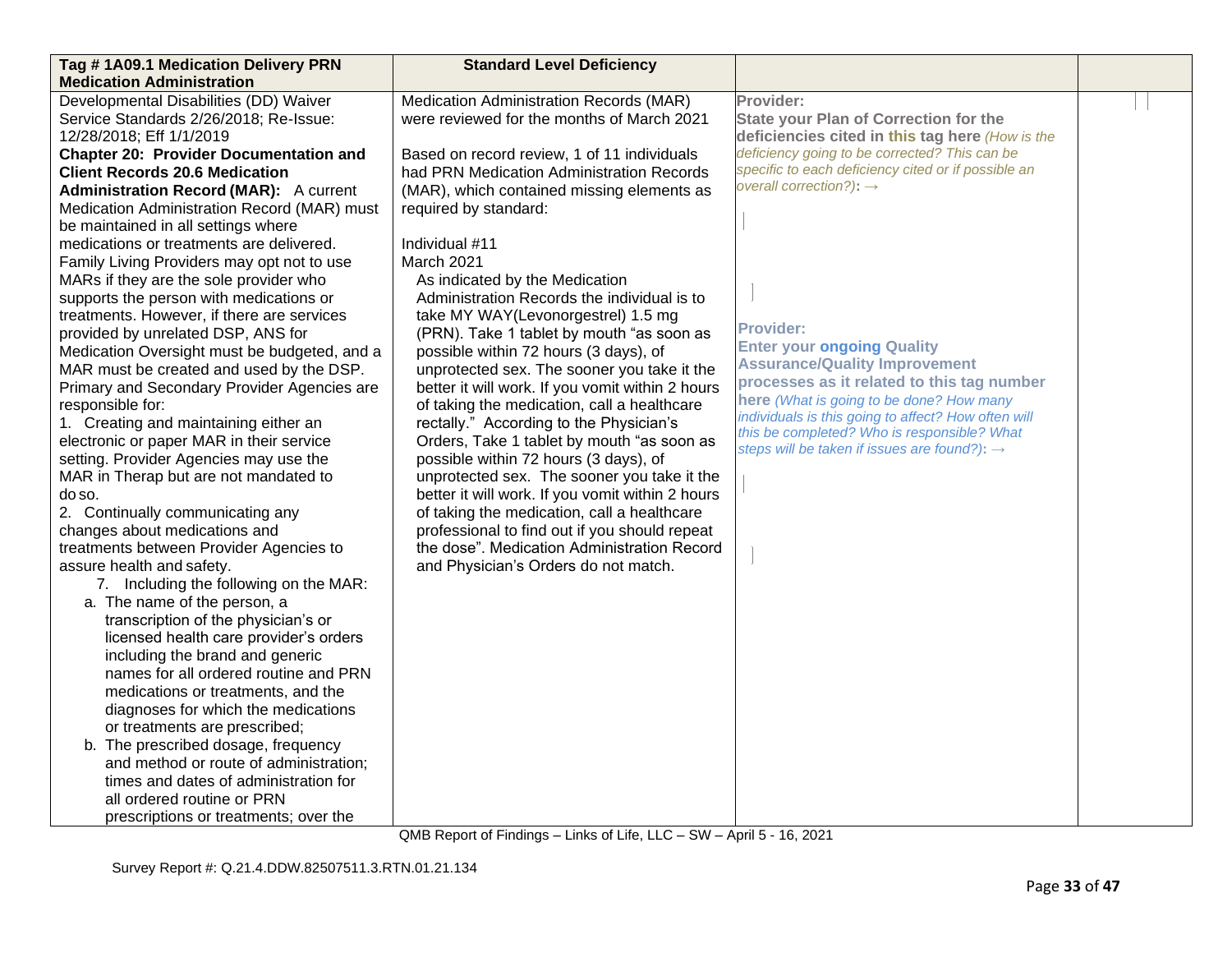|           | counter (OTC) or "comfort"                                             |  |  |
|-----------|------------------------------------------------------------------------|--|--|
|           | medications or treatments and all self-                                |  |  |
|           | selected herbal or vitamin therapy;                                    |  |  |
|           | c. Documentation of all time limited or                                |  |  |
|           | discontinued medications or treatments;                                |  |  |
|           | d. The initials of the individual                                      |  |  |
|           | administering or assisting with the                                    |  |  |
|           | medication delivery and a signature                                    |  |  |
|           | page or electronic record that                                         |  |  |
|           | designates the full name                                               |  |  |
|           | corresponding to the initials;                                         |  |  |
|           | e. Documentation of refused, missed, or                                |  |  |
|           | held medications or treatments;                                        |  |  |
|           | Documentation of any allergic                                          |  |  |
|           | reaction that occurred due to                                          |  |  |
|           | medication or treatments; and<br>g. For PRN medications or treatments: |  |  |
|           |                                                                        |  |  |
|           | i. instructions for the use of the PRN                                 |  |  |
|           | medication or treatment which must                                     |  |  |
|           | include observable signs/symptoms or<br>circumstances in which the     |  |  |
|           | medication or treatment is to be used                                  |  |  |
|           | and the number of doses that may be                                    |  |  |
|           | used in a 24-hour period;                                              |  |  |
|           | ii. clear documentation that the                                       |  |  |
|           | DSP contacted the agency nurse                                         |  |  |
|           | prior to assisting with the                                            |  |  |
|           | medication or treatment, unless                                        |  |  |
|           | the DSP is a Family Living                                             |  |  |
|           | Provider related by affinity of                                        |  |  |
|           | consanguinity; and                                                     |  |  |
|           | iii. documentation of the                                              |  |  |
|           | effectiveness of the PRN                                               |  |  |
|           | medication or treatment.                                               |  |  |
|           |                                                                        |  |  |
|           | <b>Chapter 10 Living Care Arrangements</b>                             |  |  |
|           | 10.3.4 Medication Assessment and                                       |  |  |
| Delivery: |                                                                        |  |  |
|           | Living Supports Provider Agencies must                                 |  |  |
|           | support and comply with:                                               |  |  |
|           | 1. the processes identified in the DDSD                                |  |  |
|           | <b>AWMD</b> training;                                                  |  |  |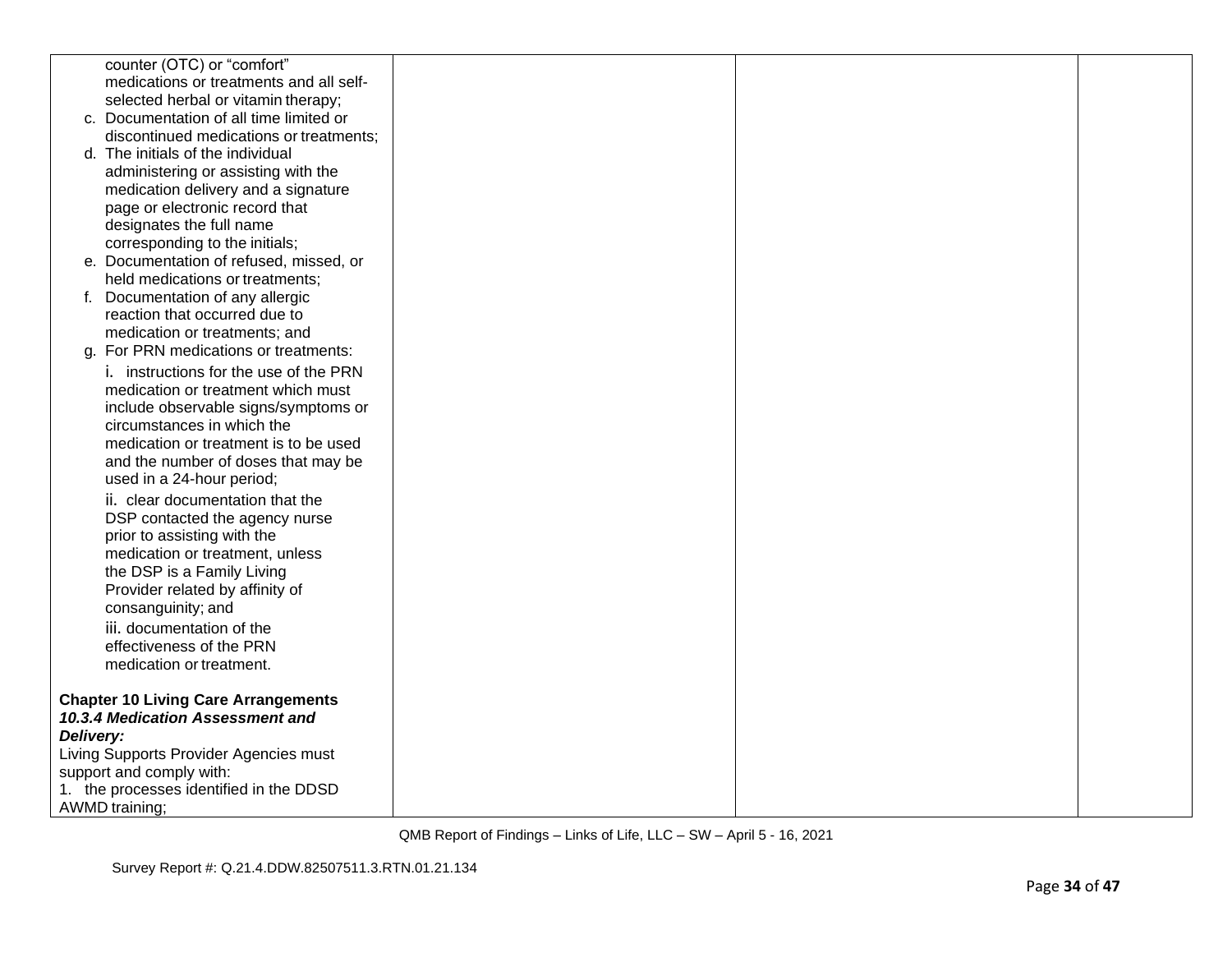| 2. the nursing and DSP functions<br>identified in the Chapter 13.3 Part 2- Adult<br><b>Nursing Services;</b><br>3. all Board of Pharmacy regulations as noted<br>in Chapter 16.5 Board of Pharmacy; and<br>4. documentation requirements in a<br><b>Medication Administration Record</b><br>(MAR) as described in Chapter 20.6<br><b>Medication Administration Record</b><br>$(MAR)$ . |  |  |
|----------------------------------------------------------------------------------------------------------------------------------------------------------------------------------------------------------------------------------------------------------------------------------------------------------------------------------------------------------------------------------------|--|--|
|                                                                                                                                                                                                                                                                                                                                                                                        |  |  |
|                                                                                                                                                                                                                                                                                                                                                                                        |  |  |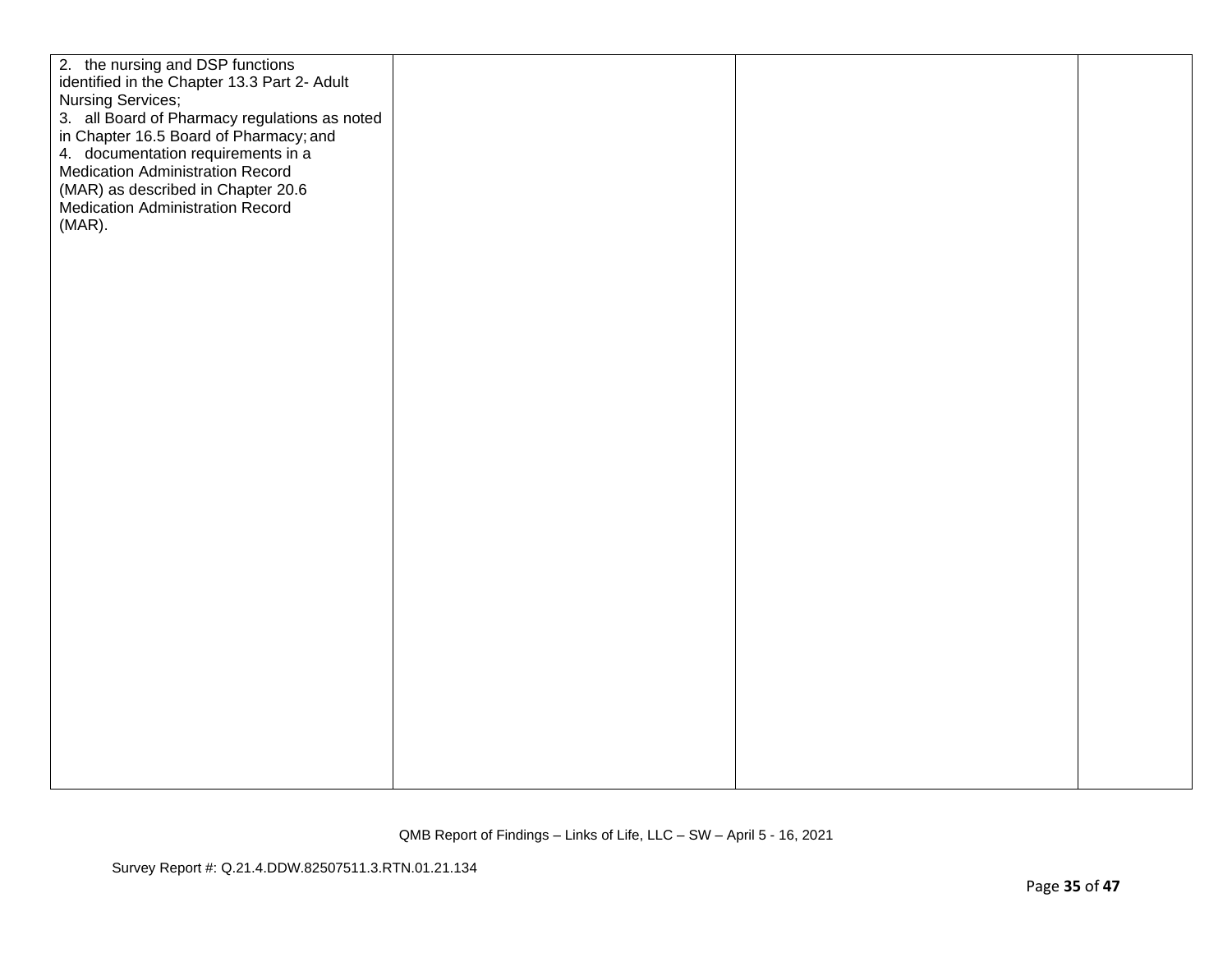| Tag #1A15.2 Administrative Case File:             | <b>Condition of Participation Level Deficiency</b>         |                                                                                                 |  |
|---------------------------------------------------|------------------------------------------------------------|-------------------------------------------------------------------------------------------------|--|
| <b>Healthcare Documentation (Therap and</b>       |                                                            |                                                                                                 |  |
| <b>Required Plans)</b>                            |                                                            |                                                                                                 |  |
| Developmental Disabilities (DD) Waiver            | After an analysis of the evidence it has been              | Provider:                                                                                       |  |
| Service Standards 2/26/2018; Re-Issue:            | determined there is a significant potential for a          | <b>State your Plan of Correction for the</b>                                                    |  |
| 12/28/2018; Eff 1/1/2019                          | negative outcome to occur.                                 | deficiencies cited in this tag here (How is the                                                 |  |
| <b>Chapter 20: Provider Documentation and</b>     |                                                            | deficiency going to be corrected? This can be                                                   |  |
| <b>Client Records: 20.2 Client Records</b>        | Based on record review, the Agency did not                 | specific to each deficiency cited or if possible an                                             |  |
| Requirements: All DD Waiver Provider              | maintain the required documentation in the                 | overall correction?): $\rightarrow$                                                             |  |
| Agencies are required to create and maintain      | Individuals Agency Record as required by                   |                                                                                                 |  |
| individual client records. The contents of client | standard for 5 of 12 individual                            |                                                                                                 |  |
| records vary depending on the unique needs        |                                                            |                                                                                                 |  |
| of the person receiving services and the          | Review of the administrative individual case               |                                                                                                 |  |
| resultant information produced. The extent of     | files revealed the following items were not                |                                                                                                 |  |
| documentation required for individual client      | found, incomplete, and/or not current:                     |                                                                                                 |  |
| records per service type depends on the           |                                                            |                                                                                                 |  |
| location of the file, the type of service being   | <b>Comprehensive Aspiration Risk</b>                       | <b>Provider:</b>                                                                                |  |
| provided, and the information necessary.          | <b>Management Plan:</b>                                    | <b>Enter your ongoing Quality</b>                                                               |  |
| DD Waiver Provider Agencies are required to       | $\triangleright$ Not Found (#7)                            | <b>Assurance/Quality Improvement</b>                                                            |  |
| adhere to the following:                          |                                                            | processes as it related to this tag number                                                      |  |
| Client records must contain all documents         | > Not Current (#6) (Note: Plan was updated                 | here (What is going to be done? How many<br>individuals is this going to affect? How often will |  |
| essential to the service being provided and       | during the on-site survey. Provider please                 | this be completed? Who is responsible? What                                                     |  |
| essential to ensuring the health and safety of    | complete POC for ongoing QA/QI.)                           | steps will be taken if issues are found?): $\rightarrow$                                        |  |
| the person during the provision of the service.   |                                                            |                                                                                                 |  |
| 2. Provider Agencies must have readily            | <b>Healthcare Passport:</b>                                |                                                                                                 |  |
| accessible records in home and community          | $\triangleright$ Did not contain Emergency Contact (#1, 2) |                                                                                                 |  |
| settings in paper or electronic form. Secure      | (Note: Health Passport corrected during on-                |                                                                                                 |  |
| access to electronic records through the          | site survey. Provider please complete POC                  |                                                                                                 |  |
| Therap web-based system using computers or        | for ongoing QA/QI.)                                        |                                                                                                 |  |
| mobile devices is acceptable.                     |                                                            |                                                                                                 |  |
| 3. Provider Agencies are responsible for          | > Did not contain Guardianship/Healthcare                  |                                                                                                 |  |
| ensuring that all plans created by nurses, RDs,   | Decision Maker (#1, 2, 9) (Note: Health                    |                                                                                                 |  |
| therapists or BSCs are present in all needed      | Passport corrected during on-site survey.                  |                                                                                                 |  |
| settings.                                         | Provider please complete POC for ongoing                   |                                                                                                 |  |
| Provider Agencies must maintain records<br>4.     | $QA/QI.$ )                                                 |                                                                                                 |  |
| of all documents produced by agency               |                                                            |                                                                                                 |  |
| personnel or contractors on behalf of each        |                                                            |                                                                                                 |  |
| person, including any routine notes or data,      |                                                            |                                                                                                 |  |
| annual assessments, semi-annual reports,          |                                                            |                                                                                                 |  |
| evidence of training provided/received,           |                                                            |                                                                                                 |  |
| progress notes, and any other interactions for    |                                                            |                                                                                                 |  |
| which billing is generated.                       |                                                            |                                                                                                 |  |
| Each Provider Agency is responsible for<br>5.     |                                                            |                                                                                                 |  |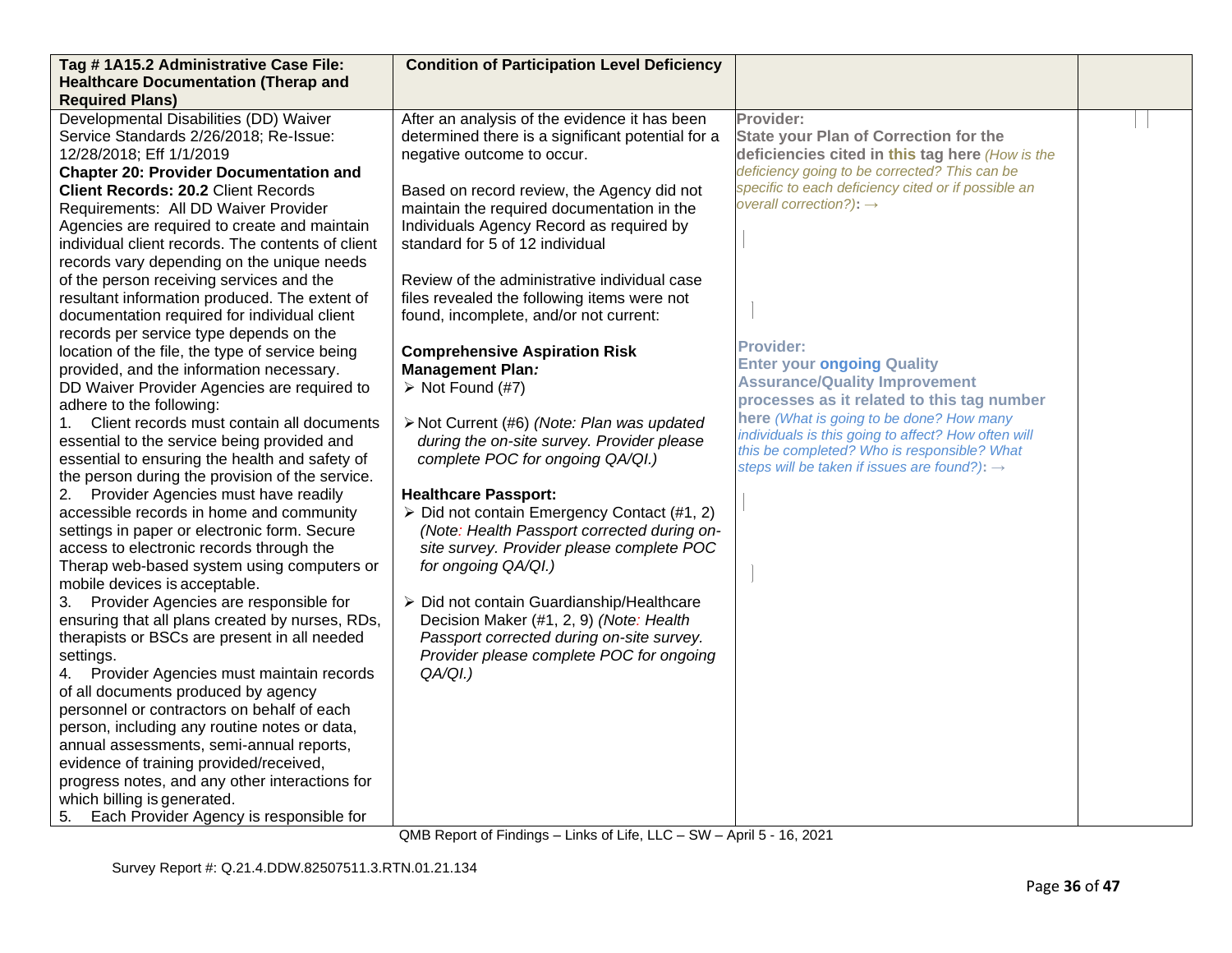| maintaining the daily or other contact notes<br>documenting the nature and frequency of<br>service delivery, as well as data tracking only<br>for the services provided by their agency.<br>The current Client File Matrix found in<br>6.<br>Appendix A Client File Matrix details the<br>minimum requirements for records to be<br>stored in agency office files, the delivery site,<br>or with DSP while providing services in the<br>community.<br>7. All records pertaining to JCMs must be<br>retained permanently and must be made<br>available to DDSD upon request, upon the<br>termination or expiration of a provider<br>agreement, or upon provider withdrawal from<br>services.                                                                                                                                                                                                      |  |  |
|--------------------------------------------------------------------------------------------------------------------------------------------------------------------------------------------------------------------------------------------------------------------------------------------------------------------------------------------------------------------------------------------------------------------------------------------------------------------------------------------------------------------------------------------------------------------------------------------------------------------------------------------------------------------------------------------------------------------------------------------------------------------------------------------------------------------------------------------------------------------------------------------------|--|--|
| <b>Chapter 3 Safeguards: 3.1.1 Decision</b><br><b>Consultation Process (DCP): Health</b><br>decisions are the sole domain of waiver<br>participants, their guardians or healthcare<br>decision makers. Participants and their<br>healthcare decision makers can confidently<br>make decisions that are compatible with their<br>personal and cultural values. Provider<br>Agencies are required to support the informed<br>decision making of waiver participants by<br>supporting access to medical consultation,<br>information, and other available resources<br>according to the following:<br>2. The DCP is used when a person or<br>his/her guardian/healthcare decision maker<br>has concerns, needs more information about<br>health-related issues, or has decided not to<br>follow all or part of an order, recommendation,<br>or suggestion. This includes, but is not limited<br>to: |  |  |
| a. medical orders or recommendations from<br>the Primary Care Practitioner, Specialists<br>or other licensed medical or healthcare<br>practitioners such as a Nurse Practitioner<br>(NP or CNP), Physician Assistant (PA) or<br>Dentist;                                                                                                                                                                                                                                                                                                                                                                                                                                                                                                                                                                                                                                                         |  |  |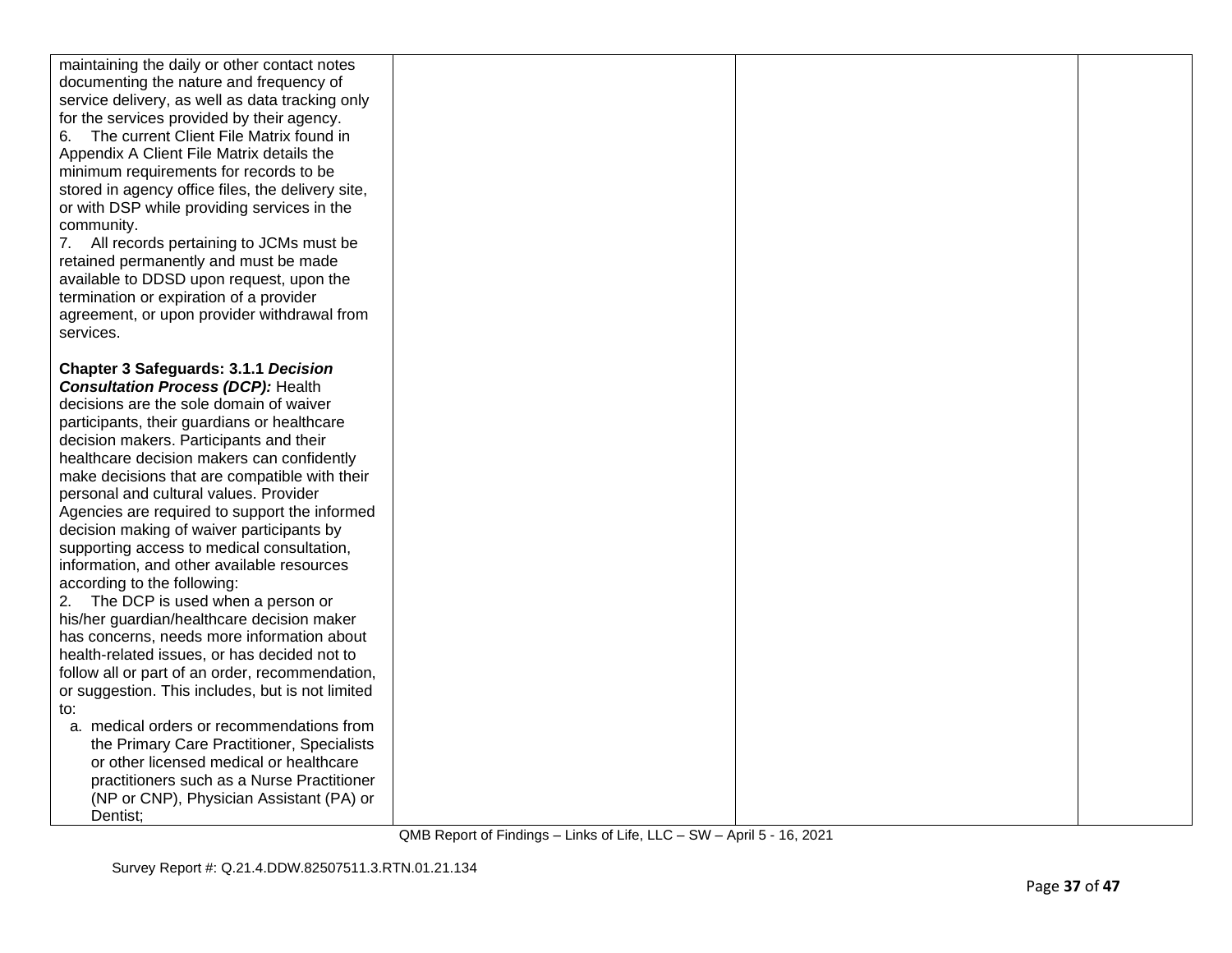| b. clinical recommendations made by          |  |  |
|----------------------------------------------|--|--|
| registered/licensed clinicians who are       |  |  |
| either members of the IDT or clinicians      |  |  |
| who have performed an evaluation such        |  |  |
| as a video-fluoroscopy;                      |  |  |
| c. health related recommendations or         |  |  |
| suggestions from oversight activities such   |  |  |
| as the Individual Quality Review (IQR) or    |  |  |
| other DOH review or oversight activities;    |  |  |
| and                                          |  |  |
| d. recommendations made through a            |  |  |
| Healthcare Plan (HCP), including a           |  |  |
| <b>Comprehensive Aspiration Risk</b>         |  |  |
| Management Plan (CARMP), or another          |  |  |
|                                              |  |  |
| plan.                                        |  |  |
| 2. When the person/guardian disagrees with a |  |  |
| recommendation or does not agree with the    |  |  |
| implementation of that recommendation,       |  |  |
|                                              |  |  |
| Provider Agencies follow the DCP and attend  |  |  |
| the meeting coordinated by the CM. During    |  |  |
| this meeting:                                |  |  |
| a. Providers inform the person/guardian of   |  |  |
| the rationale for that recommendation,       |  |  |
| so that the benefit is made clear. This      |  |  |
| will be done in layman's terms and will      |  |  |
| include basic sharing of information         |  |  |
| designed to assist the person/guardian       |  |  |
| with understanding the risks and benefits    |  |  |
| of the recommendation.                       |  |  |
| The information will be focused on the<br>b. |  |  |
| specific area of concern by the              |  |  |
| person/guardian. Alternatives should be      |  |  |
| presented, when available, if the            |  |  |
| guardian is interested in considering        |  |  |
| other options for implementation.            |  |  |
| c. Providers support the person/guardian to  |  |  |
| make an informed decision.                   |  |  |
| d. The decision made by the                  |  |  |
| person/guardian during the meeting is        |  |  |
| accepted; plans are modified; and the        |  |  |
| IDT honors this health decision in every     |  |  |
| setting.                                     |  |  |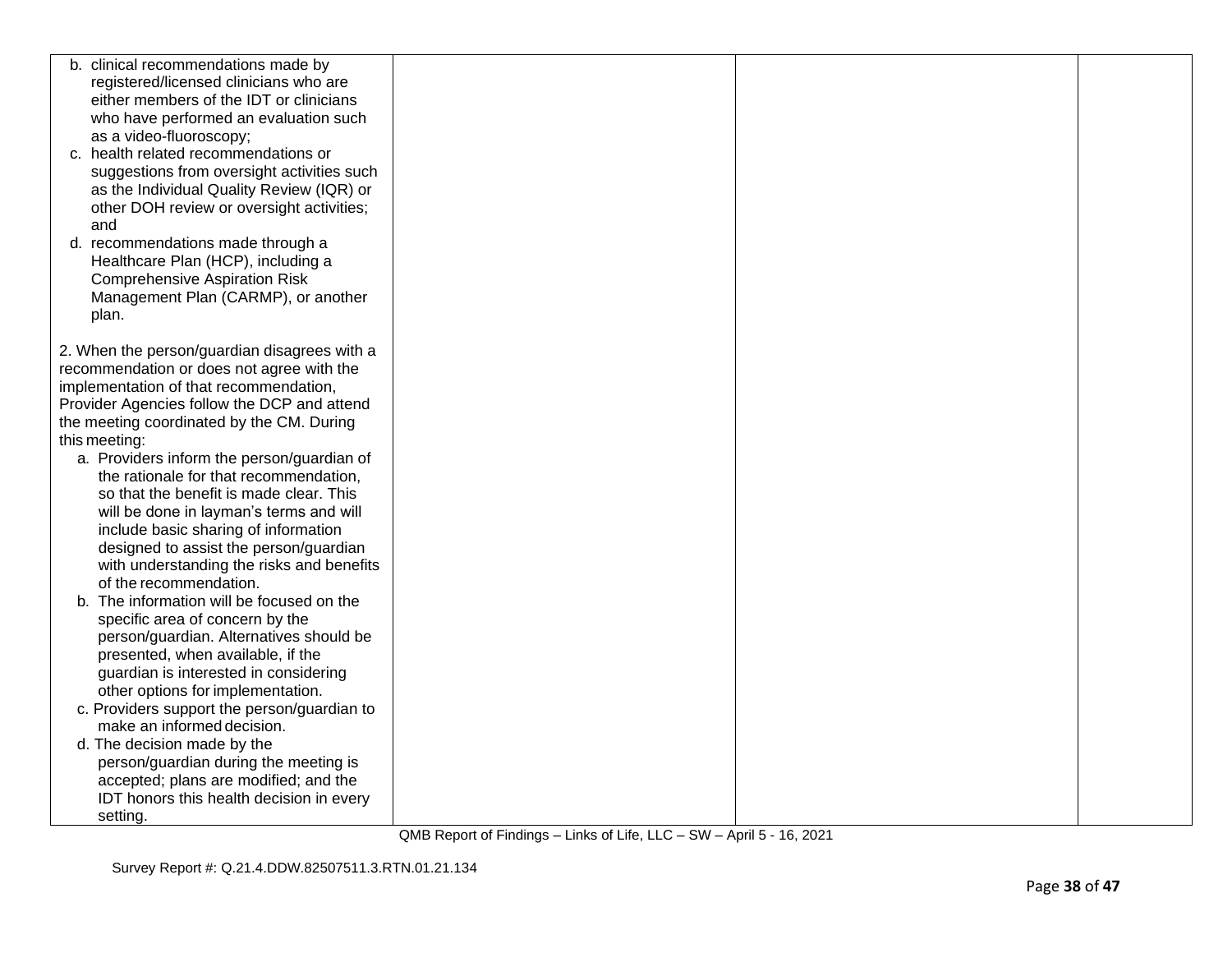| Chapter 13 Nursing Services: 13.2.5                    |  |  |
|--------------------------------------------------------|--|--|
| <b>Electronic Nursing Assessment and</b>               |  |  |
| <b>Planning Process:</b> The nursing assessment        |  |  |
| process includes several DDSD mandated                 |  |  |
| tools: the electronic Comprehensive Nursing            |  |  |
| Assessment Tool (e-CHAT), the Aspiration               |  |  |
| Risk Screening Tool (ARST) and the                     |  |  |
| <b>Medication Administration Assessment Tool</b>       |  |  |
| (MAAT). This process includes developing               |  |  |
| and training Health Care Plans and Medical             |  |  |
| Emergency Response Plans.                              |  |  |
| The following hierarchy is based on budgeted           |  |  |
| services and is used to identify which Provider        |  |  |
| Agency nurse has primary responsibility for            |  |  |
| completion of the nursing assessment process           |  |  |
| and related subsequent planning and training.          |  |  |
| Additional communication and collaboration for         |  |  |
| planning specific to CCS or CIE services may           |  |  |
| be needed.<br>The hierarchy for Nursing Assessment and |  |  |
| Planning responsibilities is:                          |  |  |
| 1. Living Supports: Supported Living, IMLS or          |  |  |
| Family Living via ANS;                                 |  |  |
| 2. Customized Community Supports- Group;               |  |  |
| and                                                    |  |  |
| 3. Adult Nursing Services (ANS):                       |  |  |
| a. for persons in Community Inclusion                  |  |  |
| with health-related needs; or                          |  |  |
| b. if no residential services are budgeted             |  |  |
| but assessment is desired and health                   |  |  |
| needs may exist.                                       |  |  |
|                                                        |  |  |
| 13.2.6 The Electronic Comprehensive                    |  |  |
| <b>Health Assessment Tool (e-CHAT)</b>                 |  |  |
| 1. The e-CHAT is a nursing assessment. It              |  |  |
| may not be delegated by a licensed nurse to a          |  |  |
| non-licensed person.                                   |  |  |
| 2. The nurse must see the person face-to-face          |  |  |
| to complete the nursing assessment.                    |  |  |
| Additional information may be gathered from            |  |  |
| members of the IDT and other sources.                  |  |  |
| 3. An e-CHAT is required for persons in FL,            |  |  |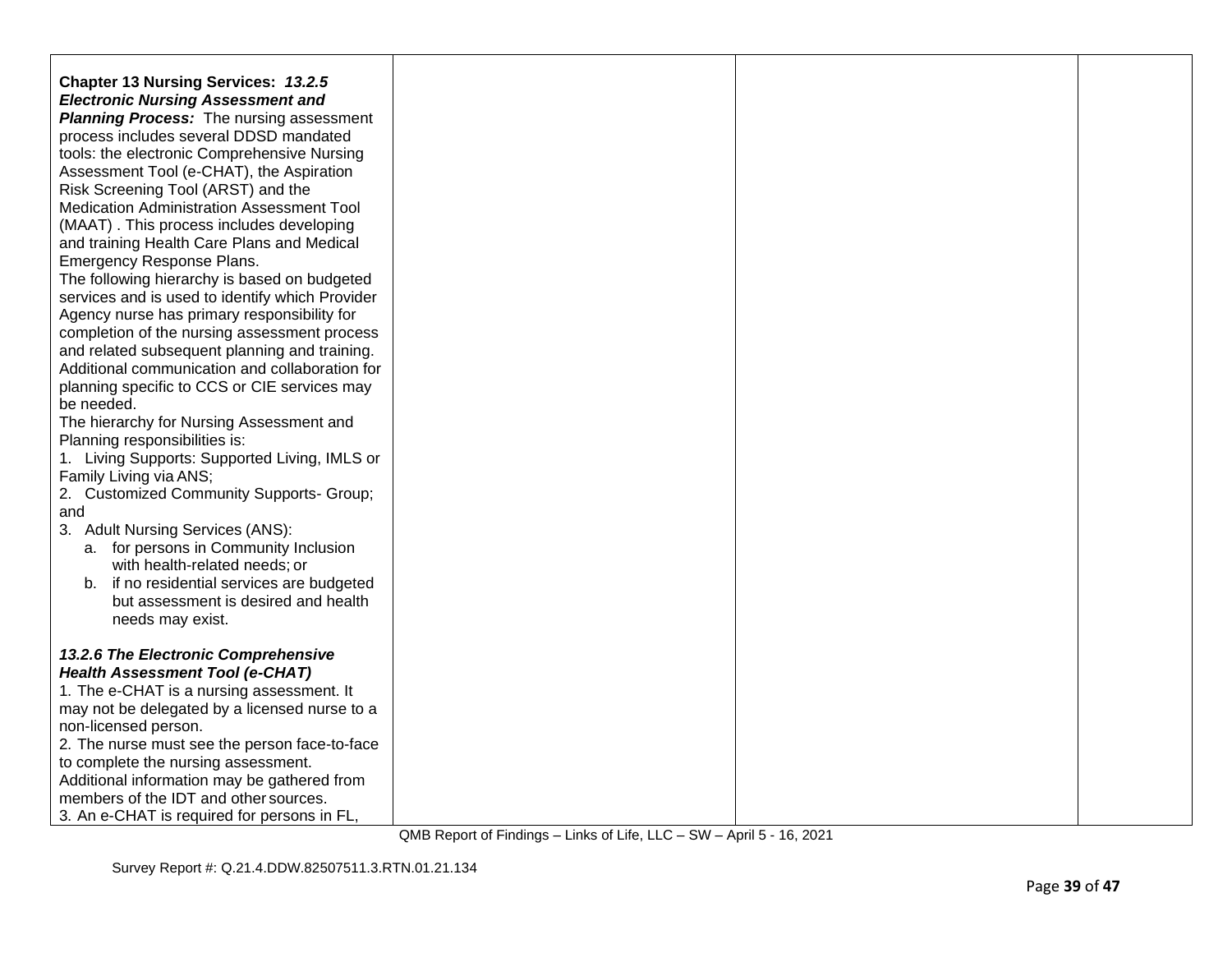| SL, IMLS, or CCS-Group. All other DD Waiver<br>recipients may obtain an e-CHAT if needed or<br>desired by adding ANS hours for assessment<br>and consultation to their budget.<br>4. When completing the e-CHAT, the nurse is<br>required to review and update the electronic<br>record and consider the diagnoses,<br>medications, treatments, and overall status of<br>the person. Discussion with others may be<br>needed to obtain critical information.<br>5. The nurse is required to complete all the e-<br>CHAT assessment questions and add<br>additional pertinent information in all comment<br>sections.                                                                                                                                                                                                                                                                                                                                                                       |  |  |
|--------------------------------------------------------------------------------------------------------------------------------------------------------------------------------------------------------------------------------------------------------------------------------------------------------------------------------------------------------------------------------------------------------------------------------------------------------------------------------------------------------------------------------------------------------------------------------------------------------------------------------------------------------------------------------------------------------------------------------------------------------------------------------------------------------------------------------------------------------------------------------------------------------------------------------------------------------------------------------------------|--|--|
| 13.2.7 Aspiration Risk Management<br><b>Screening Tool (ARST)</b>                                                                                                                                                                                                                                                                                                                                                                                                                                                                                                                                                                                                                                                                                                                                                                                                                                                                                                                          |  |  |
| <b>13.2.8 Medication Administration</b><br><b>Assessment Tool (MAAT):</b><br>1. A licensed nurse completes the<br><b>DDSD Medication Administration</b><br>Assessment Tool (MAAT) at least two<br>weeks before the annual ISP meeting.<br>2. After completion of the MAAT, the nurse<br>will present recommendations regarding the<br>level of assistance with medication delivery<br>(AWMD) to the IDT. A copy of the MAAT will<br>be sent to all the team members two weeks<br>before the annual ISP meeting and the<br>original MAAT will be retained in the Provider<br>Agency records.<br>3. Decisions about medication delivery<br>are made by the IDT to promote a<br>person's maximum independence and<br>community integration. The IDT will<br>reach consensus regarding which<br>criteria the person meets, as indicated<br>by the results of the MAAT and the<br>nursing recommendations, and the<br>decision is documented this in the ISP.<br>13.2.9 Healthcare Plans (HCP): |  |  |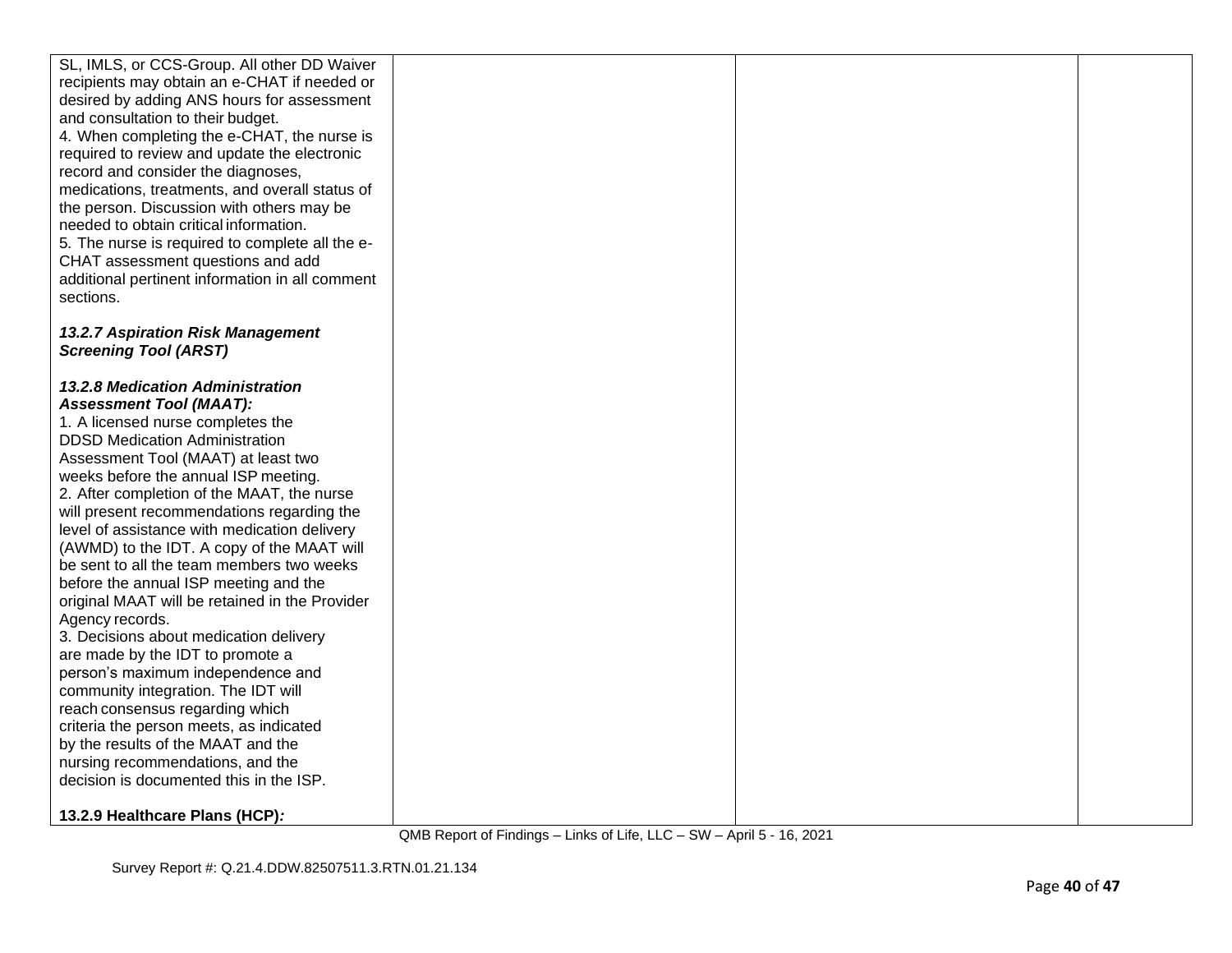| 1. At the nurse's discretion, based on prudent                                         |  |  |
|----------------------------------------------------------------------------------------|--|--|
| nursing practice, interim HCPs may be                                                  |  |  |
| developed to address issues that must be                                               |  |  |
| implemented immediately after admission,                                               |  |  |
| readmission or change of medical condition to                                          |  |  |
| provide safe services prior to completion of the                                       |  |  |
| e-CHAT and formal care planning process.                                               |  |  |
| This includes interim ARM plans for those                                              |  |  |
| persons newly identified at moderate or high                                           |  |  |
| risk for aspiration. All interim plans must be                                         |  |  |
| removed if the plan is no longer needed or                                             |  |  |
| when final HCP including CARMPs are in                                                 |  |  |
| place to avoid duplication of plans.                                                   |  |  |
| 2. In collaboration with the IDT, the agency                                           |  |  |
| nurse is required to create HCPs that address                                          |  |  |
| all the areas identified as required in the most                                       |  |  |
| current e-CHAT summary report which is                                                 |  |  |
| indicated by "R" in the HCP column. At the                                             |  |  |
| nurse's sole discretion, based on prudent                                              |  |  |
| nursing practice, HCPs may be combined                                                 |  |  |
| where clinically appropriate. The nurse should                                         |  |  |
| use nursing judgment to determine whether to                                           |  |  |
| also include HCPs for any of the areas                                                 |  |  |
| indicated by "C" on the e-CHAT summary                                                 |  |  |
| report. The nurse may also create other HCPs                                           |  |  |
| plans that the nurse determines are warranted.                                         |  |  |
|                                                                                        |  |  |
| 13.2.10 Medical Emergency Response Plan                                                |  |  |
| (MERP):                                                                                |  |  |
| 1. The agency nurse is required to develop a                                           |  |  |
| Medical Emergency Response Plan (MERP)                                                 |  |  |
| for all conditions marked with an "R" in the e-                                        |  |  |
| CHAT summary report. The agency nurse                                                  |  |  |
| should use her/his clinical judgment and input                                         |  |  |
| from the Interdisciplinary Team (IDT) to                                               |  |  |
| determine whether shown as "C" in the e-                                               |  |  |
| CHAT summary report or other conditions also<br>warrant a MERP.                        |  |  |
|                                                                                        |  |  |
| 2. MERPs are required for persons who have<br>one or more conditions or illnesses that |  |  |
|                                                                                        |  |  |
| present a likely potential to become a life-                                           |  |  |
| threatening situation.                                                                 |  |  |
|                                                                                        |  |  |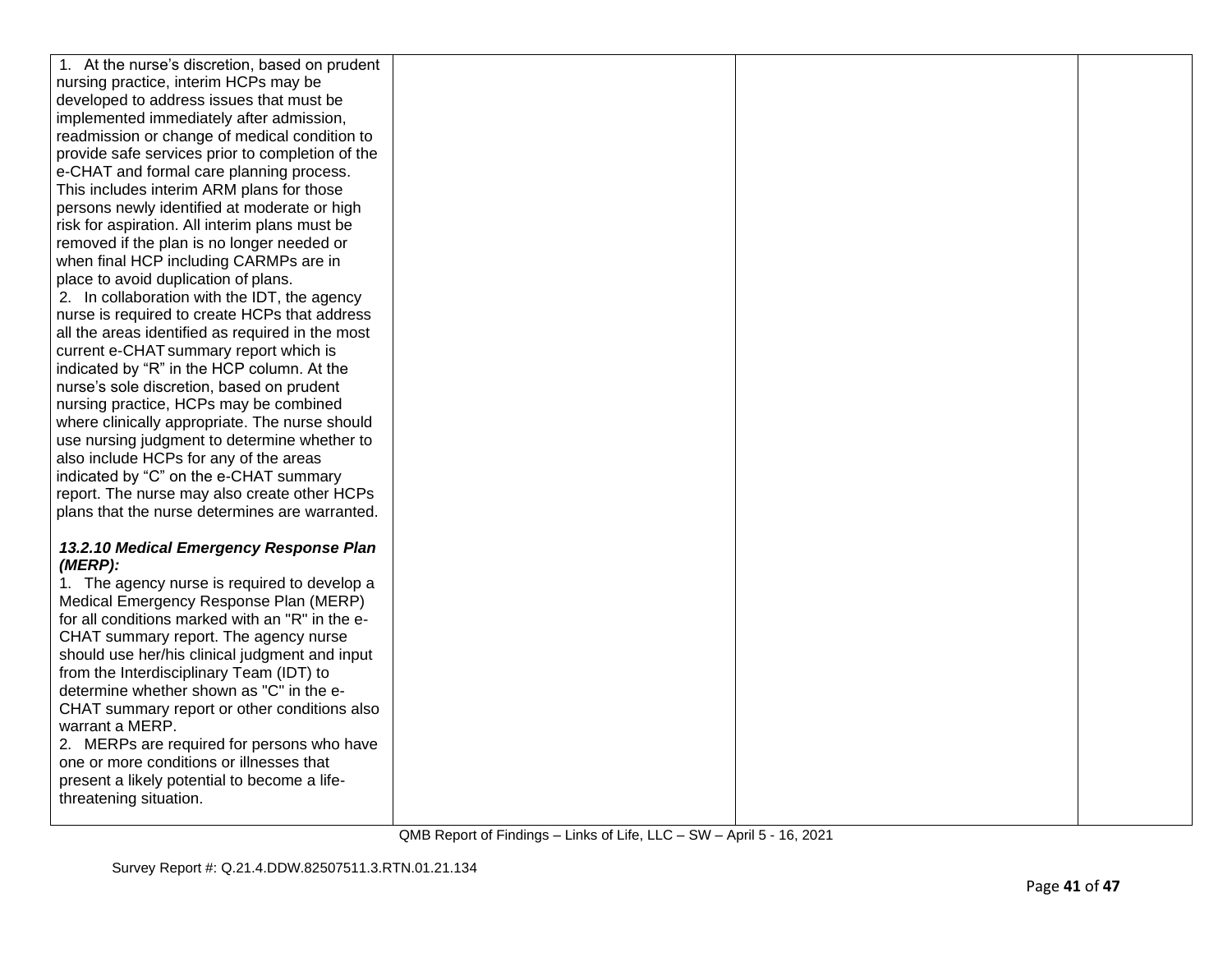| <b>Chapter 20: Provider Documentation and</b>   |  |  |
|-------------------------------------------------|--|--|
| Client Records: 20.5.3 Health Passport and      |  |  |
| <b>Physician Consultation Form: All Primary</b> |  |  |
| and Secondary Provider Agencies must use        |  |  |
| the Health Passport and Physician               |  |  |
| Consultation form from the Therap system.       |  |  |
| This standardized document contains             |  |  |
| individual, physician and emergency contact     |  |  |
| information, a complete list of current medical |  |  |
| diagnoses, health and safety risk factors,      |  |  |
| allergies, and information regarding insurance, |  |  |
| guardianship, and advance directives. The       |  |  |
| Health Passport also includes a standardized    |  |  |
| form to use at medical appointments called the  |  |  |
| Physician Consultation form.                    |  |  |
|                                                 |  |  |
|                                                 |  |  |
|                                                 |  |  |
|                                                 |  |  |
|                                                 |  |  |
|                                                 |  |  |
|                                                 |  |  |
|                                                 |  |  |
|                                                 |  |  |
|                                                 |  |  |
|                                                 |  |  |
|                                                 |  |  |
|                                                 |  |  |
|                                                 |  |  |
|                                                 |  |  |
|                                                 |  |  |
|                                                 |  |  |
|                                                 |  |  |
|                                                 |  |  |
|                                                 |  |  |
|                                                 |  |  |
|                                                 |  |  |
|                                                 |  |  |
|                                                 |  |  |
|                                                 |  |  |
|                                                 |  |  |
|                                                 |  |  |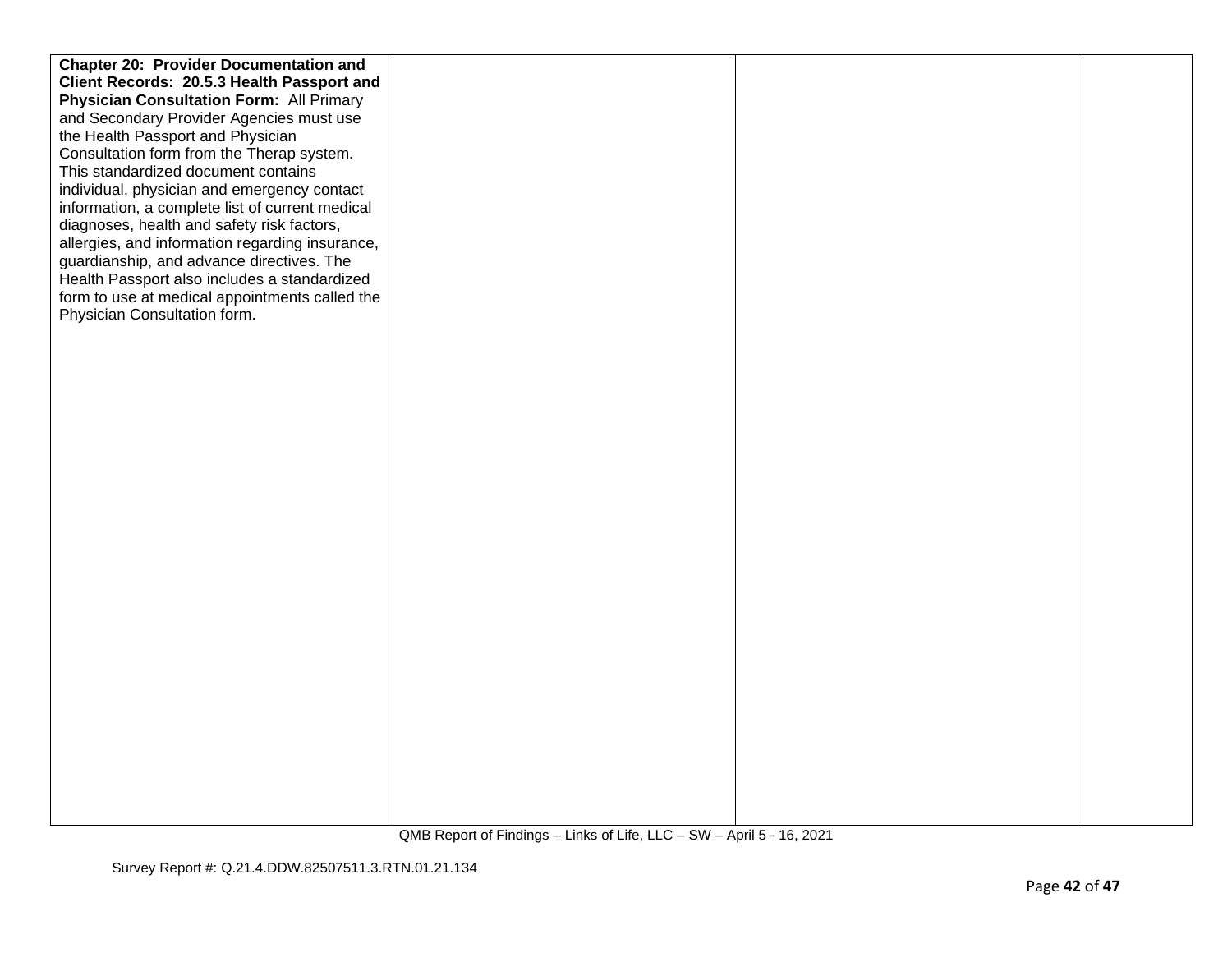| <b>Standard of Care</b>                                                                                                                                                                                                                                                                                                                                                                                                                                                                                                                                                                                                                                                                                                                                                                                                                                                                                                                                                                                                                                                                                                                                                                                                                                                                                                                                                                                                                                                                                                                                                | <b>Deficiencies</b>                                                                                                                                                                                                                                                                                                                                                                                                                                                                                          | Agency Plan of Correction, On-going QA/QI<br>and Responsible Party                                                                                                                                                                                                                                                                                                                                                                                                                                                                                                                                                       | <b>Completion</b><br><b>Date</b> |
|------------------------------------------------------------------------------------------------------------------------------------------------------------------------------------------------------------------------------------------------------------------------------------------------------------------------------------------------------------------------------------------------------------------------------------------------------------------------------------------------------------------------------------------------------------------------------------------------------------------------------------------------------------------------------------------------------------------------------------------------------------------------------------------------------------------------------------------------------------------------------------------------------------------------------------------------------------------------------------------------------------------------------------------------------------------------------------------------------------------------------------------------------------------------------------------------------------------------------------------------------------------------------------------------------------------------------------------------------------------------------------------------------------------------------------------------------------------------------------------------------------------------------------------------------------------------|--------------------------------------------------------------------------------------------------------------------------------------------------------------------------------------------------------------------------------------------------------------------------------------------------------------------------------------------------------------------------------------------------------------------------------------------------------------------------------------------------------------|--------------------------------------------------------------------------------------------------------------------------------------------------------------------------------------------------------------------------------------------------------------------------------------------------------------------------------------------------------------------------------------------------------------------------------------------------------------------------------------------------------------------------------------------------------------------------------------------------------------------------|----------------------------------|
|                                                                                                                                                                                                                                                                                                                                                                                                                                                                                                                                                                                                                                                                                                                                                                                                                                                                                                                                                                                                                                                                                                                                                                                                                                                                                                                                                                                                                                                                                                                                                                        |                                                                                                                                                                                                                                                                                                                                                                                                                                                                                                              | Service Domain: Medicaid Billing/Reimbursement - State financial oversight exists to assure that claims are coded and paid for in accordance with the                                                                                                                                                                                                                                                                                                                                                                                                                                                                    |                                  |
| reimbursement methodology specified in the approved waiver.<br>Tag # IS30 Customized Community                                                                                                                                                                                                                                                                                                                                                                                                                                                                                                                                                                                                                                                                                                                                                                                                                                                                                                                                                                                                                                                                                                                                                                                                                                                                                                                                                                                                                                                                         | <b>Standard Level Deficiency</b>                                                                                                                                                                                                                                                                                                                                                                                                                                                                             |                                                                                                                                                                                                                                                                                                                                                                                                                                                                                                                                                                                                                          |                                  |
|                                                                                                                                                                                                                                                                                                                                                                                                                                                                                                                                                                                                                                                                                                                                                                                                                                                                                                                                                                                                                                                                                                                                                                                                                                                                                                                                                                                                                                                                                                                                                                        |                                                                                                                                                                                                                                                                                                                                                                                                                                                                                                              |                                                                                                                                                                                                                                                                                                                                                                                                                                                                                                                                                                                                                          |                                  |
| <b>Supports Reimbursement</b><br>Developmental Disabilities (DD) Waiver<br>Service Standards 2/26/2018; Re-Issue:<br>12/28/2018; Eff 1/1/2019<br><b>Chapter 21: Billing Requirements: 21.4</b><br><b>Recording Keeping and Documentation</b><br><b>Requirements: DD Waiver Provider Agencies</b><br>must maintain all records necessary to<br>demonstrate proper provision of services for<br>Medicaid billing. At a minimum, Provider<br>Agencies must adhere to the following:<br>1. The level and type of service<br>provided must be supported in the<br>ISP and have an approved budget<br>prior to service delivery and billing.<br>Comprehensive documentation of direct<br>2.<br>service delivery must include, at a minimum:<br>a. the agency name;<br>the name of the recipient of the service;<br>b.<br>the location of theservice;<br>c.<br>the date of the service;<br>d.<br>the type of service;<br>е.<br>the start and end times of theservice;<br>f.<br>the signature and title of each staff<br>g.<br>member who documents their time; and<br>h. the nature of services.<br>3. A Provider Agency that receives payment<br>for treatment, services, or goods must retain<br>all medical and business records for a period<br>of at least six years from the last payment<br>date, until ongoing audits are settled, or until<br>involvement of the state Attorney General is<br>completed regarding settlement of any claim,<br>whichever is longer.<br>4. A Provider Agency that receives payment<br>for treatment, services or goods must retain all | Based on record review, the Agency did not<br>provide written or electronic documentation as<br>evidence for each unit billed for Customized<br>Community Supports for 1 of 11 individuals.<br>Individual #3<br>February 2021<br>• The Agency billed 480 units of Customized<br><b>Community Supports (Individual Intensive</b><br>Behavioral Support) (H2021 HB TG) from<br>2/1/2021 through 2/28/2021. No<br>documentation was found for 2/1/2021<br>through 2/28/2021 to justify the 480 units<br>billed. | Provider:<br><b>State your Plan of Correction for the</b><br>deficiencies cited in this tag here (How is the<br>deficiency going to be corrected? This can be<br>specific to each deficiency cited or if possible an<br>overall correction?): $\rightarrow$<br><b>Provider:</b><br><b>Enter your ongoing Quality</b><br><b>Assurance/Quality Improvement</b><br>processes as it related to this tag number<br>here (What is going to be done? How many<br>individuals is this going to affect? How often will<br>this be completed? Who is responsible? What<br>steps will be taken if issues are found?): $\rightarrow$ |                                  |
| medical and business records relating to any                                                                                                                                                                                                                                                                                                                                                                                                                                                                                                                                                                                                                                                                                                                                                                                                                                                                                                                                                                                                                                                                                                                                                                                                                                                                                                                                                                                                                                                                                                                           |                                                                                                                                                                                                                                                                                                                                                                                                                                                                                                              |                                                                                                                                                                                                                                                                                                                                                                                                                                                                                                                                                                                                                          |                                  |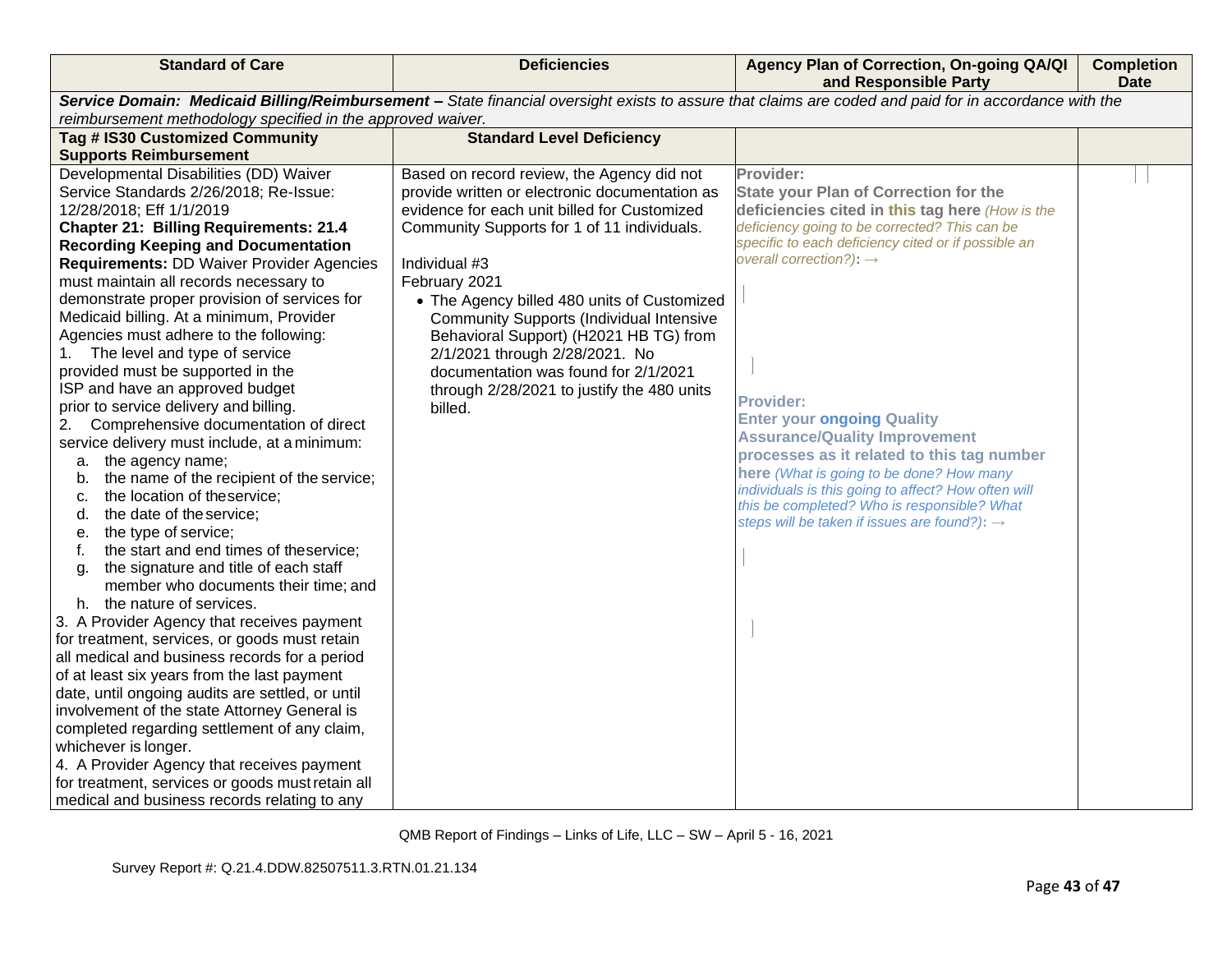| of the following for a period of at least six      |  |  |
|----------------------------------------------------|--|--|
| years from the payment date:                       |  |  |
| a. treatment or care of any eligible               |  |  |
| recipient;                                         |  |  |
| b. services or goods provided to any               |  |  |
| eligible recipient;                                |  |  |
| c. amounts paid by MAD on behalf of any            |  |  |
| eligible recipient; and                            |  |  |
| d. any records required by MAD for the             |  |  |
| administration of Medicaid.                        |  |  |
|                                                    |  |  |
| 21.9 Billable Units: The unit of billing           |  |  |
| depends on the service type. The unit may be       |  |  |
| a 15-minute interval, a daily unit, a monthly unit |  |  |
| or a dollar amount. The unit of billing is         |  |  |
| identified in the current DD Waiver Rate Table.    |  |  |
| Provider Agencies must correctly report            |  |  |
| service units.                                     |  |  |
|                                                    |  |  |
|                                                    |  |  |
| 21.9.1 Requirements for Daily Units: For           |  |  |
| services billed in daily units, Provider Agencies  |  |  |
| must adhere to the following:                      |  |  |
| 1. A day is considered 24 hours from midnight      |  |  |
| to midnight.                                       |  |  |
| 2. If 12 or fewer hours of service are             |  |  |
| provided, then one-half unit shall be billed.      |  |  |
| A whole unit can be billed if more than 12         |  |  |
| hours of service is provided during a 24-          |  |  |
| hour period.                                       |  |  |
| 3. The maximum allowable billable units            |  |  |
| cannot exceed 340 calendar days per ISP            |  |  |
| year or 170 calendar days per six months.          |  |  |
| 4. When a person transitions from one              |  |  |
| Provider Agency to another during the ISP          |  |  |
| year, a standard formula to calculate the          |  |  |
| units billed by each Provider Agency must be       |  |  |
| applied as follows:                                |  |  |
| a. The discharging Provider Agency                 |  |  |
| bills the number of calendar days                  |  |  |
| that services were provided                        |  |  |
| multiplied by .93 (93%).                           |  |  |
| b. The receiving Provider Agency bills the         |  |  |
| remaining days up to 340 for the ISP               |  |  |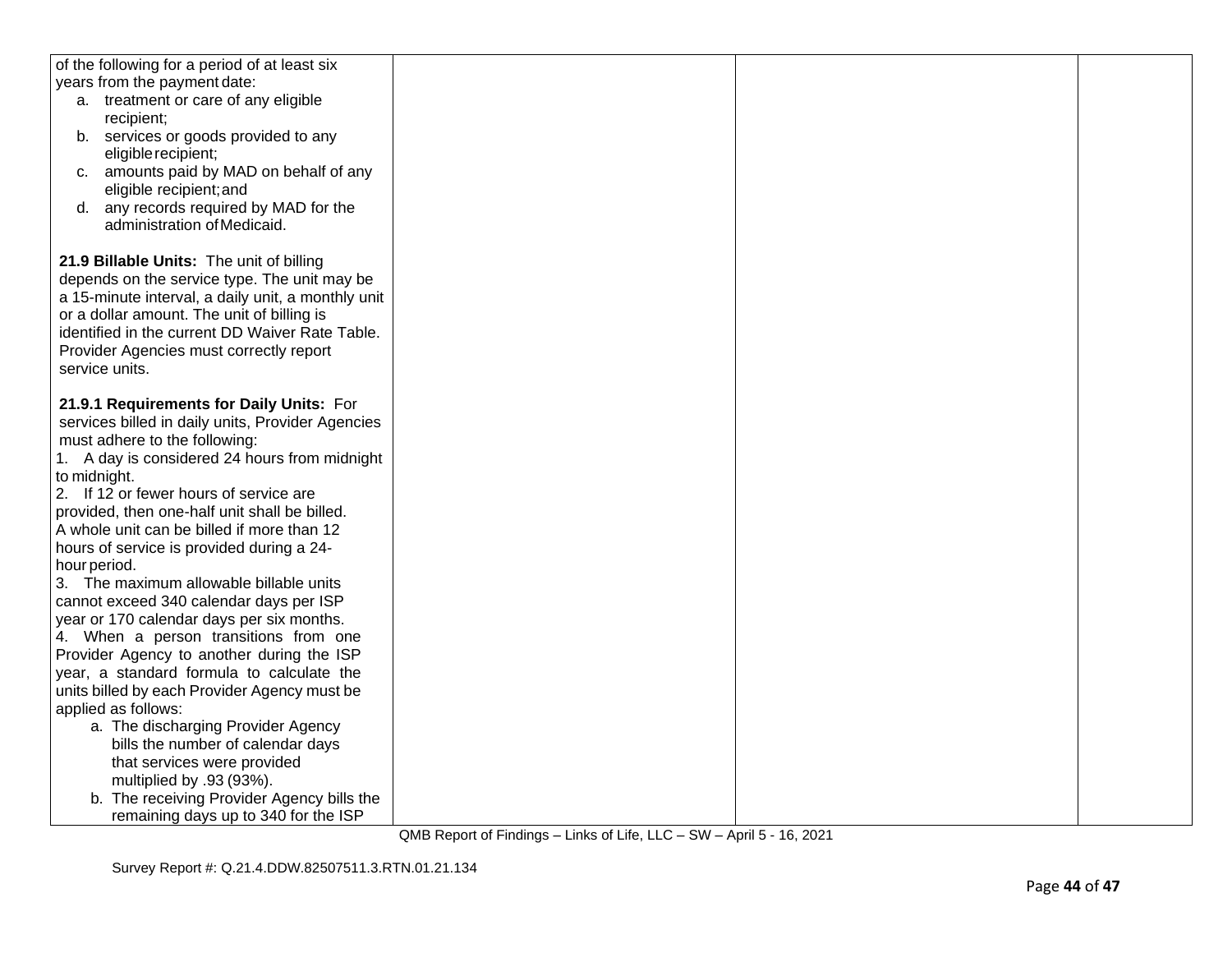| year.                                                                                                                                                                                                                                                                                                                                                                                                                                                                                                                                                                                                                                          |  |  |
|------------------------------------------------------------------------------------------------------------------------------------------------------------------------------------------------------------------------------------------------------------------------------------------------------------------------------------------------------------------------------------------------------------------------------------------------------------------------------------------------------------------------------------------------------------------------------------------------------------------------------------------------|--|--|
| 21.9.2 Requirements for Monthly Units: For<br>services billed in monthly units, a Provider<br>Agency must adhere to the following:<br>1. A month is considered a period of 30<br>calendar days.<br>2. At least one hour of face-to-face<br>billable services shall be provided during<br>a calendar month where any portion of a<br>monthly unit is billed.<br>3. Monthly units can be prorated by a half unit.<br>4. Agency transfers not occurring at the<br>beginning of the 30-day interval are required<br>to be coordinated in the middle of the 30-day<br>interval so that the discharging and receiving<br>agency receive a half unit. |  |  |
| 21.9.3 Requirements for 15-minute and<br>hourly units: For services billed in 15-minute<br>or hourly intervals, Provider Agencies must<br>adhere to the following:<br>1. When time spent providing the service<br>is not exactly 15 minutes or one hour,<br>Provider Agencies are responsible for<br>reporting time correctly following NMAC<br>8.302.2.<br>2. Services that last in their entirety less than<br>eight minutes cannot be billed.                                                                                                                                                                                               |  |  |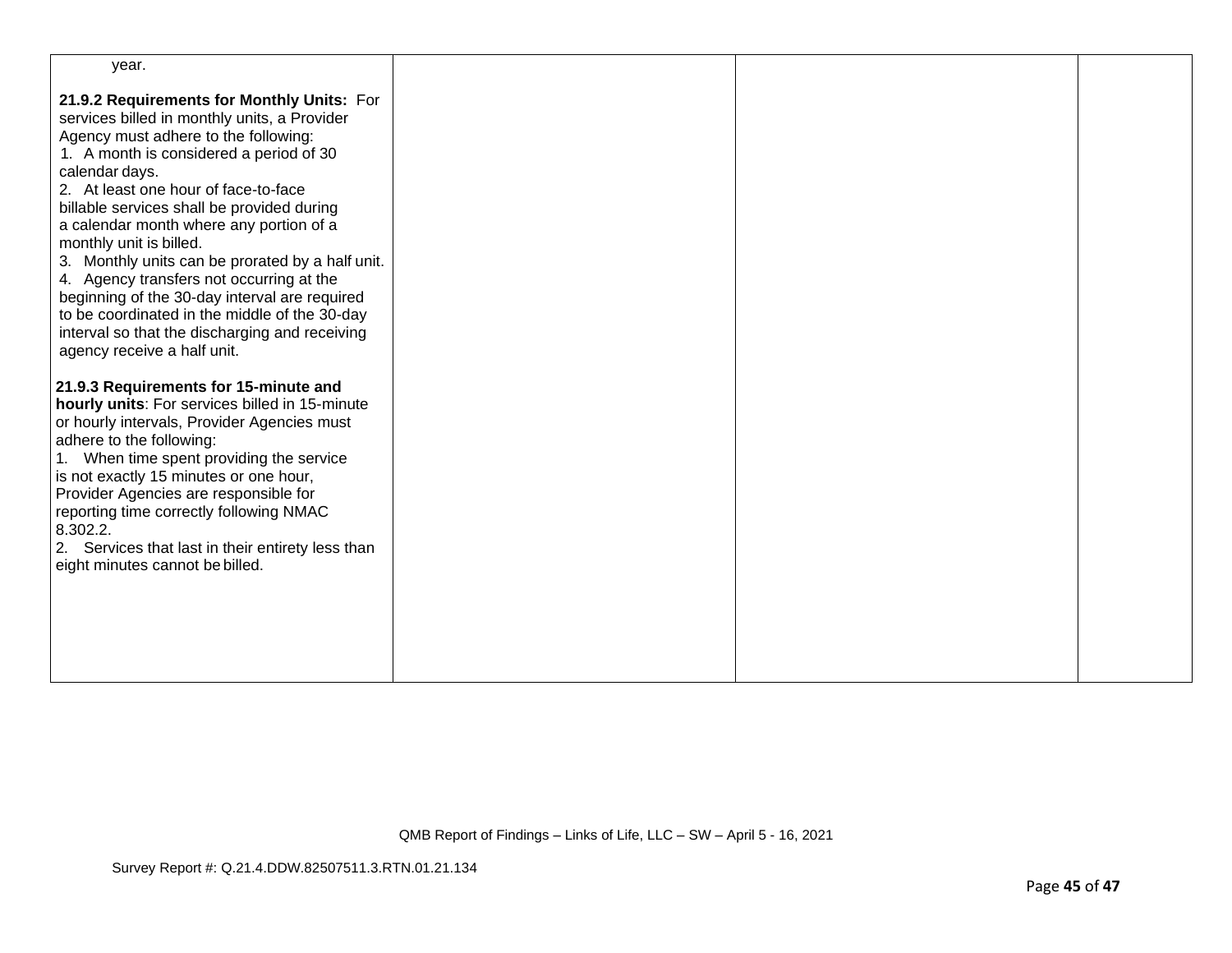**NEW MEXICO Department of Health Division of Health Improvement** 

DR. TRACIE C. COLLINS, M.D. **Cabinet Secretary** 

| Date:                                            | July 15, 2021                                                                                                               |
|--------------------------------------------------|-----------------------------------------------------------------------------------------------------------------------------|
| To:<br>Provider:<br>Address:<br>City, State/Zip: | <b>Ruthie Roman, Executive Director</b><br>Links of Life, LLC<br>410 E. Foster Road Suite B<br>Las Cruces, New Mexico 88005 |
| E-mail Address:                                  | rroman@linksoflife.org                                                                                                      |
| CC:                                              | Chandra Baker, Chief Operating Officer                                                                                      |
| E-Mail Address:                                  | cbakeruop2004@yahoo.com                                                                                                     |
| Region:<br>Survey Date:                          | Southwest<br>April 5 - 16, 2021                                                                                             |
| Program Surveyed:                                | Developmental Disabilities Waiver                                                                                           |
| Service Surveyed:                                | 2018: Supported Living, Customized In-Home Supports, Customized<br><b>Community Supports</b>                                |
| Survey Type:                                     | Routine                                                                                                                     |

Dear Ms. Roman:

The Division of Health Improvement/Quality Management Bureau has received, reviewed and approved the supporting documents you submitted for your Plan of Correction. The documents you provided verified that all previously cited survey Deficiencies have been corrected.

### **The Plan of Correction process is now complete.**

# **Furthermore, your agency is now determined to be in Compliance with all Conditions of Participation.**

To maintain ongoing compliance with standards and regulations, continue to use the Quality Assurance (self-auditing) processes you described in your Plan of Correction.

Consistent use of these Quality Assurance processes will enable you to identify and promptly respond to problems, enhance your service delivery, and result in fewer deficiencies cited in future QMB surveys.

Thank you for your cooperation with the Plan of Correction process, for striving to come into compliance with standards and regulations, and for helping to provide the health, safety and personal growth of the people you serve.